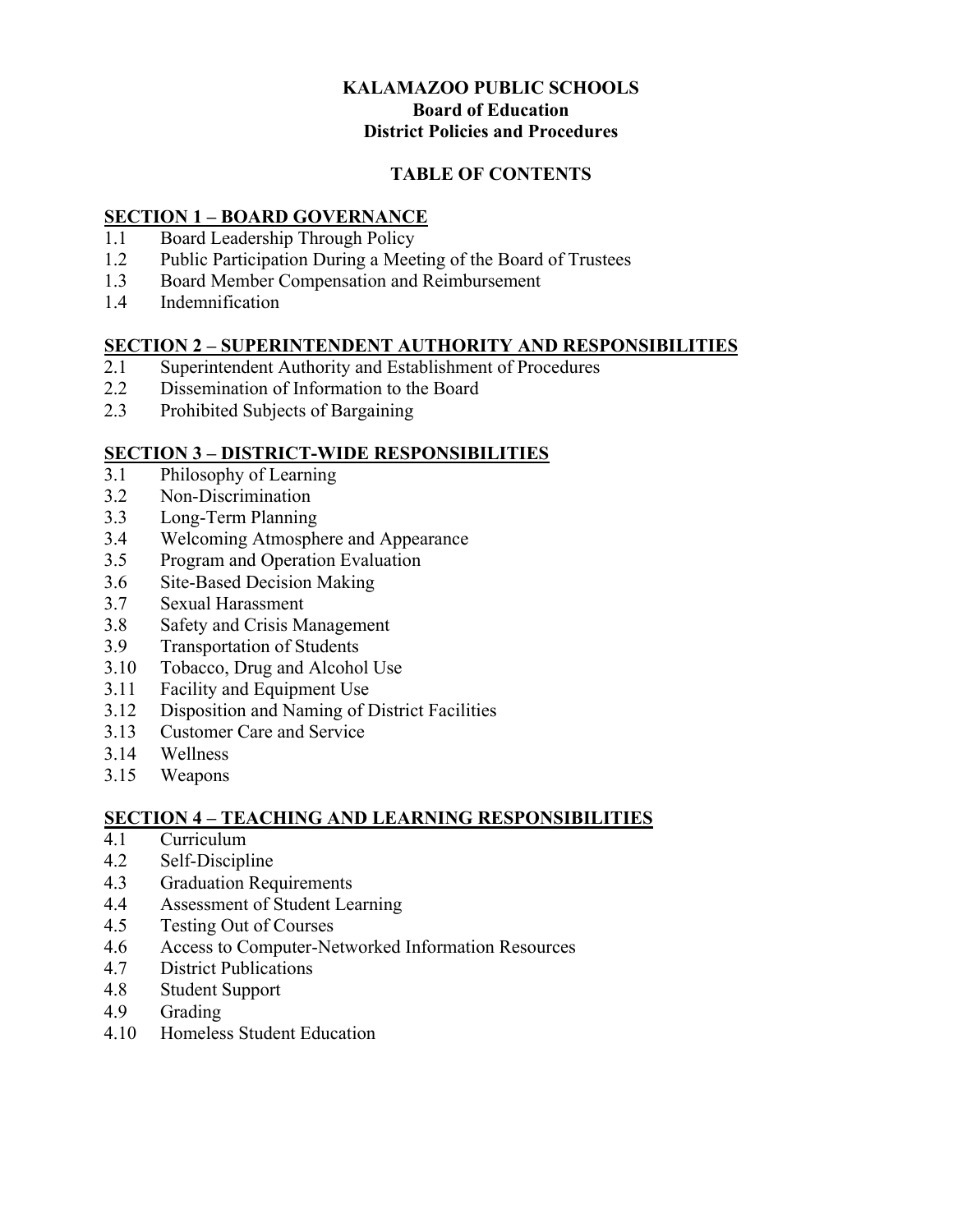Page Two

## **SECTION 5 – STUDENT RESPONSIBILITIES/CONDUCT**

- 5.1 Student Choice of Schools
- 5.2 Attendance
- 5.3 Student Records
- 5.4 Student Extracurricular Activities
- 5.5 Student Athletics
- 5.6 Teacher Imposed Suspensions
- 5.7 Suspension, Exclusion and Expulsion
- 5.8 Prohibition of Bullying

#### **SECTION 6 – COMMUNICATIONS RESPONSIBILITIES**

- $\overline{6.1}$  Family Involvement
- 6.2 Community Involvement
- 6.3 Disclosure of Information
- 6.4 Communications and Marketing
- 6.5 Advertising and Promotional Materials
- 6.6 Title I Parent Involvement

## **SECTION 7 – FINANCE RESPONSIBILITIES**

- 7.1 Budgeting
- 7.2 Tax Levies
- 7.3 Accounting Funds and Practices
- 7.4 Investment Revenue
- 7.5 Royalties and Residual Revenue
- 7.6 Grant Applications
- 7.7 Donations
- 7.8 Depository of Funds
- 7.9 Purchasing (Bid Awards, Environmental, Health and Safety)
- 7.10 Sale, Lease or Disposal of Real Property
- 7.11 Employee Travel Payment and Reimbursement
- 7.12 Employee conflict of Interest
- 7.13 Proper Care of District Property

## **SECTION 8 – STAFF-RELATED RESPONSIBILITIES**

- 8.1 Equal Employment Opportunity
- 8.2 Hiring
- 8.3 Professional Development
- 8.4 Staff Evaluation
- 8.5 Employee Contracts
- 8.6 Administering Medication to Students
- 8.7 Layoff and Recall of Teachers
- 8.8 Teacher Discipline, Demotion, or Dismissal
- 8.9 Use of Seclusion and Restraint
- 8.10 State-Mandated Prohibition on Abortion Referral or Assistance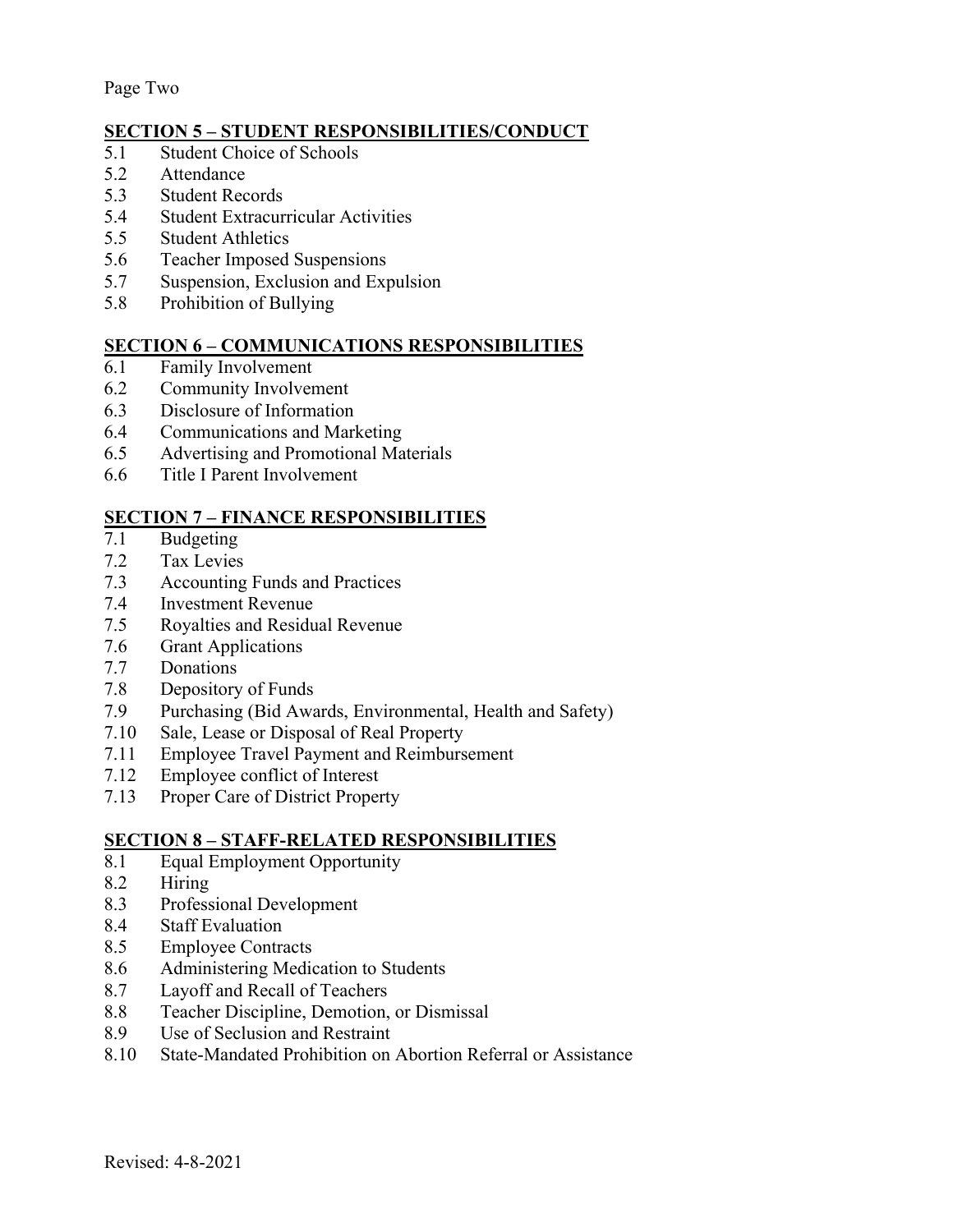# *1.1 Board Leadership Through Policy*

#### *Policy*

The District will be governed by the Board of Education through Board policies and state laws.

## *Specifics*

- 1. The Board of Trustees will have a standing policy committee that will work closely with the Superintendent or designee to establish and review policies on a regular basis.
- 2. The Superintendent or designee will design correlating procedures as relevant, within a reasonable time frame, to be received by the Board and updated on a regular basis, with appropriate input.

MCL 380.11a

*Revised: June 25, 2013 Adopted: February 13, 2003 Revised: November 12, 2009*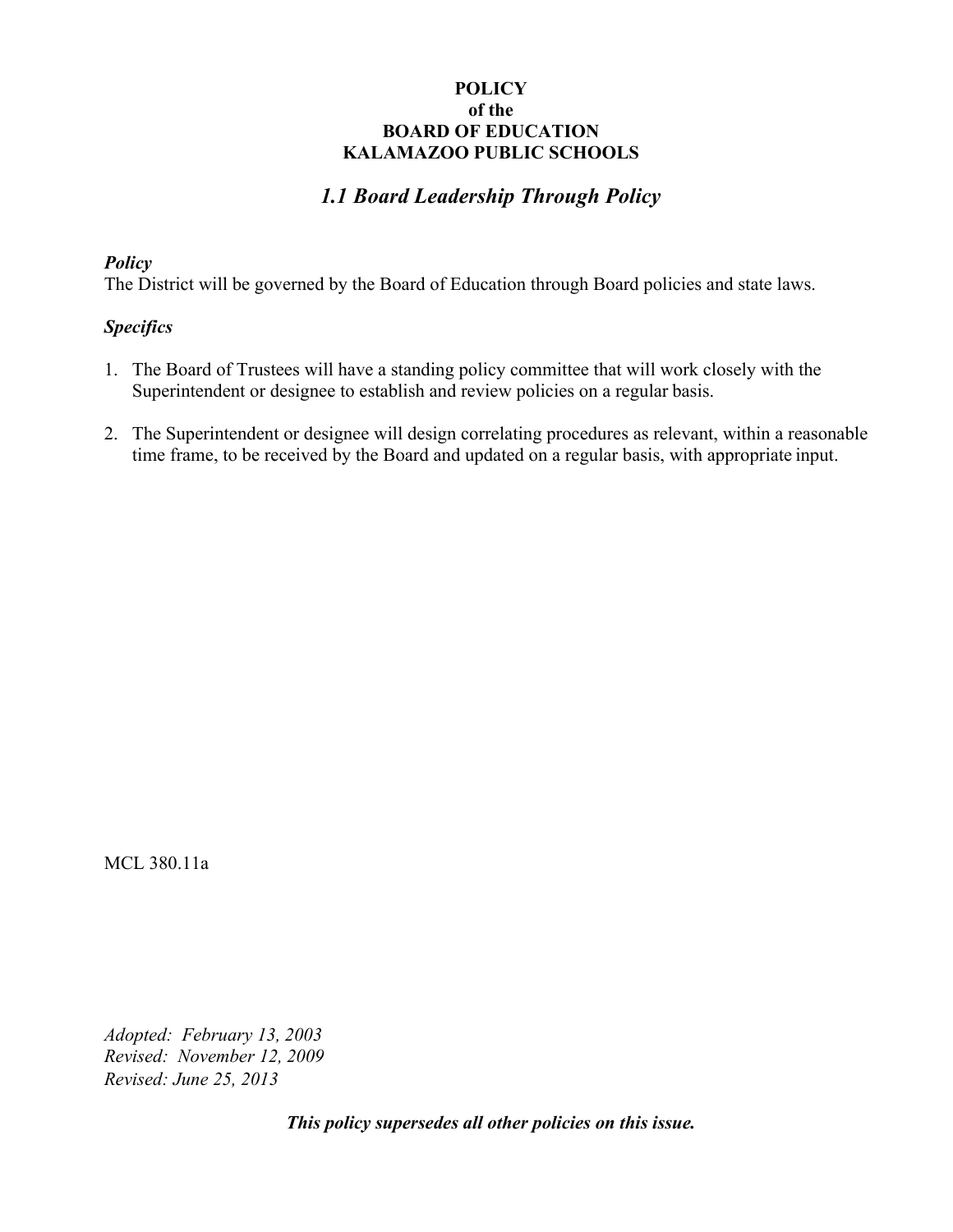#### *1.2 Public Participation During a Meeting of the Board of Trustees*

#### *Policy*

While balancing legitimate privacy interests of students and staff, the Board of Trustees welcomes community input at public meetings of the Board of Trustees.

#### *Specifics*

- 1. Persons requesting to address the board will be asked to complete a sign-in sheet by the end of the public comment period. The portion of that sign-in sheet requiring completion will include: name, school district in which the person resides, and connection to/interest in the Kalamazoo Public Schools. The optional portion will be held private and will include: mailing address, email address, phone number, topic about which they will be speaking and, if authorized and applicable, the organization they represent.
- 2. The presiding board officer will invite persons to come to the podium in the order in which the signin sheets were completed.
- 3. If after 30 minutes everyone who has completed a sign-in sheet has not had the opportunity to address the board, the public comment period will be tabled and resume before adjournment.
- 4. Speakers have three minutes each and must stop speaking promptly when signaled.
- 5. Speakers may not address confidential student or personnel matters, but may submit such concerns to the board in writing.
- 6. Speakers are encouraged to provide the board with a written copy of their comments and other appropriate supporting documentation, which will be copied and distributed as needed to appropriate staff/personnel.
- 7. The public is required to exercise common courtesy during the meeting and must follow rule of order. The presiding board officer may terminate public comments that are profane, vulgar, or defamatory, especially if these comments result in a disturbance or breach of peace. Personal attacks against an employee or board member that are totally unrelated to his or her duties are prohibited. If a person engages in disruptive conduct or is out of order, the board presiding officer will strike his or her gavel and warn the person to discontinue their behavior. Further disruptions will result in the person being asked to leave. Refusal to leave will result in being escorted out of the building. (MCL 380.1808)

*Adopted: February 13, 2003 Revised: December 17, 2009 Revised: June 25, 2013 Adopted: December 19, 2019*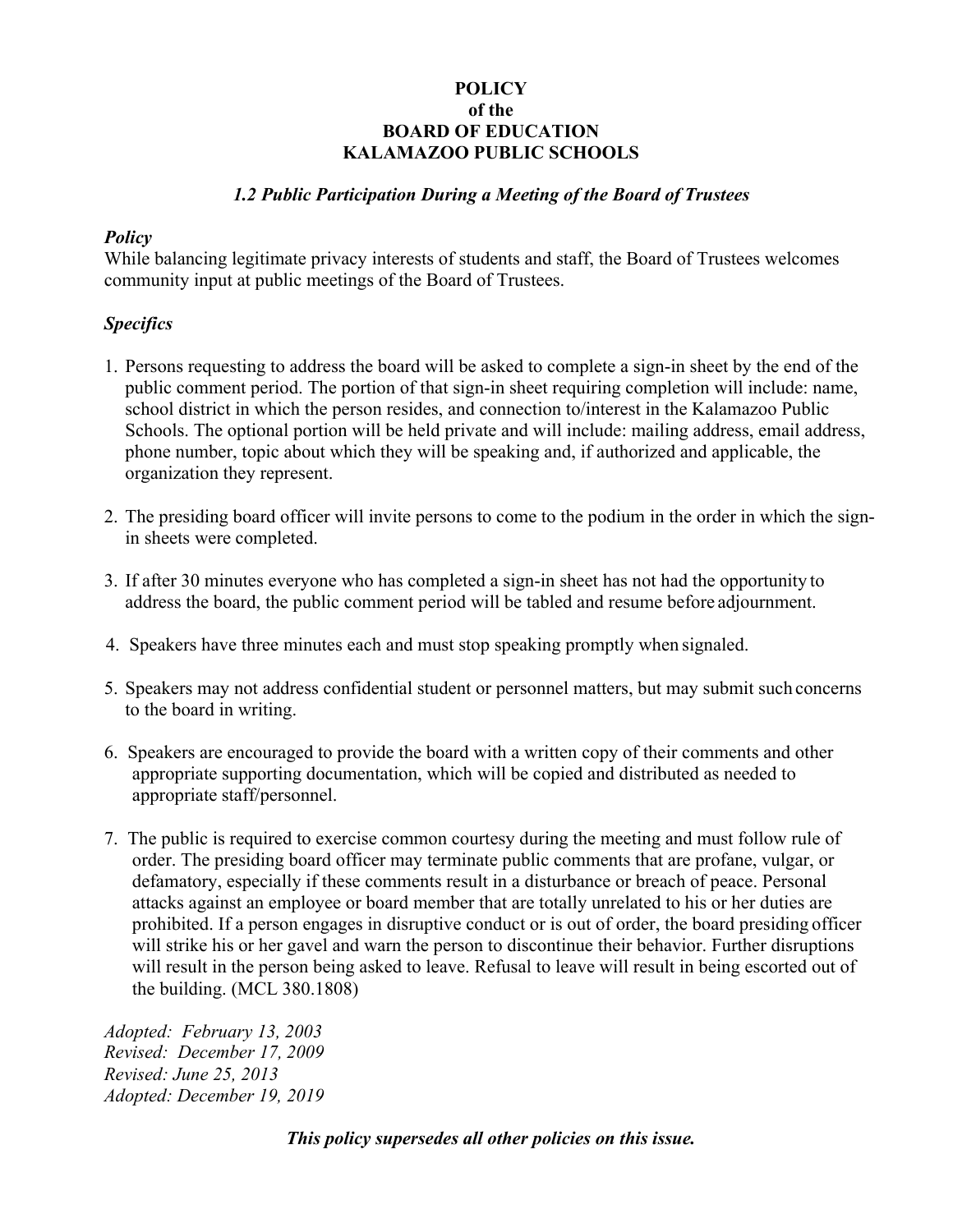# *1.3 Board Member Compensation and Reimbursement*

#### *Policy*

The District will compensate and reimburse Trustees for actual, reasonable and necessary expenses as authorized by the Board of Trustees.

## *Specifics*

- 1. Board members will strive to maintain minimal expense and at the same time carry out official duties for which reimbursement will be sought.
- 2. No expenses of others accompanying the Trustee, expenses or contributions related to partisan or political acts, entertainment, personal phone calls, purchase of alcoholic beverages, or similar expenses, will be reimbursed.
- 3. Trustees will receive compensation in an amount approved by the Board of Trustees for attendance at each official regular and special meeting of the full Board, each committee meeting, or any meeting or event when acting as the official representative of the Board of Trustees (such as designated as a Board liaison to a district or community taskforce, committee, or such like auxiliary group), as authorized by the Board. The Board President will also be reimbursed for regularly scheduled meetings with the Superintendent.
- 4. The Board President will be compensated for the additional Board-related responsibilities in the amount of two (2) "committee" meetings per month.

*Revised: June 25, 2013 Adopted: February 13, 2003 Revised: January 11, 2007*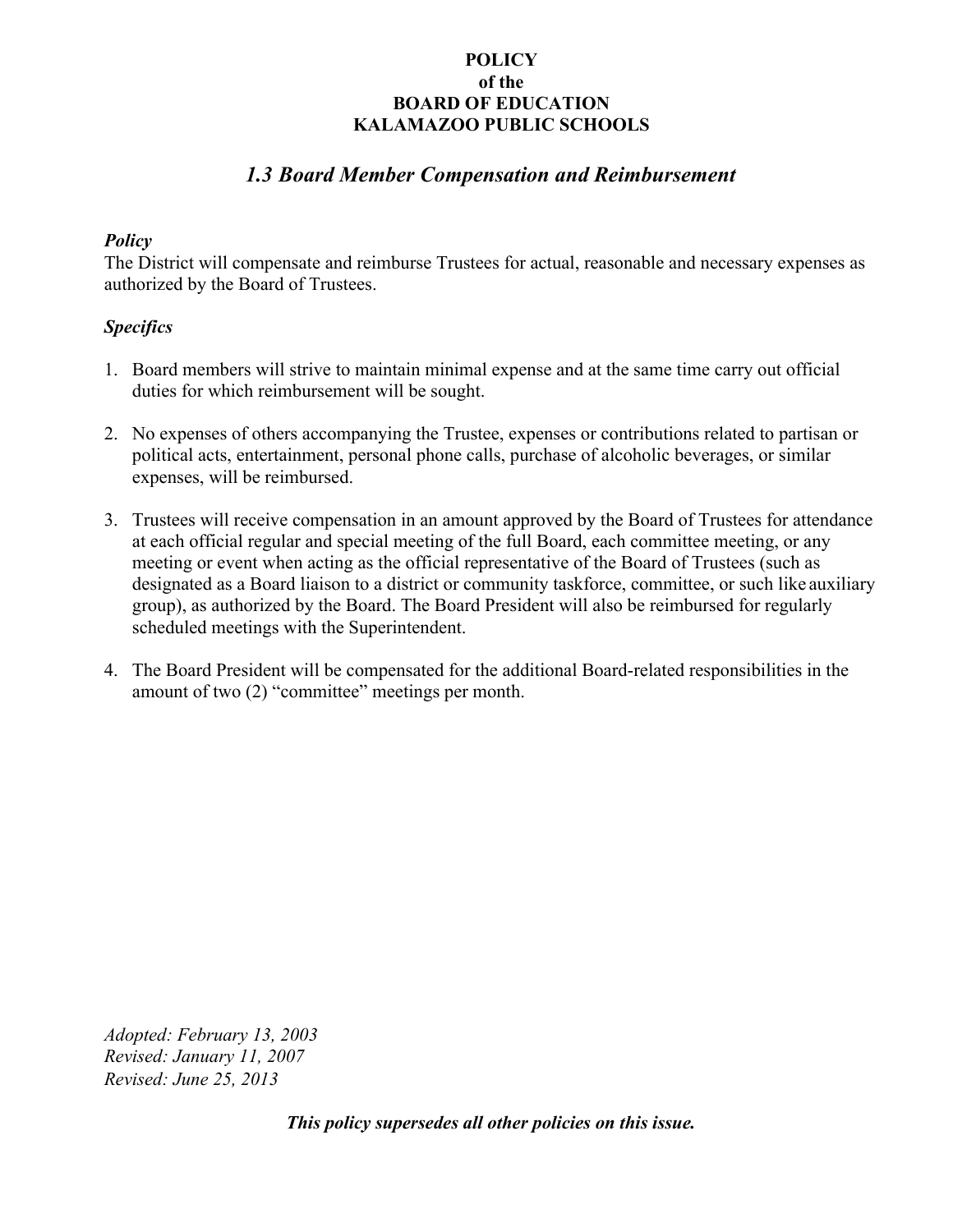# *1.4 Indemnification*

#### *Policy*

Any person, or his/her heir, executor, and/or administrator, who is, or has served as a Trustee of the Board of Education of the Kalamazoo Public Schools, County of Kalamazoo, shall be indemnified by the school district against all costs and expenses reasonably incurred in connection with any claim, action, suit, or proceeding, civil or criminal, in which the Trustee would be involved by virtue of being a Trustee during a particular period.

## *Specifics*

Indemnity will not apply with respect to: civil actions for injury or damages caused by the actions committed outside of the scope of authority as a Trustee; civil actions caused by the Trustee's gross recklessness or intentional misconduct; or criminal action.

- 1. The District shall have the authority and opportunity to compromise, settle, and pay costs of any civil claim prior to or after the commencement of the civil action.
- 2. In lieu of indemnifying the Trustee for the cost of legal representation, the District reserves the right to employ a qualified attorney of the District's choice to represent the Trustee.

*Adopted: February 13, 2003 Revised: November 12, 2009 Revised: June 25, 2013*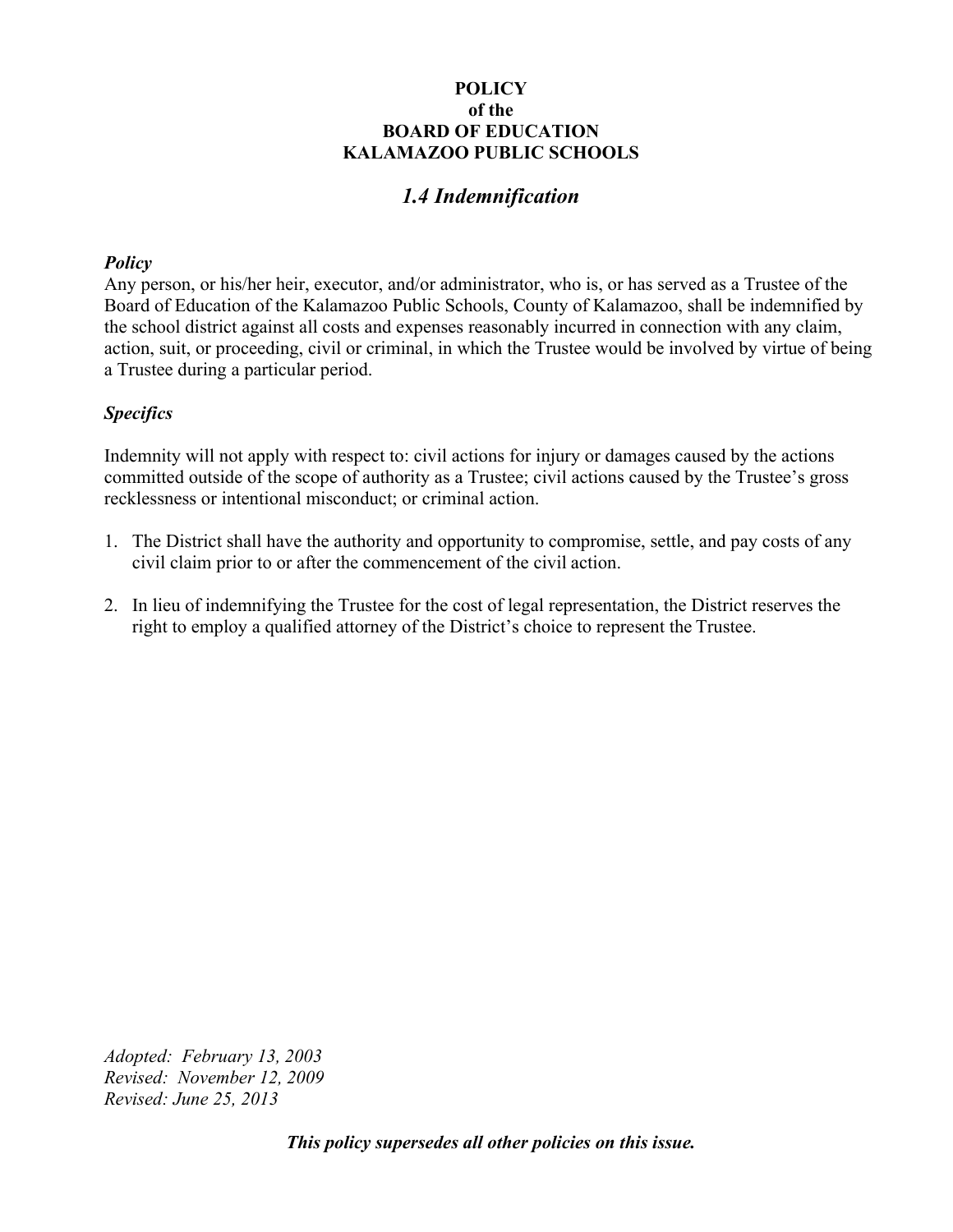## *2.1 Superintendent Authority and Establishment of Procedures*

#### *Policy*

The Board vests in the Superintendent the responsibility to enforce the policies of the Board of Education, conduct operations of the District in a manner consistent with all policies of the Board, and carry out the statutory responsibilities of a general powers school district Superintendent.

## *Specifics*

- 1. The Superintendent and/or designee will enforce the policies of the District in a fair, honorable, equitable and consistent manner.
- 2. The Superintendent will establish and maintain procedures for Board policies to be reviewed and received by the Board.

MCL 380.1229

*Adopted: March 27, 2003 Revised: November 12, 2009*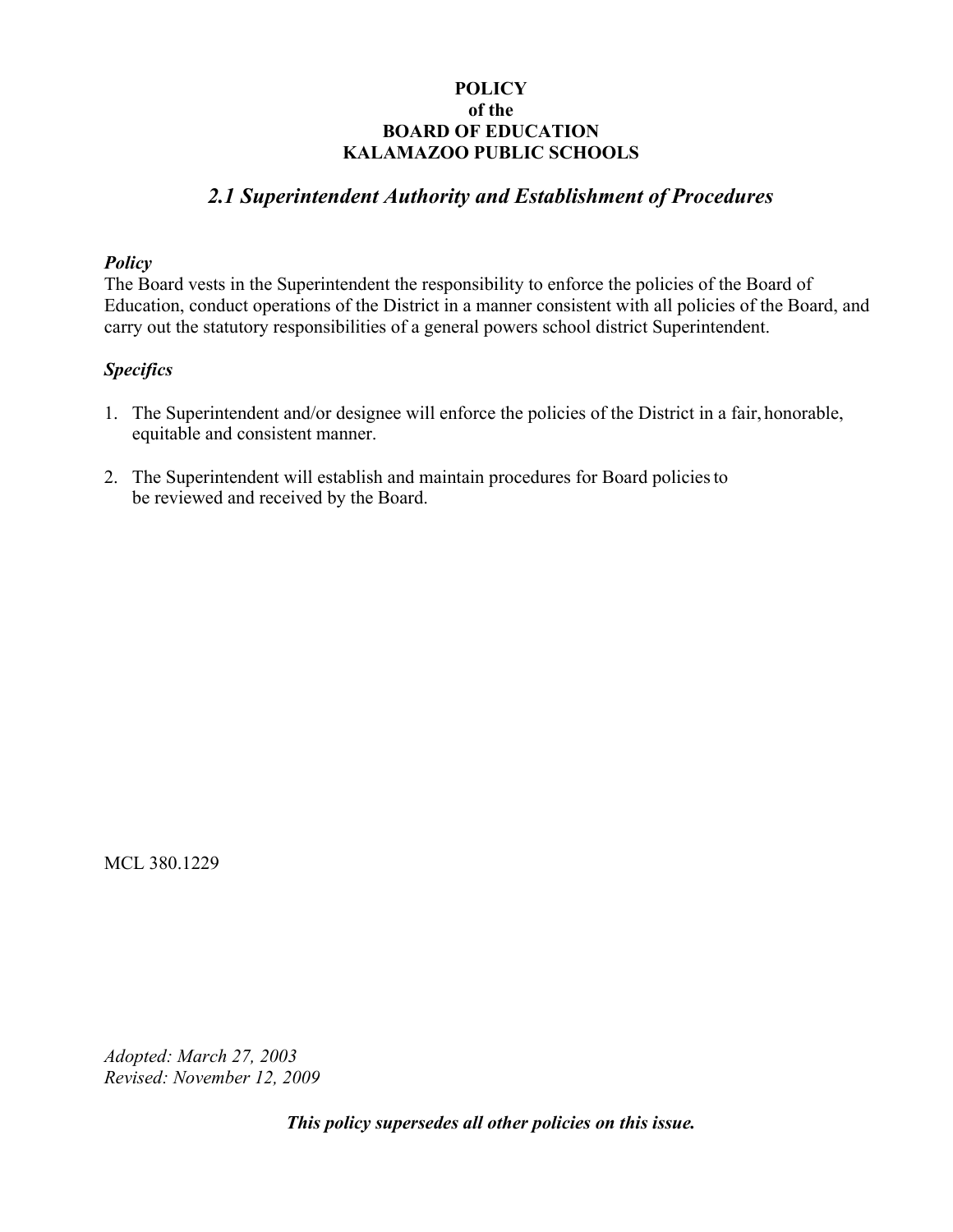# *2.2 Dissemination of Information to the Board*

#### *Policy*

It is the responsibility of the Superintendent or designee to disseminate pertinent information and regularly update the Board upon District operations and affairs in order to keep the Board well informed.

## *Specifics*

- 1. Communications between the Board and Superintendent will be mutually respected and nurtured.
- 2. Information desired by the Board will be established by the Board/Superintendent Team in order to keep the Board aware of current District affairs.
- 3. There will be no surprises generated by either the Superintendent or the Board.

*Adopted: March 27, 2003*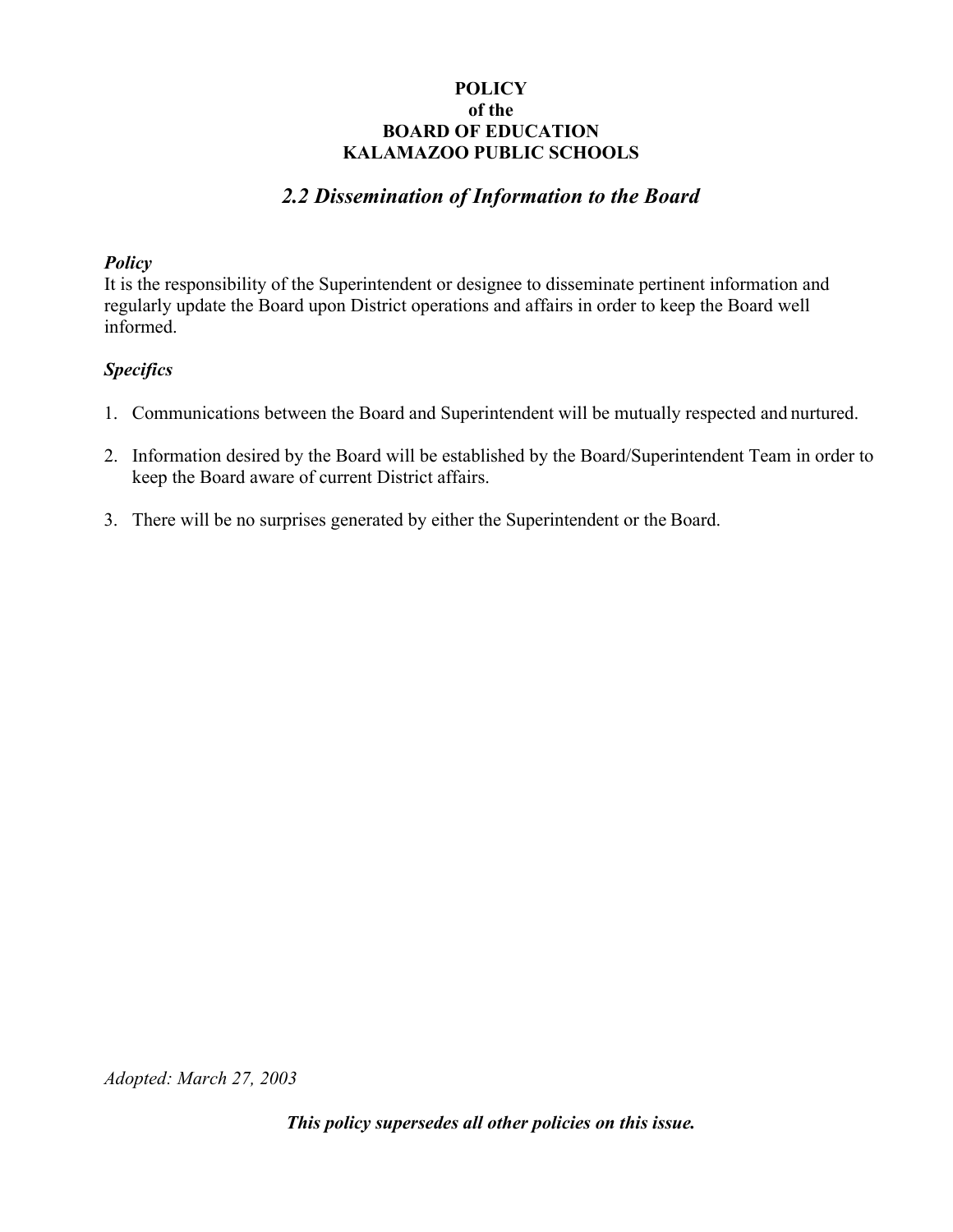# *2.3 Prohibited Subjects of Bargaining*

#### *Policy*

The Board has sole authority to make decisions regarding the prohibited subjects identified in Section 15 of the Public Employment Relations Act (PERA), as amended, MCL 423.215. Consistent with Board Policy 2.1, the Board delegates to the Superintendent the authority to implement the statutory decision-making responsibility as contained in the 2011 Public Act 103 amendment to Section 15 of PERA, MCL 423.215.

*Adopted: July 26, 2012*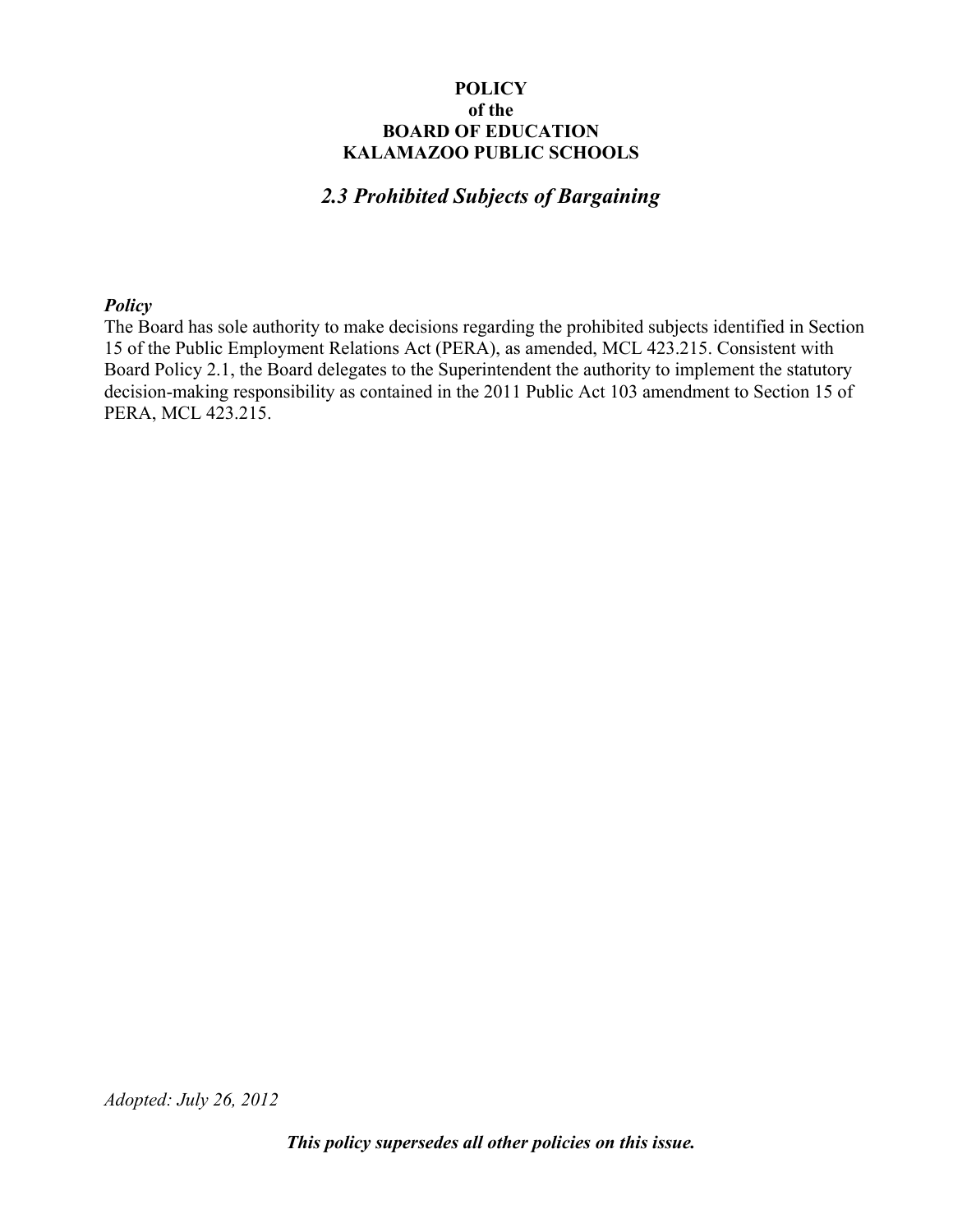# *3.1 Philosophy of Learning*

#### *Policy*

The District believes that all students can learn and should have access to opportunities that assist them in developing to their fullest potential. These opportunities and experiences should stimulate intellectual, personal, social and physical growth, within the financial and operational constraints of the District.

## *Specifics*

- 1. The District should maintain a learning environment of high expectations for all students that should foster and promote success.
- 2. The District should inform students of and should teach grade-level content expectations at all instructional levels across classrooms and schools.
- 3. The District should foster cooperative relationships among school, family, and the community that promote success for all students.
- 4. The District should provide an environment of mutual respect, caring, and acceptance of diversity.
- 5. The District should assist students and parents in the development and understanding of students' plans for success.
- 6. The District should help students understand the importance of school and how performance, effort and decisions directly affect future career and educational opportunities.

*Adopted: January 9, 2003 Revised: April 2, 2009* 

*These procedures supersede all other procedures on this issue.*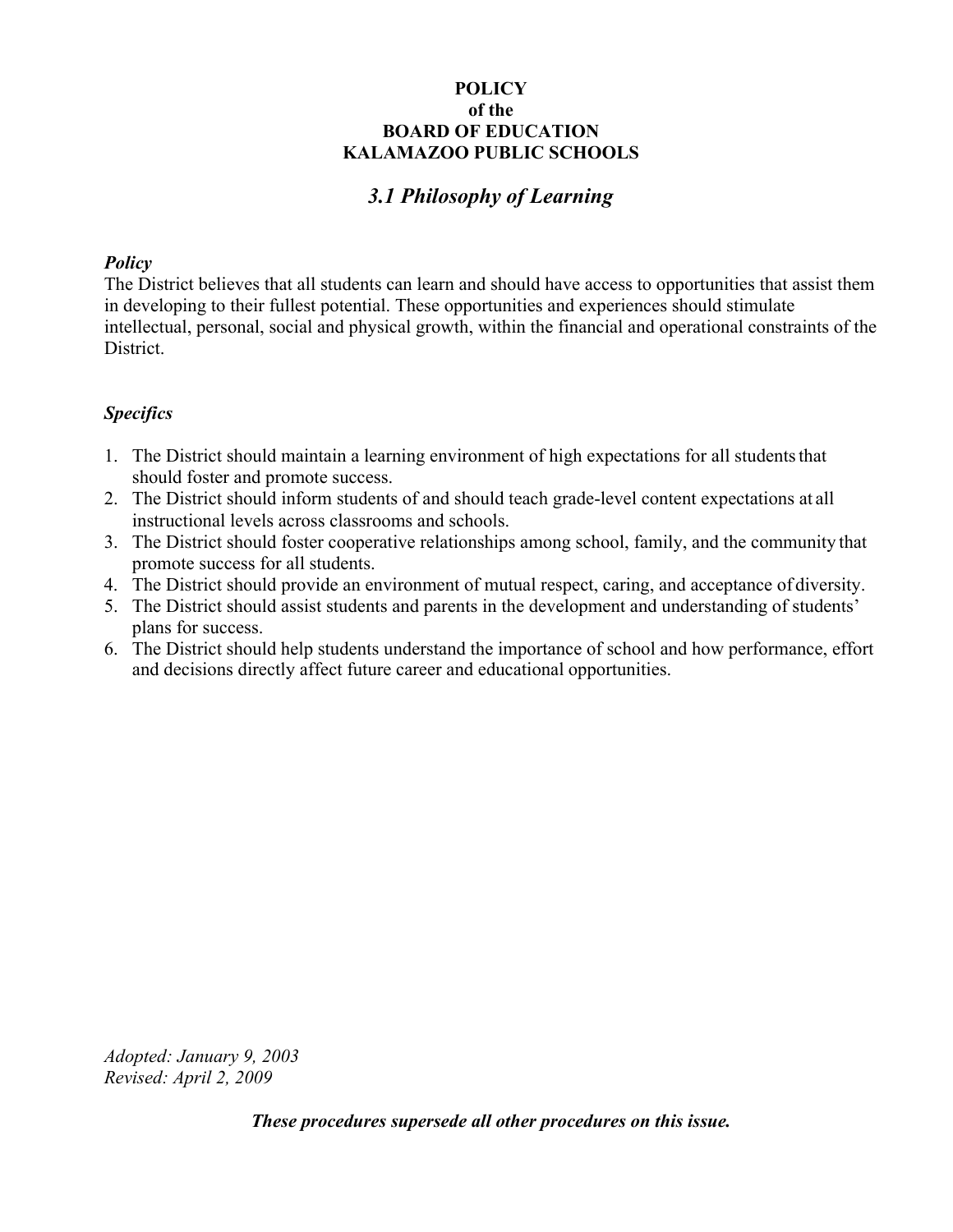## *3.2 Non-Discrimination*

#### *Policy*

Kalamazoo Public Schools welcomes all students and staff of any religion, race, color, national origin, age, sex, pregnancy, gender identification, height, weight, familial status, marital status, sexual orientation, and disability.

The District will not tolerate or condone any act of bias or discrimination toward any person on the basis of religion, race, color, national origin, age, sex, pregnancy, gender identification, height, weight, familial status, marital status, sexual orientation, and disability in any of its activities, hiring practices, programs or services.

*Adopted: December 11, 2003 Revised: July 13, 2006 October 25, 2007 March 11, 2010*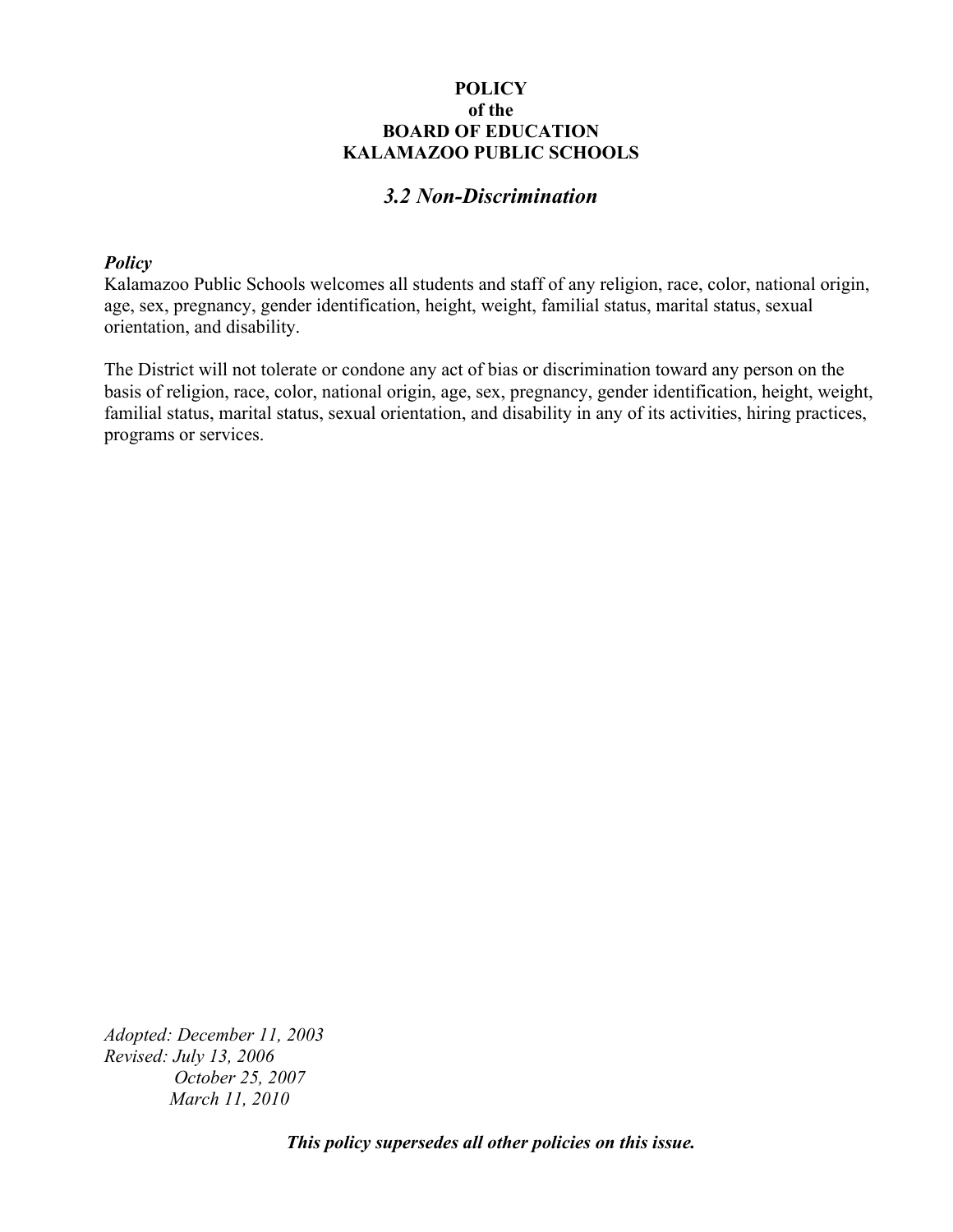# *3.3 Long-Term Planning*

#### *Policy*

The District will, on a regular basis, develop, implement and monitor long-term plans that are directly related to student learning, and will engage students, parents, staff and the community in the process.

## *Specifics*

- 1. The District's long-term objectives will gain greater community understanding and support.
- 2. The regular engagement of the community in the long-term planning process will identify objectives directly related to student learning that are consistent with community values.
- 3. Engaging the community in such a process will enrich the resources available to achieve the District's long-term objectives.
- 4. Long-term plans should fit within the parameters of projected budgets.

*Adopted: January 9, 2003*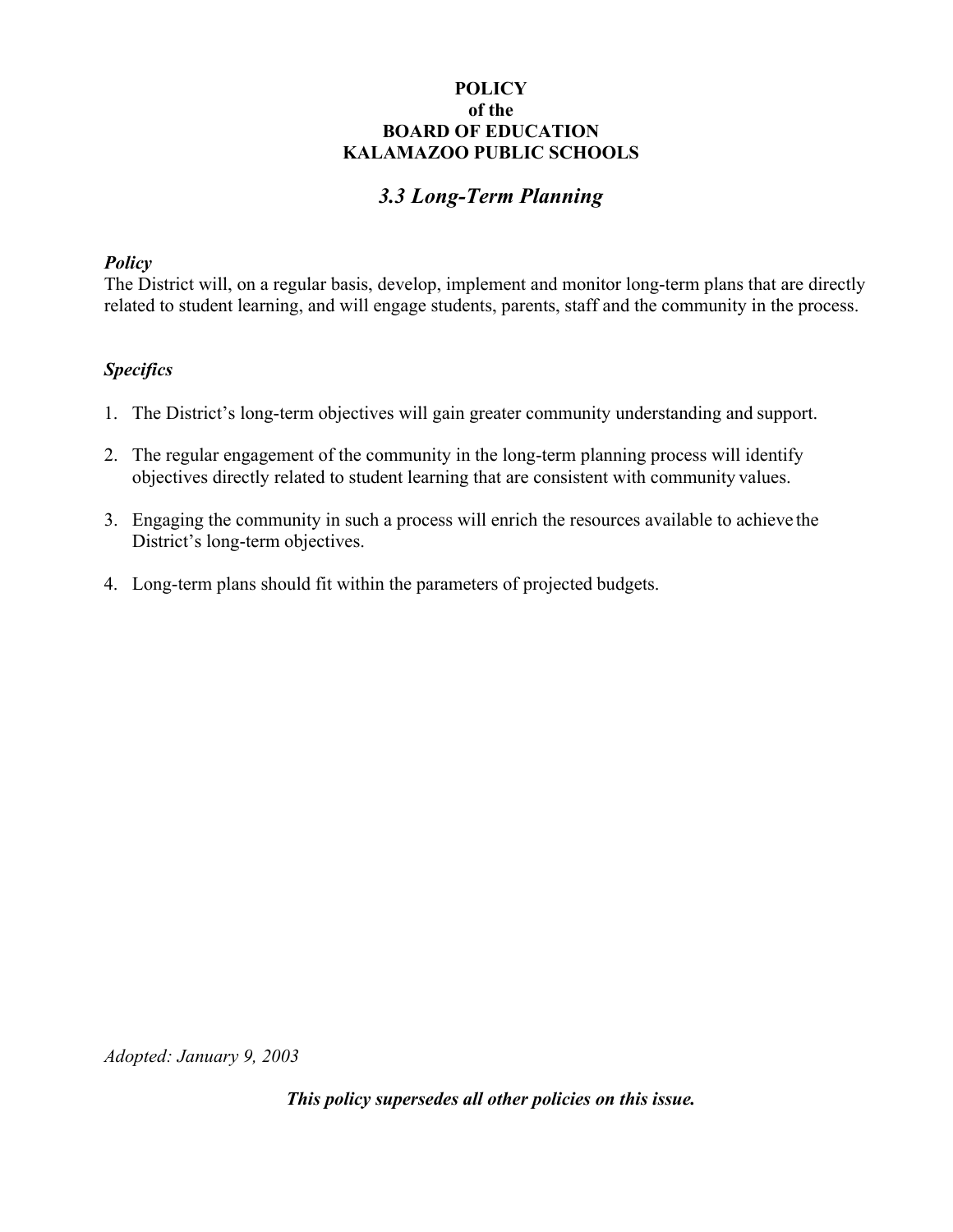# *3.4 Welcoming Atmosphere and Appearance*

#### *Policy*

All District facilities will maintain an atmosphere that is uplifting, courteous, self-disciplined and respectful and be welcoming and well cared for in appearance.

## *Specifics*

- 1. The behavior of students, parents, staff and community members in all District programs and facilities should at all times conform to exemplary standards of courtesy, self-discipline and respect.
- 2. Reasonable restrictions on parental and public access to school buildings and classrooms, to avoid interference with the education process, are not limited by this policy.
- 3. All who use District facilities should feel welcome and comfortable.
- 4. The facilities should contribute to a positive impression of the Kalamazoo Public Schools.
- 5. The District should create a sense of pride, ownership and satisfaction.

*Adopted: January 9, 2003 Revised: November 12, 2009*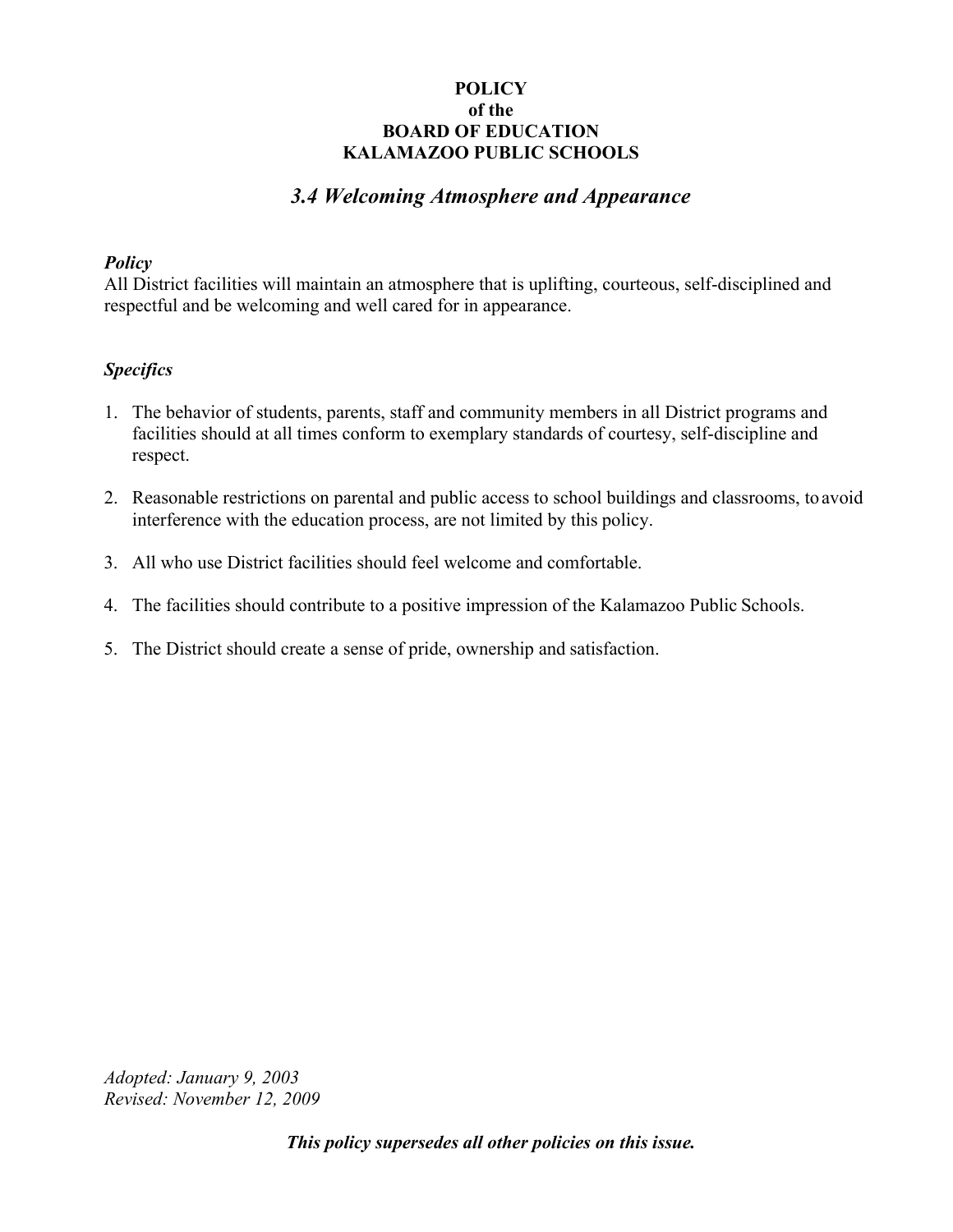## *3.5 Program and Operation Evaluation*

#### *Policy*

The District will regularly evaluate its performance and the efficacy of its programs and operations, at a reasonable cost, to provide useful information to the Board, administration and community.

## *Specifics*

- 1. Evaluations will provide regular and consistent data on the achievement levels and progress of students, including information on a variety of subject areas and for diverse groups of students.
- 2. Evaluations should directly focus attention on the areas and programs that are most crucial in achieving student learning.
- 3. The Board-Superintendent team should agree upon a list of data and a timetable for distribution.
- 4. Regular evaluation reports should be provided on District programs, particularly major or innovative programs, including assessments of whether the programs are effective and identification of needed changes.

*Adopted: January 9, 2003*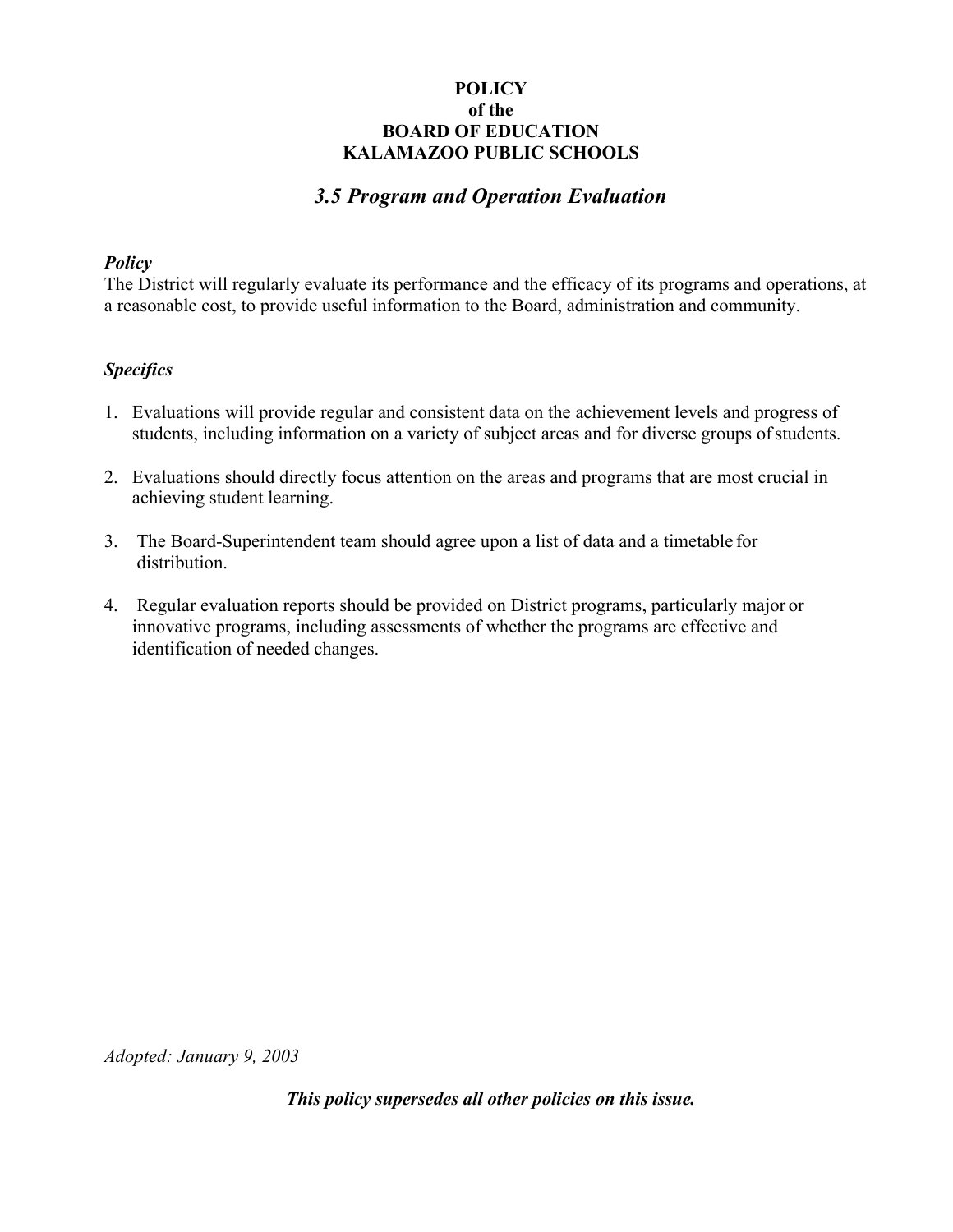# *3.6 Site-Based Decision Making*

#### *Policy*

The District will use a site-based decision making process to improve student learning, involving students, parents, staff and community members when developing and implementing designated District activities and programs within parameters as specified and approved by the Board-Superintendent team.

## *Specifics*

- 1. The responsibilities and authority of the District and the individual schools should be delineated to make clear to principals and building oversight teams what autonomy each school has in a sitebased decision making process, and accountability for the outcomes of its site-based decisions.
- 2. The Superintendent will establish guidelines for using site-based decision making in the development and implementation of designated District activities and programs.
- 3. There will be an effective building oversight team at each school that involves students, parents, staff and community members and provides recommendations and useful information to the building principal.
- 4. The District should assist schools to share within and outside the District, information gathered, strategies used and conclusions reached through site-based decision making.

*Adopted: January 9, 2003*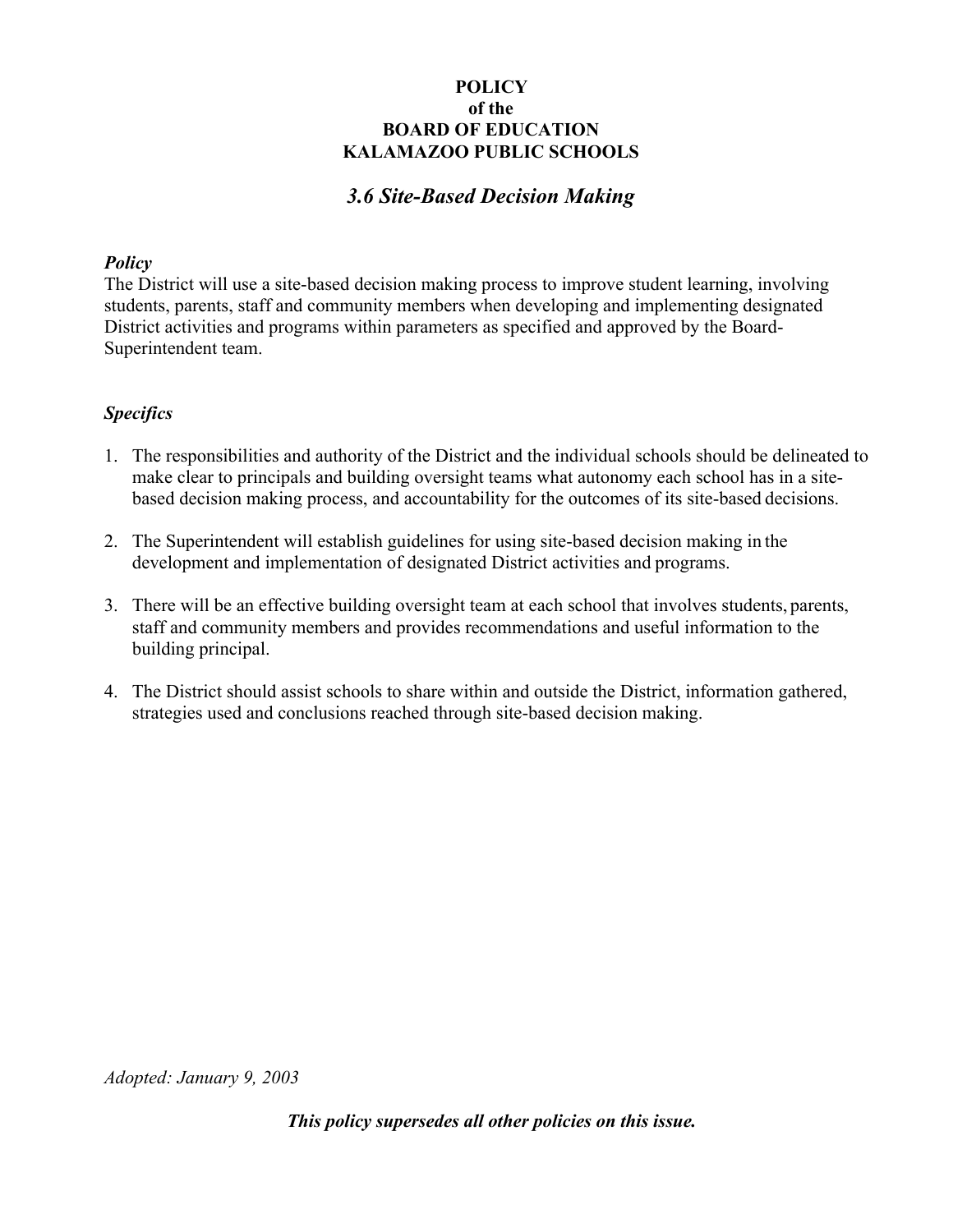# *3.7 Harassment*

#### *Policy*

Kalamazoo Public Schools is committed to providing a safe and positive environment in which all members of the school community are treated with respect. The District will not tolerate any act of harassment based on a legally protected characteristic, as defined by local, state, and federal laws, perpetrated by students, parents, staff, or any person while on District property.

## *Specifics*

Harassment means unwelcome advances, requests for favors, and other unwelcome conduct or communication based on religion, race, color, national origin, age, sex, height, weight, familial status, marital status, or disability that substantially interferes with an individual's employment, or participation in the educational process, or creates a hostile environment. Sexual harassment is defined as unwelcome sexual advances, requests for sexual favors, and other conduct or communication of a sexual nature. Sexual harassment may include, but is not limited to, verbal harassment or abuse based on gender, pressure for sexual activity, repeated remarks with sexual implications, unwelcome touching of a sexual nature, sexual jokes, posters, suggesting or demanding sexual involvement accompanied by implied or explicit threats concerning one's safety, job, performance of duties, or participation in the educational process. Conduct may be spoken, written, electronic, or physical.

- 1. The District will promptly investigate all allegations reported and take appropriate action.
- 2. Filing of a complaint or otherwise reporting harassment will not reflect upon the individual's status or affect future grades, work assignments, or employment.
- 3. This policy will be circulated to all District schools and departments on an annual basis and incorporated in student and staff handbooks.

This policy is not intended to create legal rights or obligations beyond those established by local, state, or federal laws**.** 

*Adopted: January 9, 2003 Revised: March 11, 2010*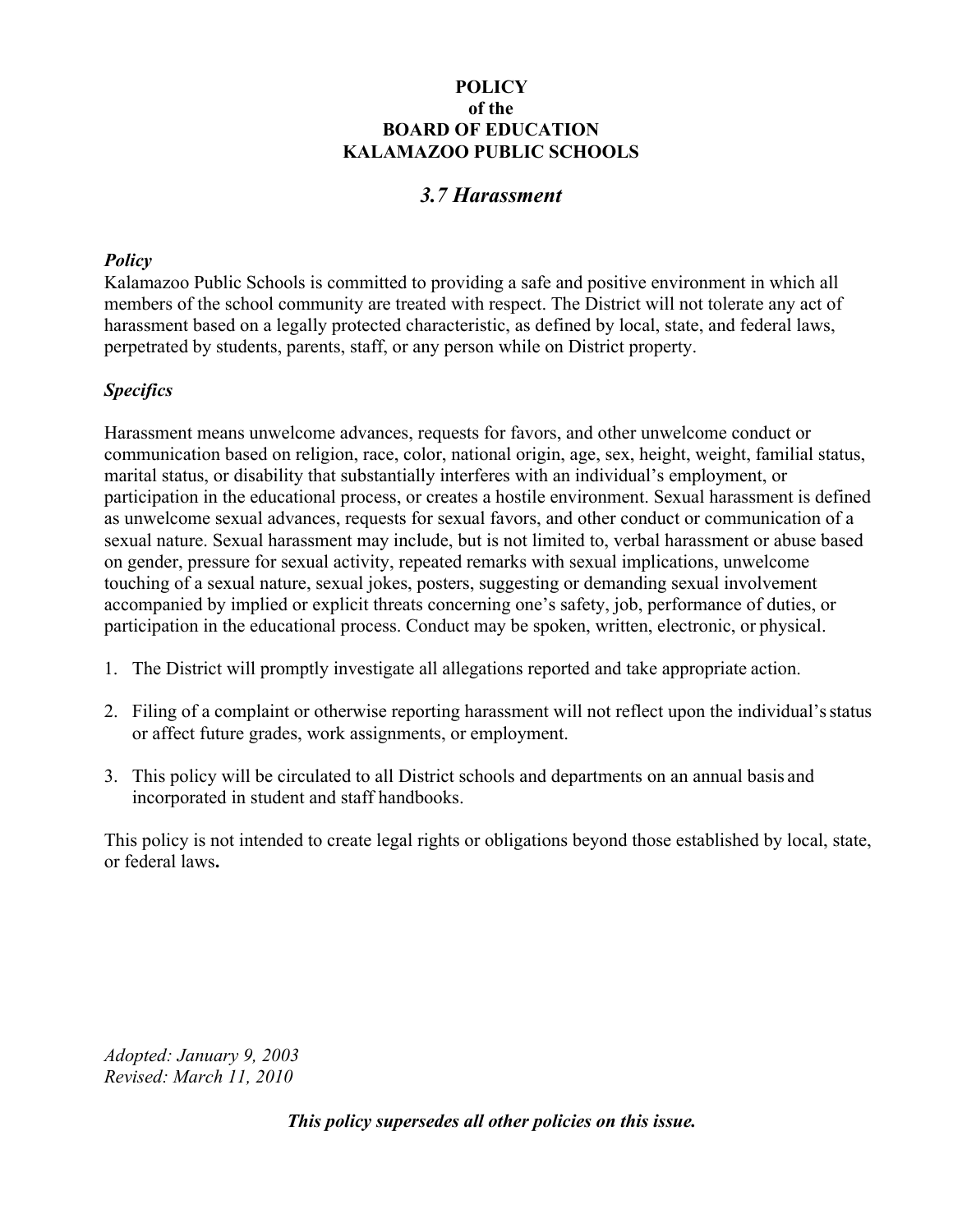# *3.8 Safety & Crisis Management*

#### *Policy*

The District will develop, implement and regularly monitor and report plans relative to safety and crisis management throughout the school system.

## *Specifics*

- 1. The District will collaborate with city, county, state and federal resources, agencies and organizations in conversations of current safety and crises management methods and/or procedures.
- 2. The District should develop and implement effective support systems for students, parents, staff and community members directly involved in incidents related to safety and crisis situations.

*Adopted: January 9, 2003*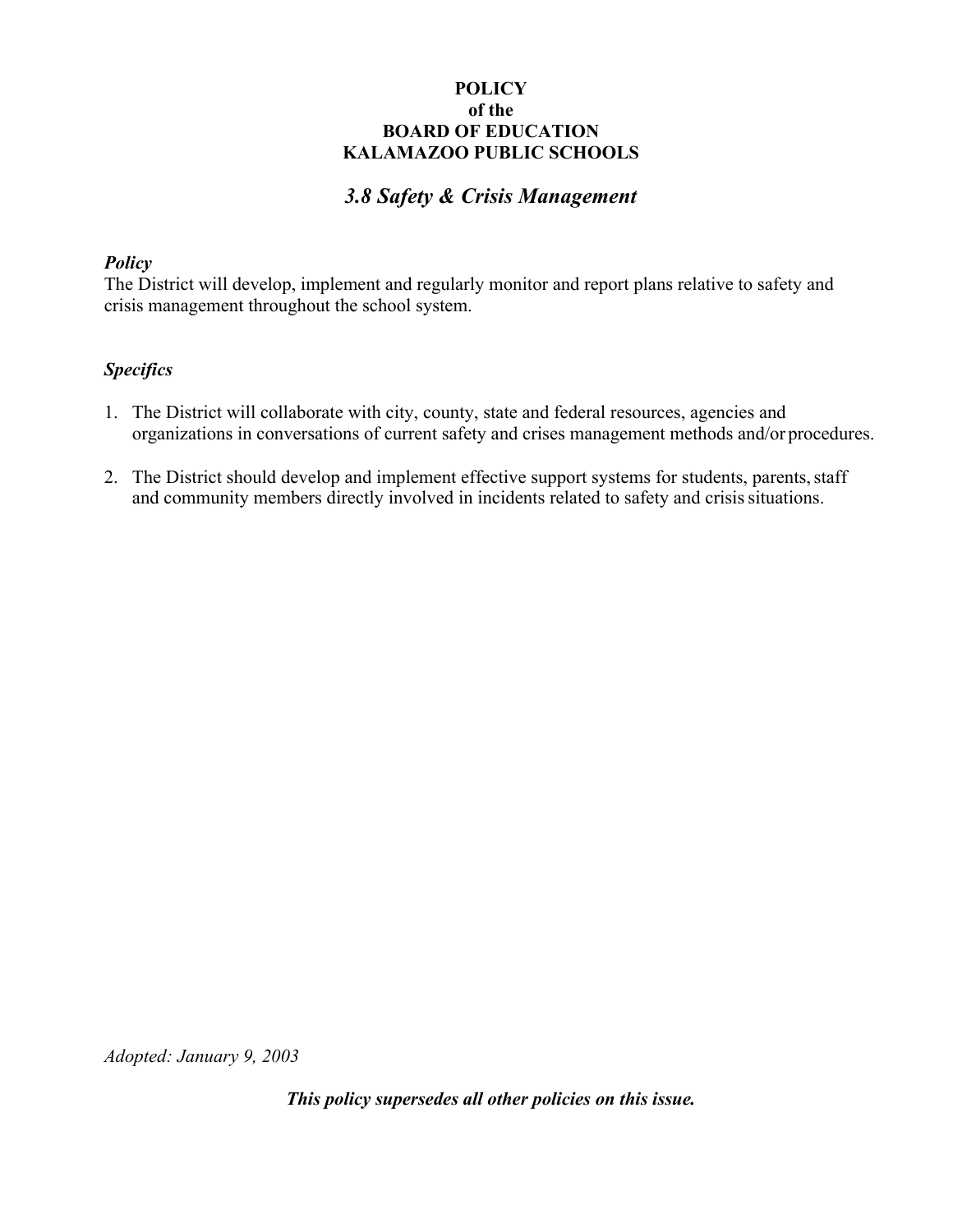# *3.9 Transportation of Students*

#### *Policy*

The District authorizes transportation for Kalamazoo Public School students as required by law.

## *Specifics*

- 1. Transportation is a privilege to be enjoyed as long as students accept responsibility for their behavior and follow all rules and regulations.
- 2. The District authorizes transportation of students attending non-public schools located within the District so long as such starting times are not in conflict with transporting Kalamazoo Public Schools students to their schools.
- 3. Availability of transportation, unless mandated by law, will be contingent upon availability of sufficient financial and human resources of the District.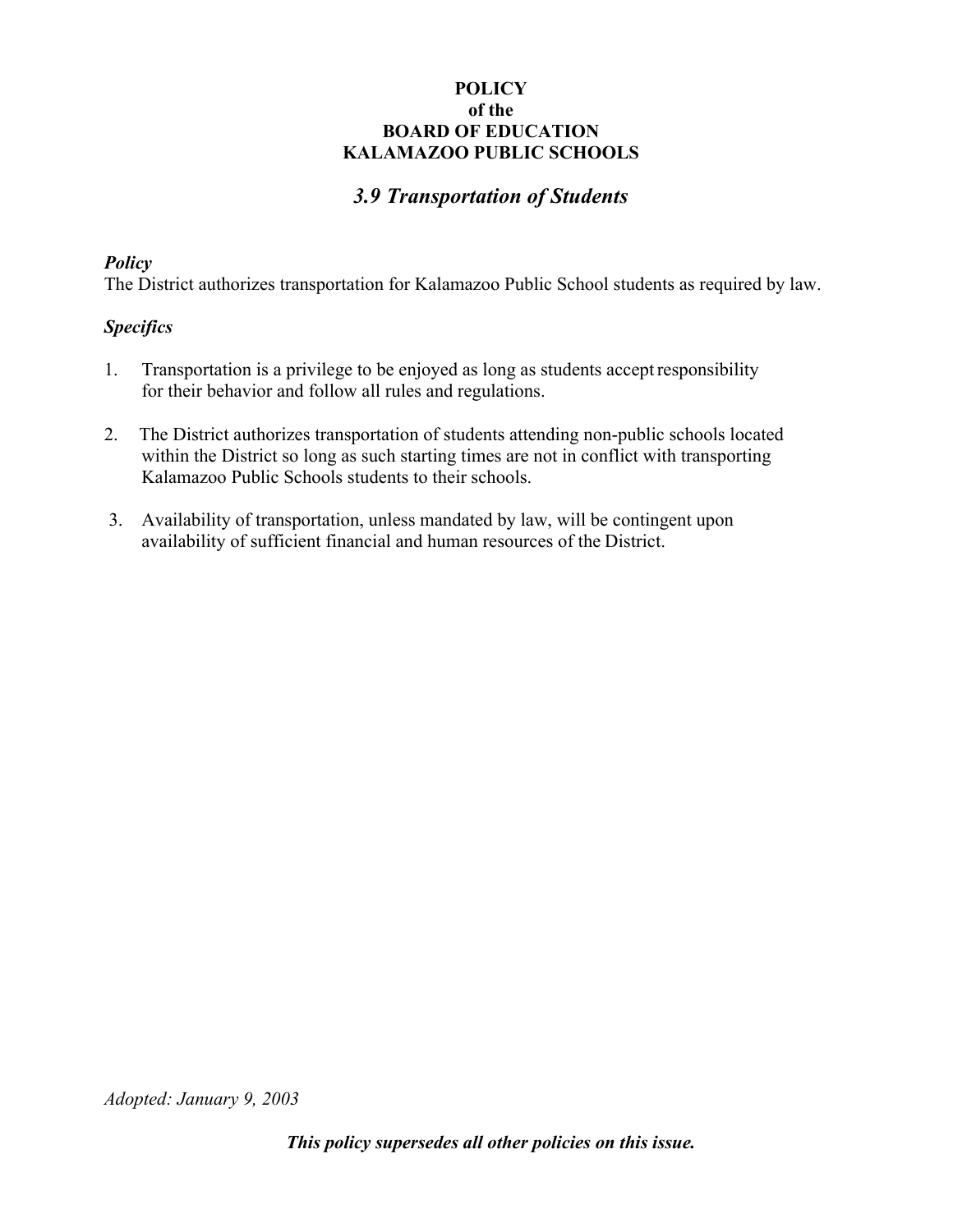## **POLICY of the BOARD OF EDUCATION KALAMAZOO PUBLIC SCHOOLS**  *3.10 Tobacco, Drug, Marijuana, and Alcohol Use*

#### *Policy*

The district will establish a tobacco-, drug-, marijuana-, and alcohol-free learning and working environment.

## *Specifics*

- The possession, use, concealment, transportation, promotion or sale of illegal drugs, controlled substances, unauthorized prescription drugs, or alcoholic beverages is prohibited on all district properties.
- The district prohibits the possession of marijuana, marijuana accessories, and/or marijuana products and/or their use or consumption on district property, school buses, or at any districtsponsored activity or program.
- The district reserves the right, upon reasonable suspicion, to conduct searches for prohibited substances.
- The district reserves the right, upon reasonable suspicion, to have a physician determine if prescription drug use may require restriction of the user's activities.
- The district reserves the right, upon reasonable suspicion, to require drug or alcohol testing.
- The district prohibits the use of tobacco products on school premises, in school vehicles, at all school-sponsored activities or events, and in all school buildings and facilities owned and/or operated by the district.
	- a. "Tobacco product" means a preparation of tobacco to be inhaled, chewed, or placed in a person's mouth.
	- b. "Use of a tobacco product" means any of the following:
		- (i) The carrying by a person of a lighted cigar, cigarette, pipe, or other lighted smoking device.
		- (ii) The inhaling or chewing of a tobacco product.
		- (iii) The placing of a tobacco product within a person's mouth.
		- (iv) The smoking of electronic, "vapor," or other substitute forms of cigarettes, clove cigarettes, or other lighted smoking devices for burning tobacco or any other substance.
	- c. Tobacco advertising or promotions is prohibited on signs, or sponsorship of district events.

*Adopted: January 9, 2003 Revised: January 21, 2016 First reading: March 28, 2019 Revised: April 11, 2019*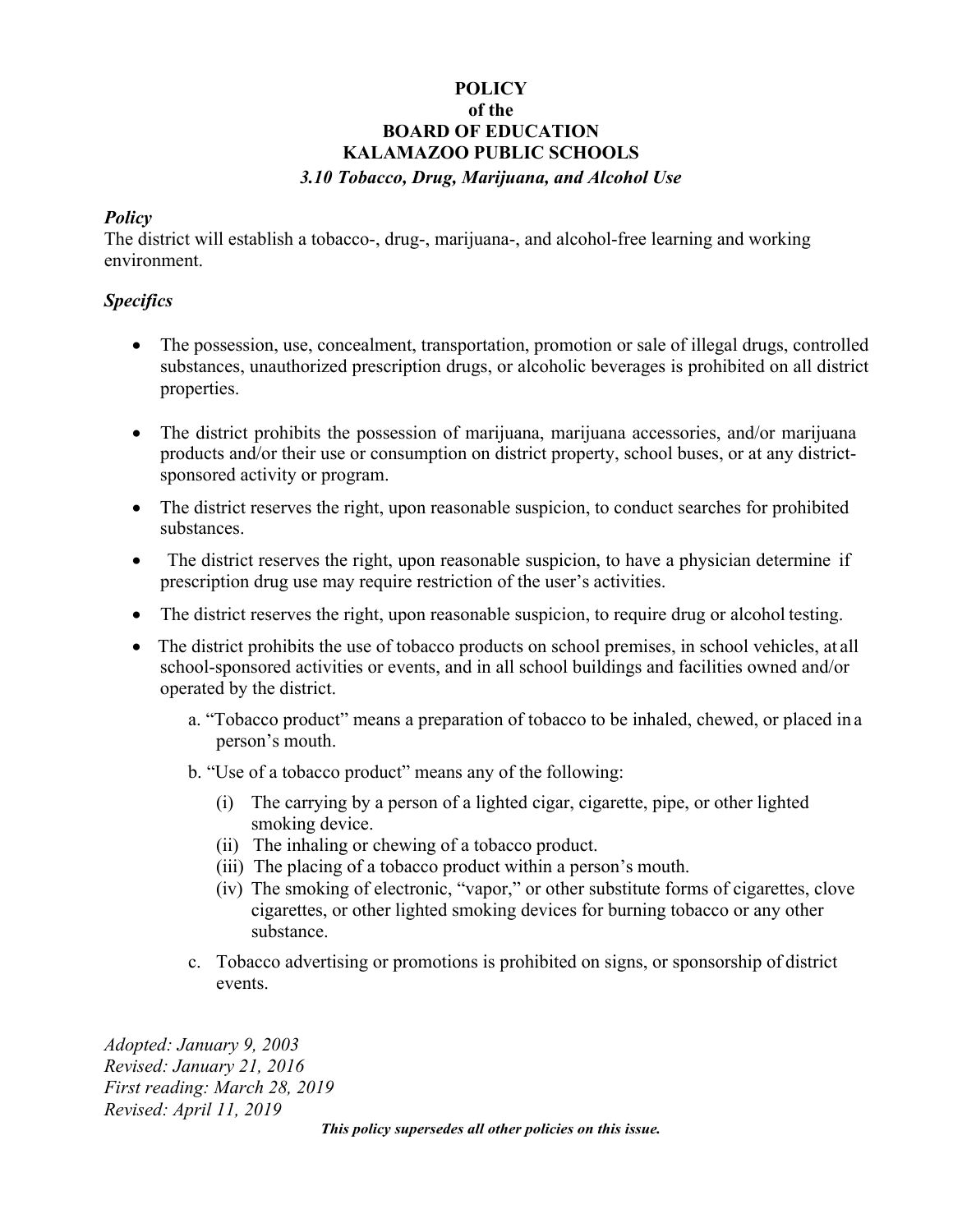# *3.11 Facility and Equipment Use*

#### *Policy*

The use of District facilities and equipment and non-district equipment brought onsite, outside the normal course of District operations, will be approved and coordinated by the Superintendent or designee.

## *Specifics*

- 1. Facility and equipment use should not interfere with instruction, programs or services.
- 2. Use of District facilities and equipment should contribute to the development of school and/or community programs or services, and facilities should not be used in a manner that is in competition with programs and/or services offered by the District.
- 3. Off-site use of District equipment will be approved by appropriate District personnel.
- 4. District equipment may not be utilized off-site for personal reasons.
- 5. The District should seek to maximize revenues from facility and equipment rental while charging competitive rates. The District may establish a separate, lower rental rate schedule for use by certain non-profit organizations.

*Adopted: January 9, 2003 Revised: November 13, 2003*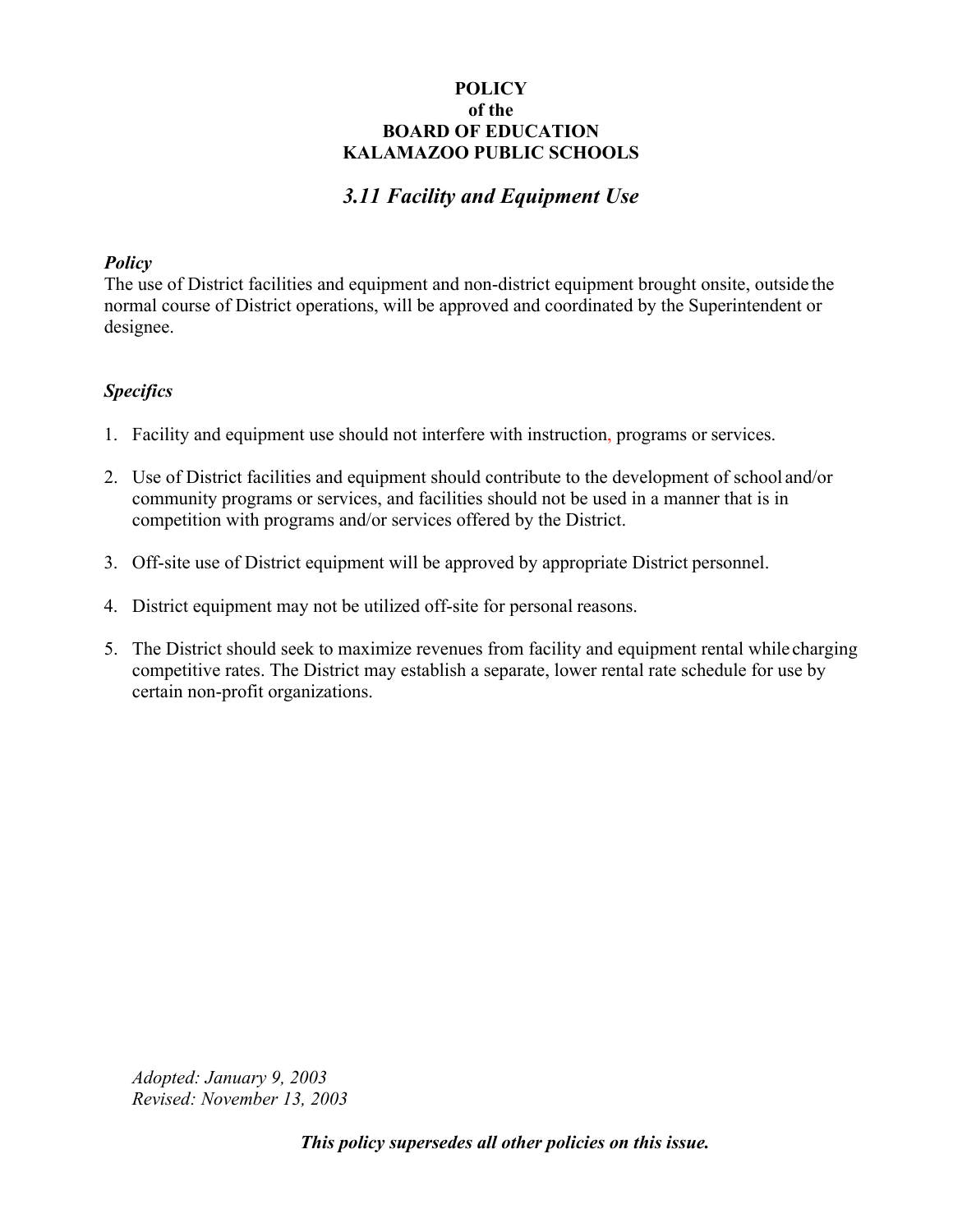# *3.12 Disposition and Naming of District Facilities*

#### *Policy*

The District will consider naming, renaming, changing use, closing or selling a District facility based on a well-founded request or recommendation.

## *Specifics*

- 1. The District should develop, implement and periodically review procedures for these activities.
- 2. Naming, renaming, changing the use, closing or selling of District facilities should be based on the best needs of the District.
- 3. Naming, renaming, changing the use, closing or selling District facilities should balance the best needs of the District and community with financial considerations and benefits of the District.

*Adopted: January 9, 2003*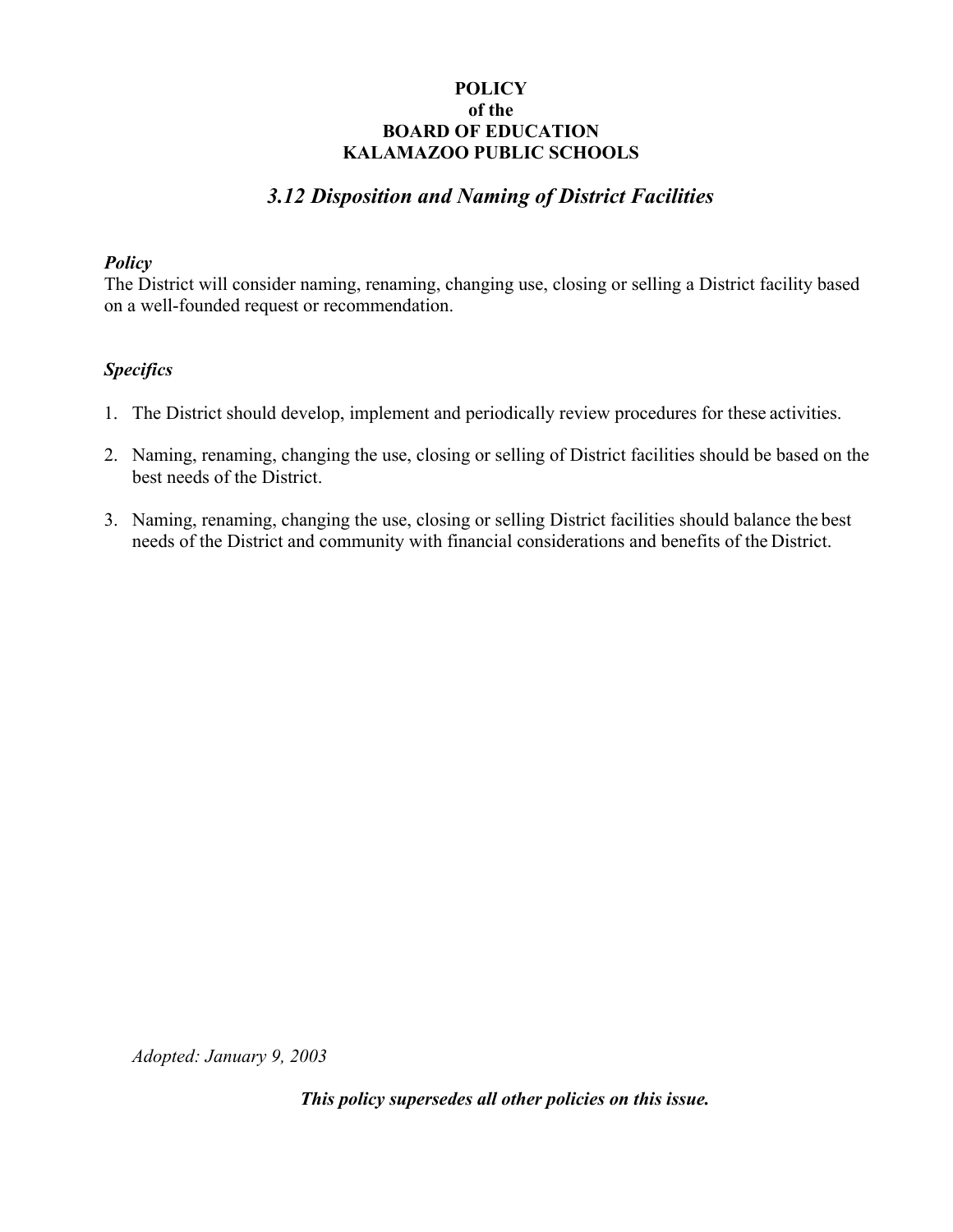# *3.13 Customer Care and Service\**

#### *Policy*

It is the expectation of the Board that all District staff will provide outstanding customer service.

## *Specifics*

- 1. Students, parents, staff and our community at large are recognized as customers.
- 2. The superintendent will establish District-wide criteria standards for outstanding customer service.
- 3. The superintendent will be responsible for incorporating customer service into District-wide evaluations.

*\* This policy corresponds with Policy 3.4, Welcoming Atmosphere and Appearance.* 

*Adopted: May 26, 2005*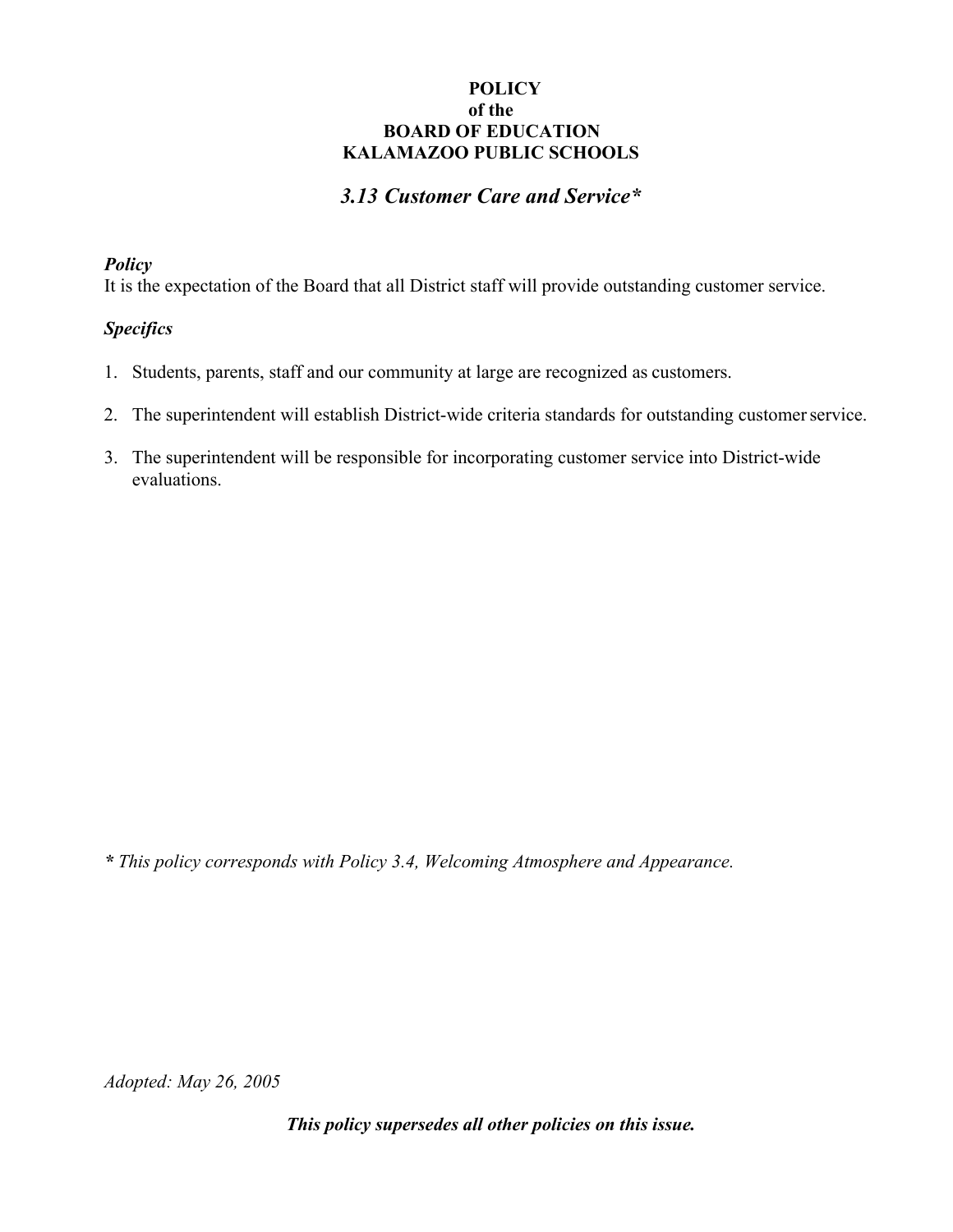.

# *3.14 Wellness*

## *Policy*

The district will promote nutrition and wellness of its students and staff.

## *Specifics*

- 1. The superintendent and/or his/her designee will establish a committee including parents, students, school food service, district administrators, school administrators, the school board, and community members to develop and periodically review district wellness procedures.
	- a. Updates will be posted periodically on Kalamazoo Public Schools wellness page.
	- b. The wellness committee will assess compliance every three years.
- 2. The procedures should include but not be limited to:
	- a. appropriate goals for nutrition education, physical activity, and other school-based activities that are designed to promote student wellness;
	- b. standards and nutrition guidelines for all foods available at each school during the school day with the objective of promoting student health, reducing childhood obesity, and addressing other health-related eating issues;
	- c. guidelines for reimbursable school meals and competitive foods that meet program requirements and nutrition standards established by law; and
	- d. all marketing for foods within the guidelines using the current USDA program regulations.

*Adopted: May 25, 2006 Revised: October 12, 2017*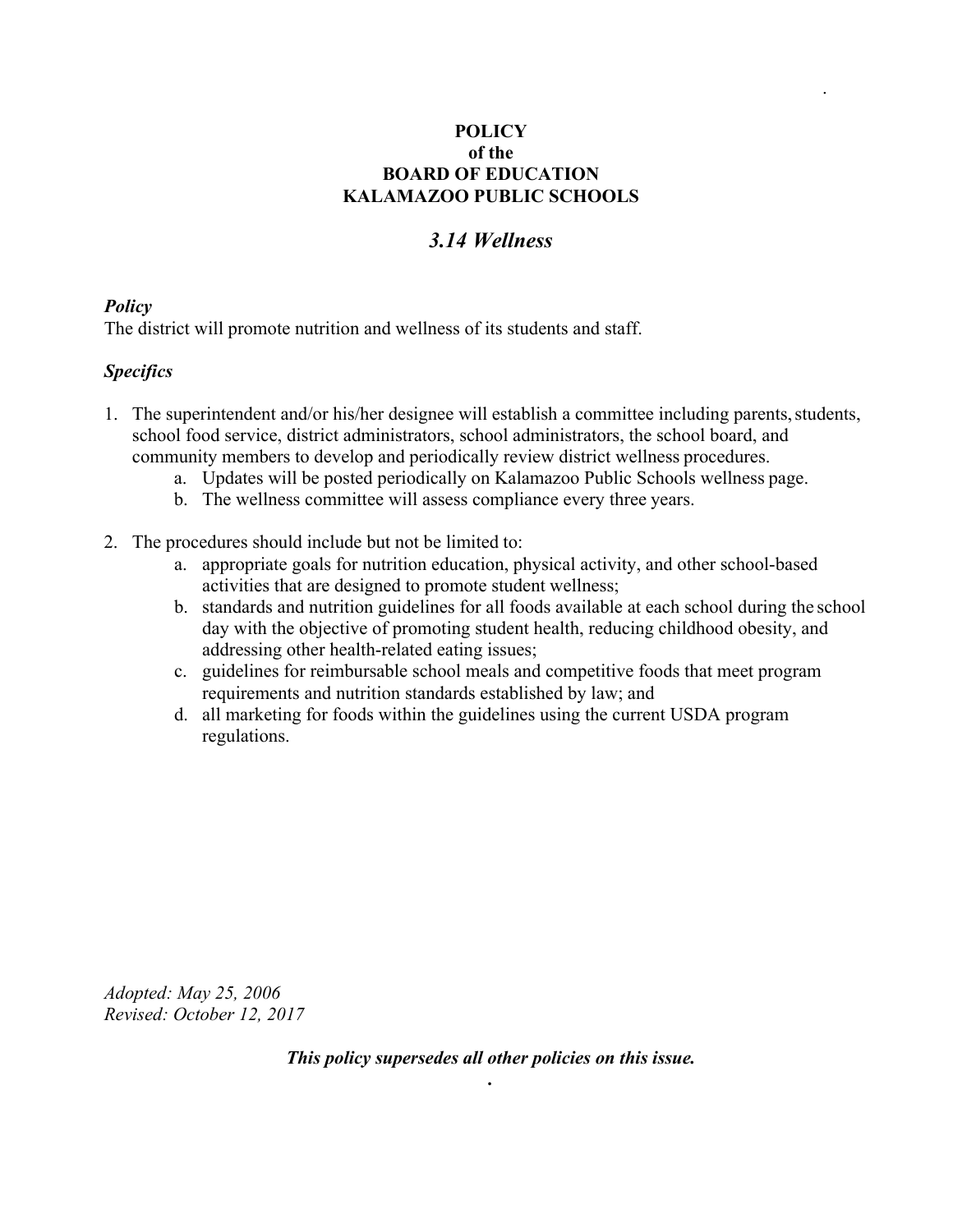## *3.15 Weapons*

## *Policy*

To the extent permitted under law, the Board of Education prohibits persons, including students, staff, and visitors, from possessing, storing, making, or using a weapon in any setting that is under the control and supervision of the board, including but not limited to in property leased, owned, or contracted for by the board, at a school-sponsored event, or in a board-owned vehicle.

## *Specifics*

- 1. The term "weapon" means any object which, in the manner in which it is used, is intended to be used, or is represented as capable of inflicting serious bodily harm or property damage, as well as endangering the health and safety of persons.
- 2. Weapons include but are not limited to firearms; guns of any type, including air and gas-powered guns (whether loaded or unloaded); knives; razors; clubs; electric weapons; metallic knuckles; martial arts weapons; ammunition; explosives; and any other weapon described in Sections 1311(11) and 1313 of the Michigan Revised School Code, MCL 380.1311(11) and 380.1313.
- 3. This prohibition applies regardless of whether the person is otherwise authorized by law to possess the weapon, including if the person holds a concealed weapons permit.
- 4. This policy shall not apply in the following circumstances:
	- a. weapons under the control of law enforcement personnel;
	- b. weapons under the control of district security staff, as approved by the superintendent or designee;
	- c. items approved by a principal as part of a class or individual project or presentation under adult supervision, if used for the purpose and in the manner approved, except that working firearms and ammunition shall never be approved;
	- d. theatrical props used in appropriate settings; and
	- e. starter pistols used in appropriate sporting events.
- 5. The superintendent or designee may refer a person who violates this policy to law enforcement officials and may take other actions necessary to enforce this policy.

*First Reading: January 12, 2017 Adopted: February 2, 2017*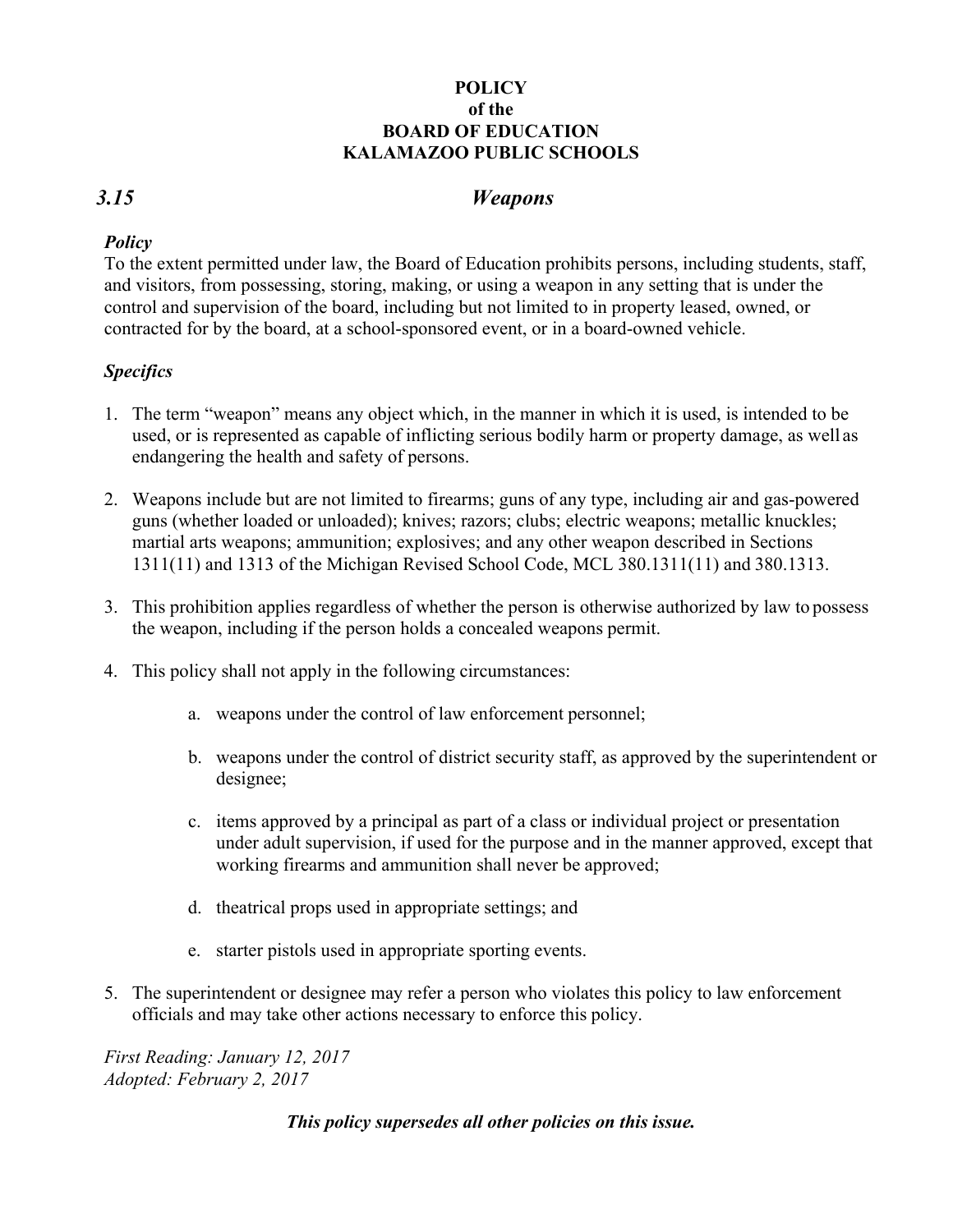# *4.1 Curriculum*

## *Policy*

The District should provide a system-wide education that promotes high expectations and achievement for students and educators, and that aligns with written, taught and tested curricula, and with state grade-level content expectations.

## *Specifics*

- 1. The District should clearly state grade-level content expectations and should demonstrate strong beliefs that students can succeed.
- 2. The District should enable students to realize their full potential and move towards higher education and career goals.
- 3. The District should provide curriculum that is academically rich, broad based, engaging to all students, and culturally diverse.
- 4. The District should provide opportunities for students to meet and/or exceed grade- level content expectations as a part of each curriculum.
- 5. The District should continue to develop, modify, and monitor the curriculum to assess relevance and need.

*Adopted: January 9, 2003 Revised: April 2, 2009*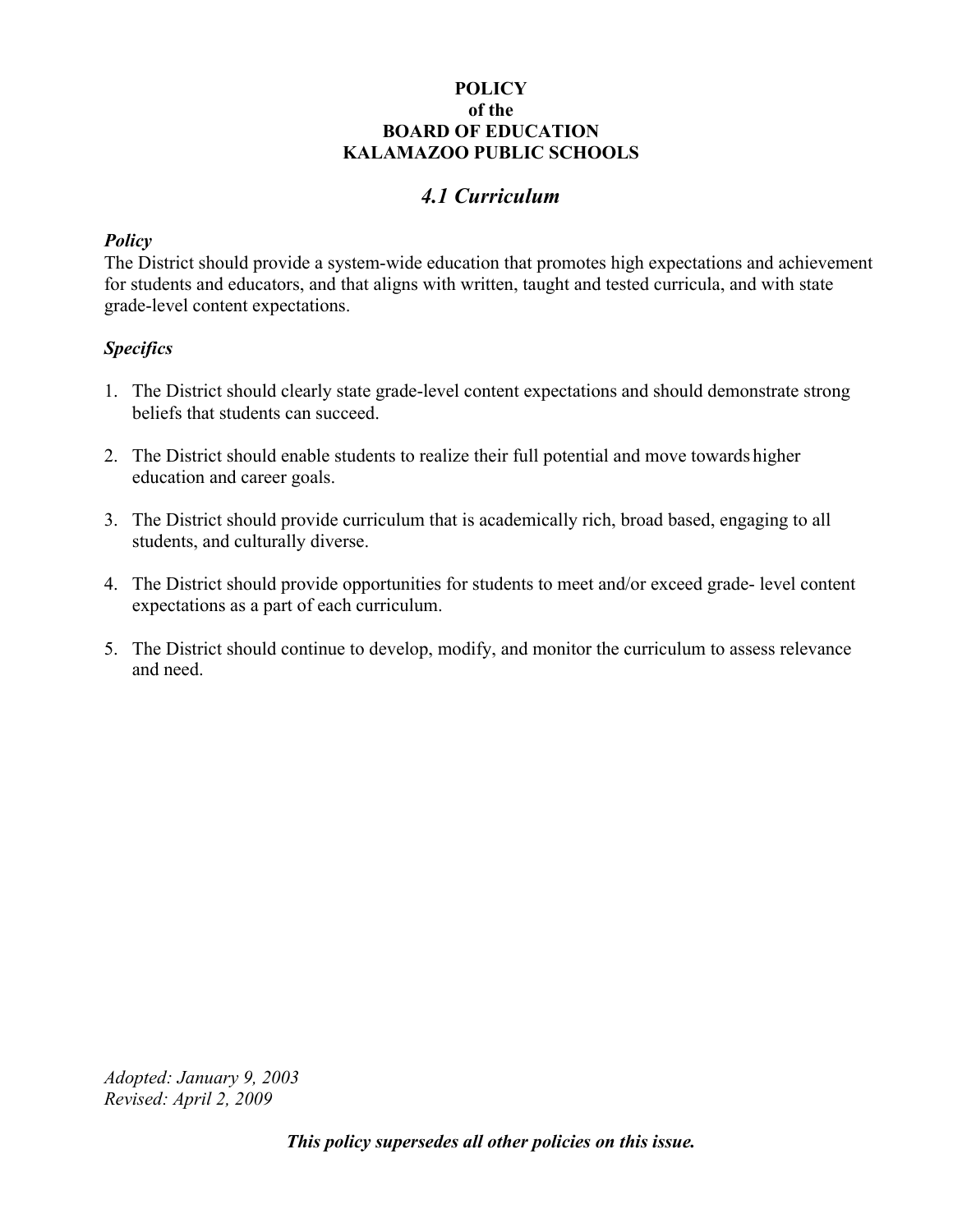# *4.2 Self-Discipline*

## *Policy*

The District will strive to ensure a safe, orderly, welcoming and healthy learning environment for all students, parents, staff and community members.

## *Specifics*

- 1. The District will recognize and respect the worth of each member of the District.
- 2. Each building and program should represent the diverse population of the District.
- 3. The District will incorporate in its learning environment lessons that teach self-discipline and respect for the diversity represented by the District's students, parents, staff and community.
- 4. The District will develop and consistently implement a comprehensive and understandable Student Code of Conduct that will include procedures for the assignment of appropriate consequences or disciplinary measures for violations of the Code.
- 5. The District will endeavor to assign consequences or disciplinary measures that allow for continuation and/or enhancement of learning activities through various resources, programs or services to students involved in a breach of self-discipline.
- 6. The District will seek to provide and/or facilitate support and/or counseling services, when deemed appropriate, for students, parents, staff and community members involved in a breach of selfdiscipline while directly engaged in District work.

*Adopted: November 14, 2002*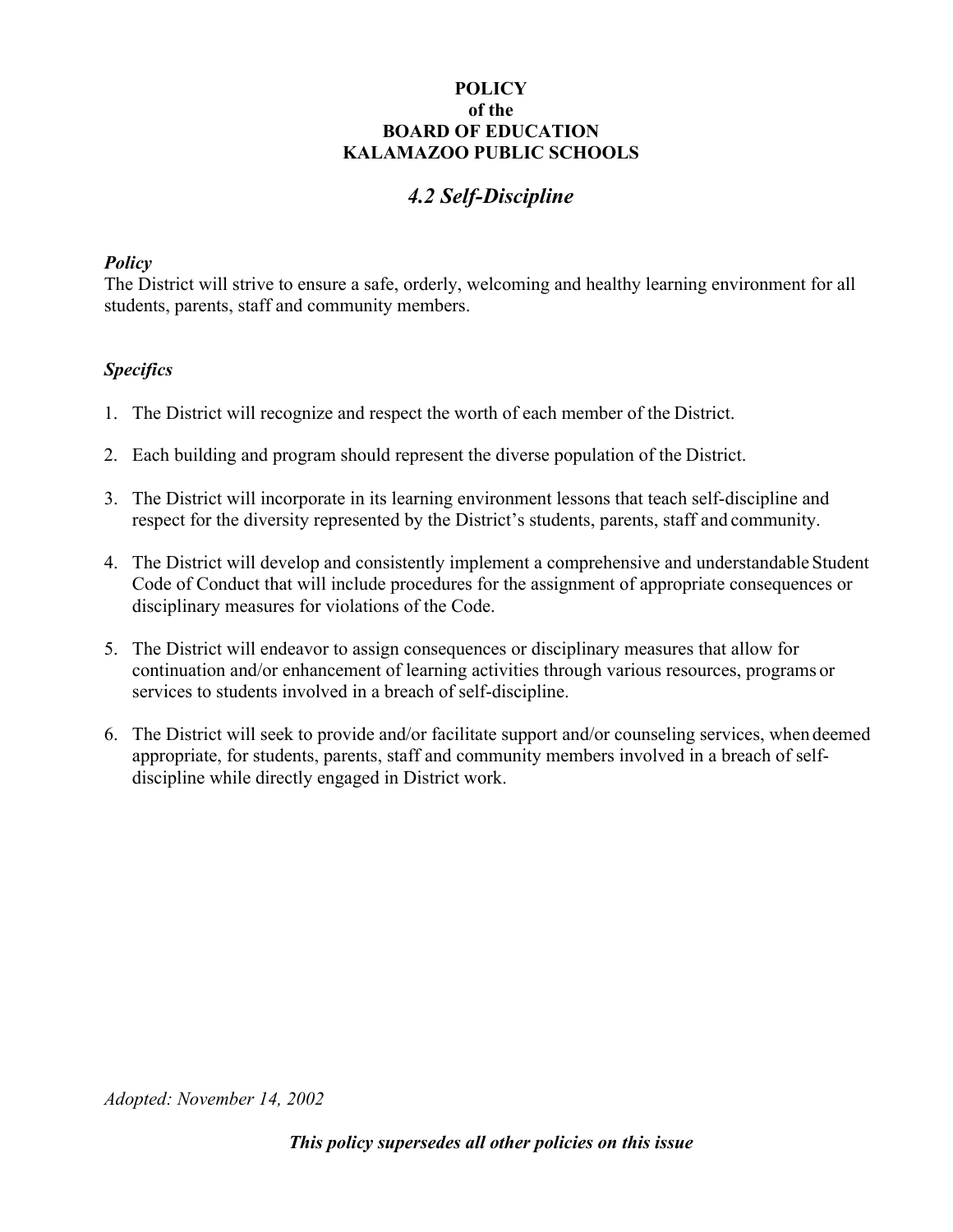## *KALAMAZOO PUBLIC SCHOOLS*  **Board of Education**

#### **Preamble to Policy 4.3 – Graduation Requirements**

The KPS Board of Education aims to make sure that all students will pass the Michigan Merit Curriculum state graduation requirements, use the Kalamazoo Promise, and succeed in postsecondary institutions, college and careers readiness, and life. KPS should challenge all students to exceed the graduation requirements.

Flexibility is a key principle that should guide KPS in helping students meet graduation requirements. There should be flexibility in how, when, and where students will meet graduation requirements. Some students may meet graduation requirements in 3 years, whereas other students may require 5 years.

KPS should allow students to get high school credit in middle school, and encourage high school students to be challenged by dual enrollment, online courses, and advanced KPS courses. Students will be allowed to test out of courses and take more difficult courses. Students will meet the state graduation requirements for online learning in many ways. KPS will make it easy for students to take online courses through the Michigan Virtual High School.

If students cannot pass courses in the regular high school, they should have options to meet the requirements at different times and places, and in different formats. Options might include: alternative school; afterschool or Saturday programs; summer school; classes at community institutions; or online courses. Although we want all students to get a diploma, we will also work with KVCC, KPS Adult Ed, and community institutions to help students who do not get a diploma to get the credentials they need to succeed in life.

We expect other institutions to help ensure that KPS students will have maximum flexibility in meeting graduation requirements. We urge KRESA to explore ways to allow students to meet core requirements in math, science, and other areas through EFE and EFA courses.

KPS should challenge all students to benefit from the Kalamazoo Promise. Hence, we expect all students to take the Michigan Merit exam, which includes the SAT. KPS will work with students, parents, and community groups from middle school on in preparing students for success on the SAT/Merit exam. This includes specific test prep programs.

The state graduation requirements do not address the area of writing. All KPS graduates should have received sufficient writing instruction, and have produced sufficient writing samples and revisions in response to teacher comments, to become proficient writers. Therefore, the Board directs the Superintendent, through the curriculum process, to ensure that each course have explicit minimum standards for student production of writing samples, and for student revision of writing in response to teacher comments. Although these minimum standards will differ across different types of courses, they will extend across the curriculum, and will be uniform across different sections of the same course.

*Adopted: January 11, 2007 Revised: December 4, 2014 Revised: December 20, 2018 This policy supersedes all other policies on this issue.*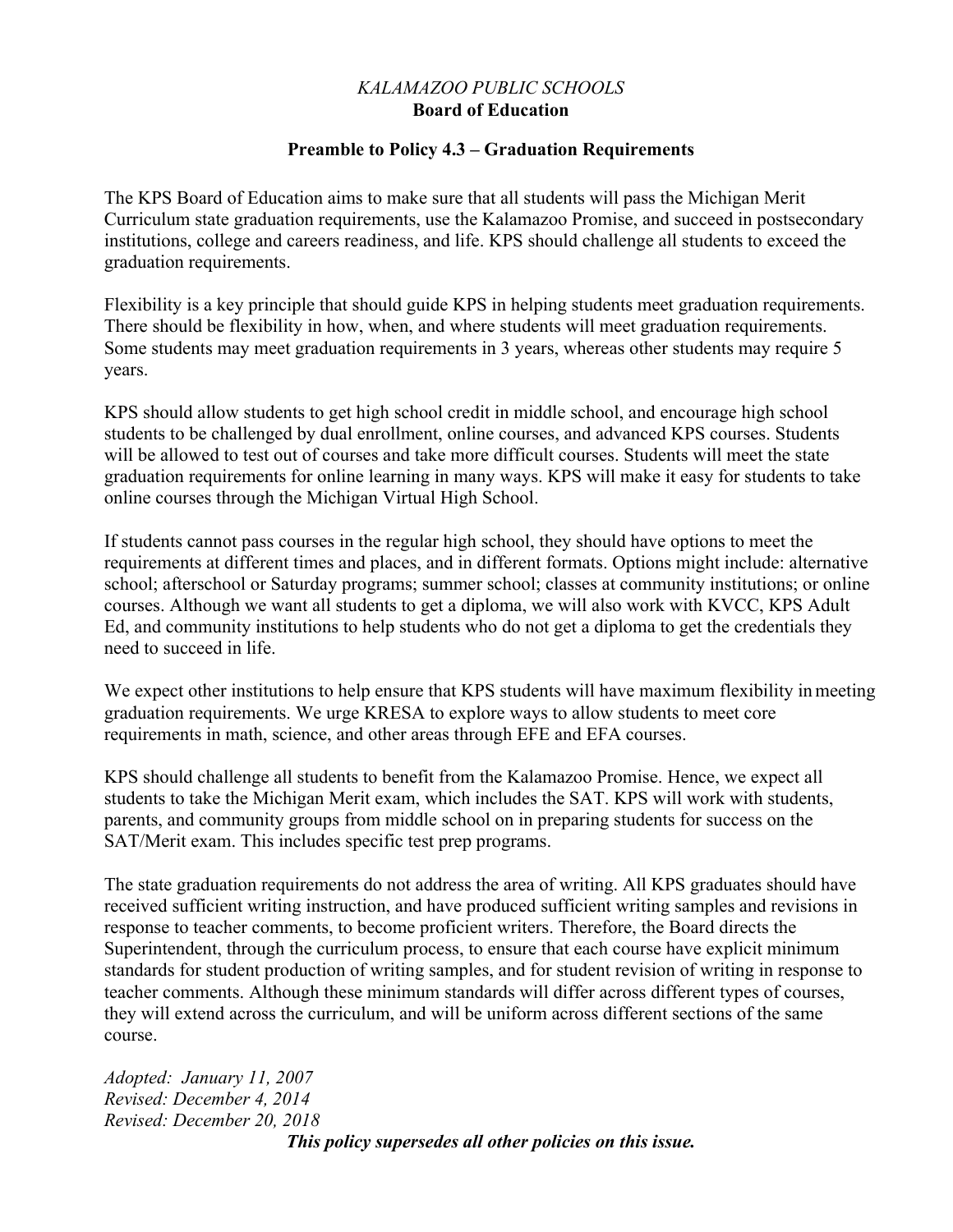#### *4.3 Graduation Requirements*

#### *Policy*

The district shall meet federal and state standards and consider the Kalamazoo community's values in setting and reviewing graduation requirements.

#### *Specifics*

- 1. District graduation requirements should be flexible enough to allow well planned adjustments to meet each student's needs and interests.
- 2. The Board-Superintendent team will establish and approve district graduation requirements.
- 3. The Board-Superintendent team will establish and approve district certificate of completion requirements.

*Adopted: November 14, 2002 Revised: June 23, 2011 Revised: December 20, 2018*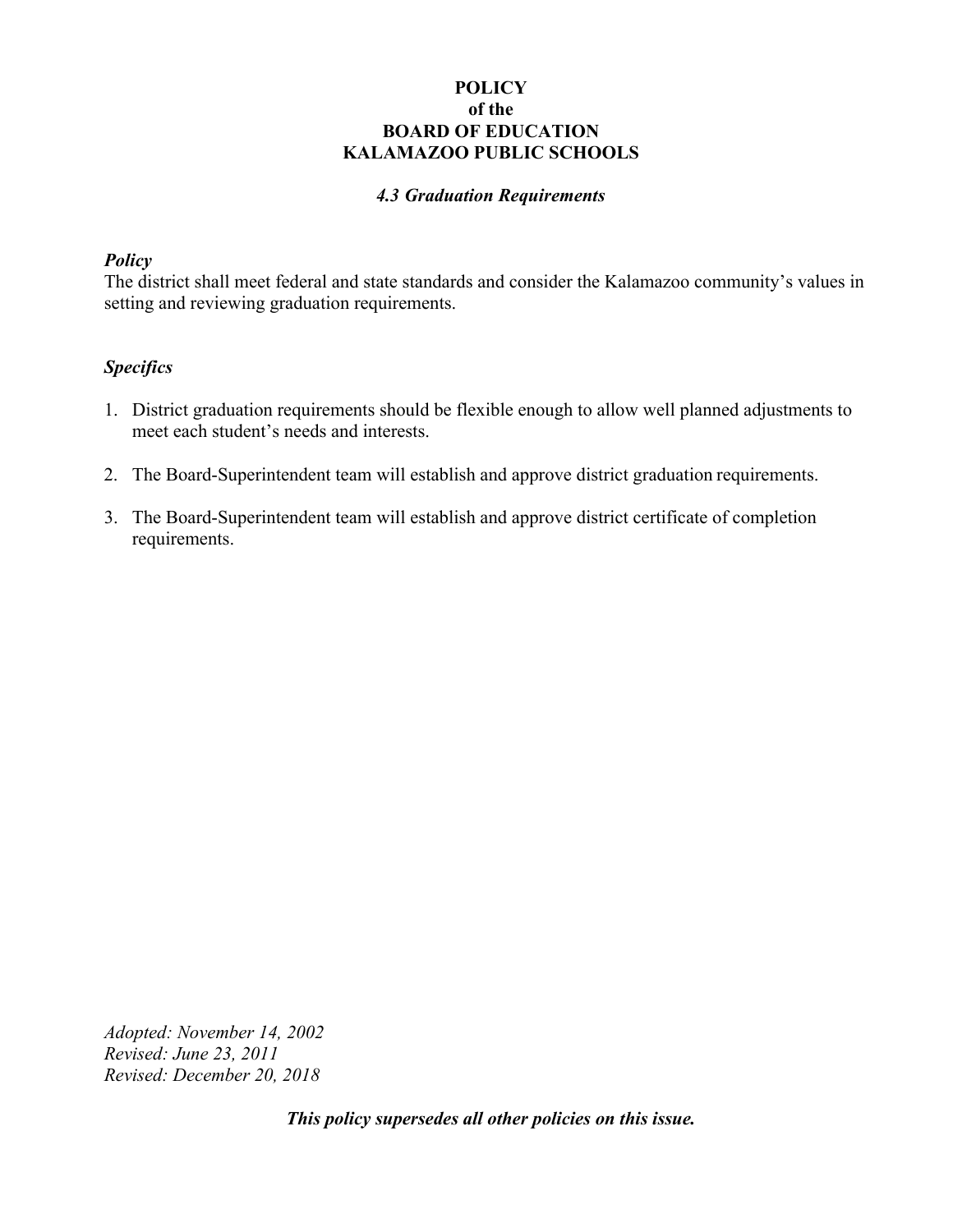## **KALAMAZOO PUBLIC SCHOOLS Board of Education Supplement to Policy 4.3 – Graduation Requirements**

A minimum of **26** credits is required for graduation from Kalamazoo Central High School and Loy Norrix High School.

A minimum of **19** credits is required for graduation from Phoenix High School and Kalamazoo Innovative Learning Program (KILP).

#### **GUIDANCE FOR CREDIT COURSES**

A course selection plan for meeting graduation requirements over a 3 – 5-year period is required for all students.

With the approval of the dean of students (principal for Phoenix High School and director for KILP):

- Students may take additional credits toward graduation that may be earned from other institutions (e.g., community college, college, university, or Michigan Virtual High School).
- Students may make up credits through summer school, virtual online learning, or other means.
- Students may audit a course for no credit and have it on their transcript.

All deviations from specific course requirements must meet state-mandated graduation requirements or fall within the limited flexibility allowed under those state mandates, and must have the approval of parents/guardians and the dean of students (principal for Phoenix High School and director for KILP).

It is the responsibility of the dean of students (principal for Phoenix High School and director for KILP) to certify that a student has met the requirements for graduation.

#### **REQUIRED NUMBER OF CREDITS –** Kalamazoo Central High School and Loy Norrix High School

| <b>Required Subjects</b>              | <b>Graduating Class</b><br>of 2016-2021<br># of credits | <b>Graduating Class of</b><br>2022 and Beyond<br># of credits |
|---------------------------------------|---------------------------------------------------------|---------------------------------------------------------------|
| English                               |                                                         |                                                               |
| Mathematics                           | 4                                                       | 4                                                             |
| Science                               | 3                                                       | 3                                                             |
| <b>Social Studies</b>                 | 4                                                       | 4                                                             |
| <b>Physical Education</b>             | 0.5                                                     | 0.5                                                           |
| Health                                | 0.5                                                     | 0.5                                                           |
| Visual, Performing, and Applied Arts  |                                                         |                                                               |
| <b>Computer Applications</b>          | 0.5                                                     | 0.5                                                           |
| Online Experience (College Readiness) | 0.5                                                     |                                                               |
| Online Experience (College and Career |                                                         | 0.5                                                           |
| Readiness)                            |                                                         |                                                               |
| World Language                        | າ                                                       | $\mathfrak{D}$                                                |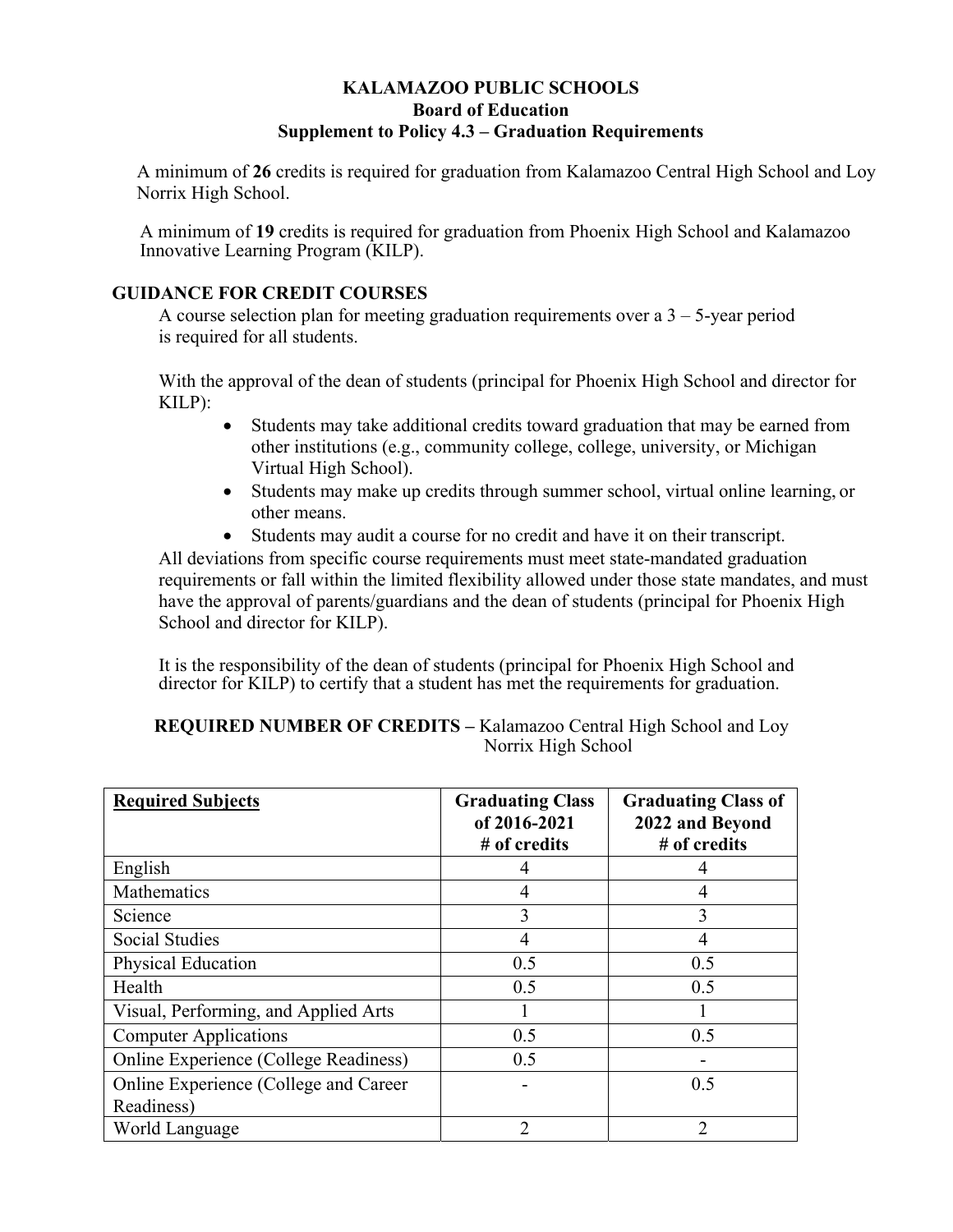| T <sub>1</sub>   | ტ-        | ს-        |
|------------------|-----------|-----------|
| <b>Electives</b> | <b>TU</b> | 'IU       |
| <b>Totals</b>    | 26-30     | $26 - 30$ |

## **REQUIRED NUMBER OF CREDITS –** Phoenix High School

| <b>Required Subjects</b> | <b>Graduating Class of</b> | <b>Graduating Class of</b> | <b>Graduating Class of</b> |
|--------------------------|----------------------------|----------------------------|----------------------------|
|                          | 2016-2018                  | 2019-2022                  | 2022 and beyond            |
|                          | # of credits               | # of credits               | # of credits               |
| English                  | 4                          | 4                          |                            |
| Mathematics              | 4                          | 4                          | 4                          |
| Science                  | 3                          | 3                          | 3                          |
| <b>Social Studies</b>    | 3                          | 3                          | 3                          |
| Physical Education       | 0.5                        | 0.5                        | 0.5                        |
| Health                   | 0.5                        | 0.5                        | 0.5                        |
| Visual, Performing, and  |                            |                            |                            |
| <b>Applied Arts</b>      |                            |                            |                            |
| World Language           | $\overline{2}$             | $\overline{2}$             | $\overline{2}$             |
| Online Experience        | 0.5                        | 0.5                        |                            |
| (College Readiness)      |                            |                            |                            |
| Online Experience        |                            |                            | 0.5                        |
| (College and Career      |                            |                            |                            |
| Readiness                |                            |                            |                            |
| Career Exploration/EDP   | 0.5                        |                            |                            |
| Electives                |                            | 0.5                        | 0.5                        |
| <b>Totals</b>            | 19                         | 19                         | 19                         |

# **REQUIRED NUMBER OF CREDIT**S – Kalamazoo Innovative Learning Program (KILP)

| <b>Required Subjects</b>             | <b>Graduating Class of 2017 and Beyond</b><br># of credits |
|--------------------------------------|------------------------------------------------------------|
| English                              | 4                                                          |
| Mathematics                          | 4                                                          |
| Science                              | 3                                                          |
| <b>Social Studies</b>                | 3                                                          |
| Physical Education                   | 0.5                                                        |
| Health                               | 0.5                                                        |
| Visual, Performing, and Applied Arts |                                                            |
| World Language                       | າ                                                          |
| Electives                            |                                                            |
| <b>Total</b>                         | 19                                                         |

*Revised: January 11, 2007 Revised: February 25, 2010 December 4, 2014 December 20, 2018*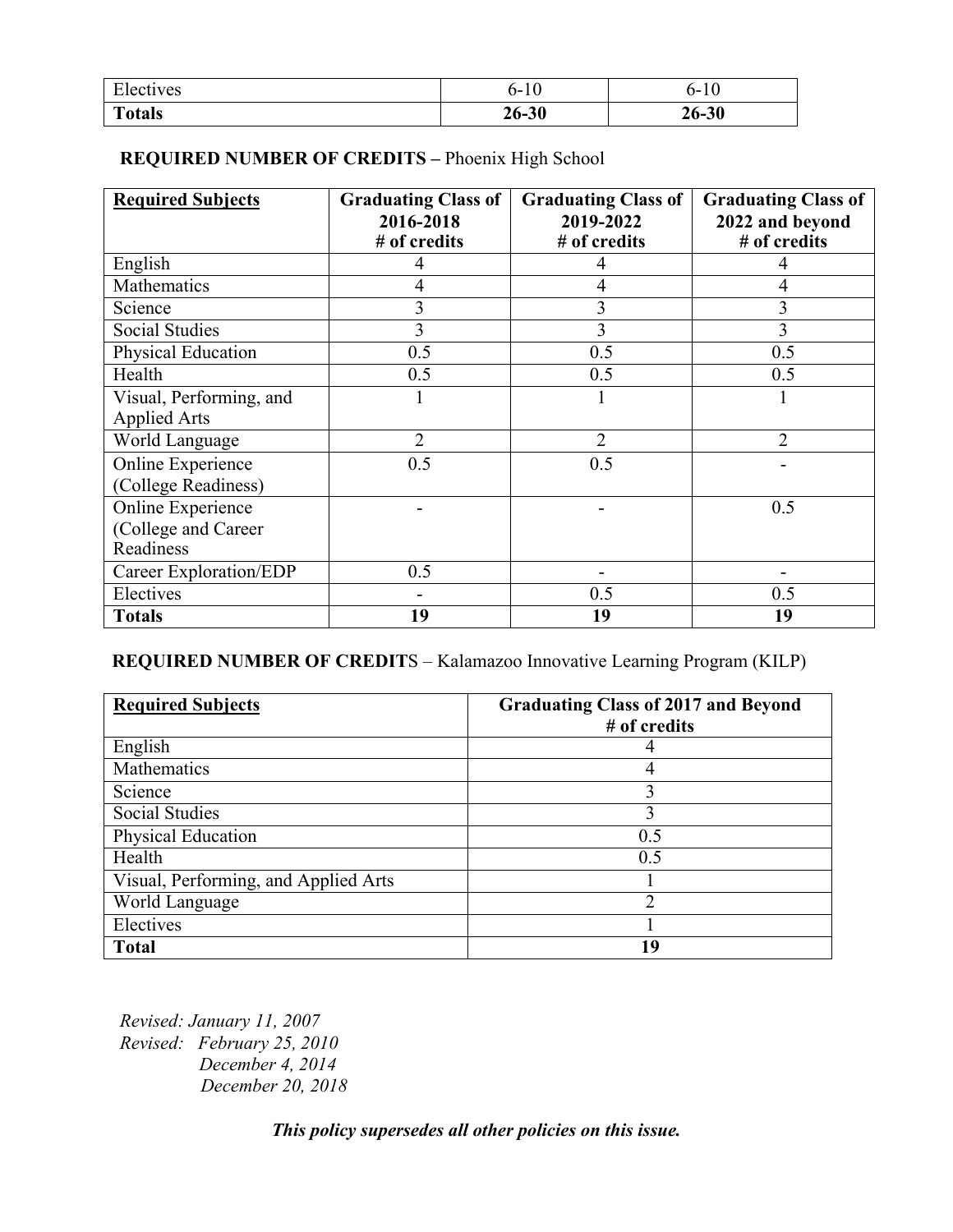#### KALAMAZOO PUBLIC SCHOOLS **Board of Education**

## **Supplement to Policy 4.3 – Requirements for certificate of completion for students with an Individualized Educational Plan (IEP)**

The following criteria must be met for a student in Kalamazoo Public Schools to participate with his or her peers at graduation and to receive a certificate of completion:

- 1. The student must have or must have had an Individualized Educational Plan (IEP) and must have been working toward goals and objectives in accordance with his or her current IEP.
- 2. The student must have attended school in a consistent manner as determined by district administration.
- 3. The student must have used an extended curriculum and alternate assessment(s) as indicated in his or her current IEP.
- 4. The student must require life-long services.

Students who continue services beyond 18 years of age may elect to receive the certificate of completion as long as their age is within the state-mandated limits and they are attending school and working toward their IEP goals and objectives. The certificate of completion would be granted at the end of the school year of the request.

For all recipients of the certificate of completion:

- 1. Students who complete the requirements for the certificate of completion may participate in graduation ceremonies. No ceremonial distinction will be made between those who receive Michigan Merit Curriculum (MMC) diplomas and those who receive certificates of completion.
- 2. All students who are recommended for a certificate of completion will receive verification from the dean of students, building principal, and/or central office administrator.
- 3. A certificate of completion is not the equivalent of a Michigan Merit Curriculum diploma. Students who receive a certificate of completion may work toward a General Equivalency Degree (GED) or other post-secondary options.

*Approved: June 23, 2011 Revised: December 20, 2018*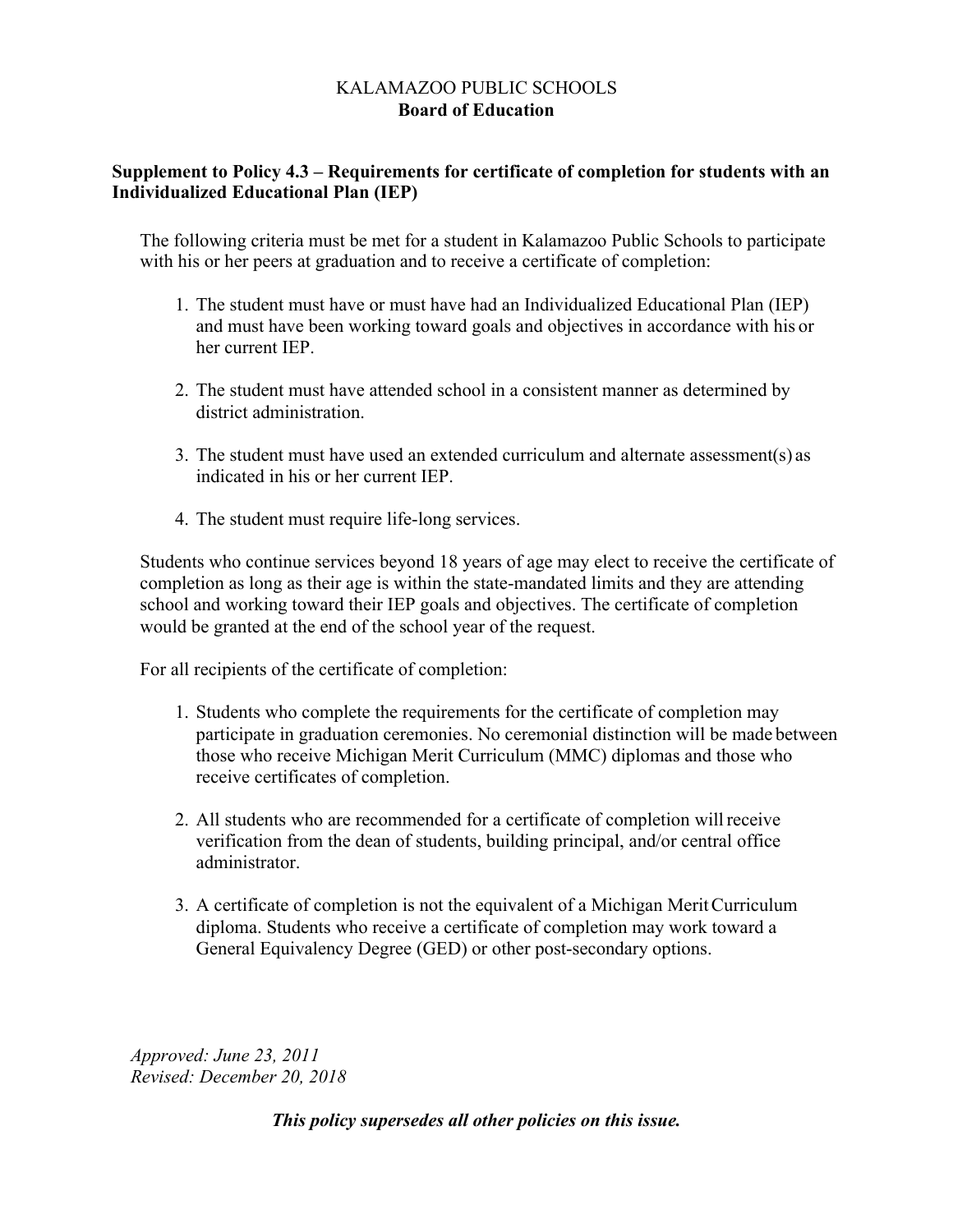## *4.4 Assessment of Student Learning*

#### *Policy*

The District will regularly develop, implement and update a plan for student assessment that promotes student learning by measuring annual progress towards achieving educational goals.

#### *Specifics*

- 1. The District's assessment plan will comply with all applicable federal and state standards.
- 2. District required assessments should be the minimum number necessary to ensure accountability to the Board, administration and community in achieving progress on the District's curriculum goals.
- 3. The District assessment plan should regularly measure student achievement levels and progress in core academic areas on nationally recognized assessments whose results can be compared over time.
- 4. The District should have appropriate assessments to ensure that what is being taught is the District curriculum.
- 5. The District should provide information and training so that all assessments can be used to improve achievement.

*Adopted: November 14, 2002*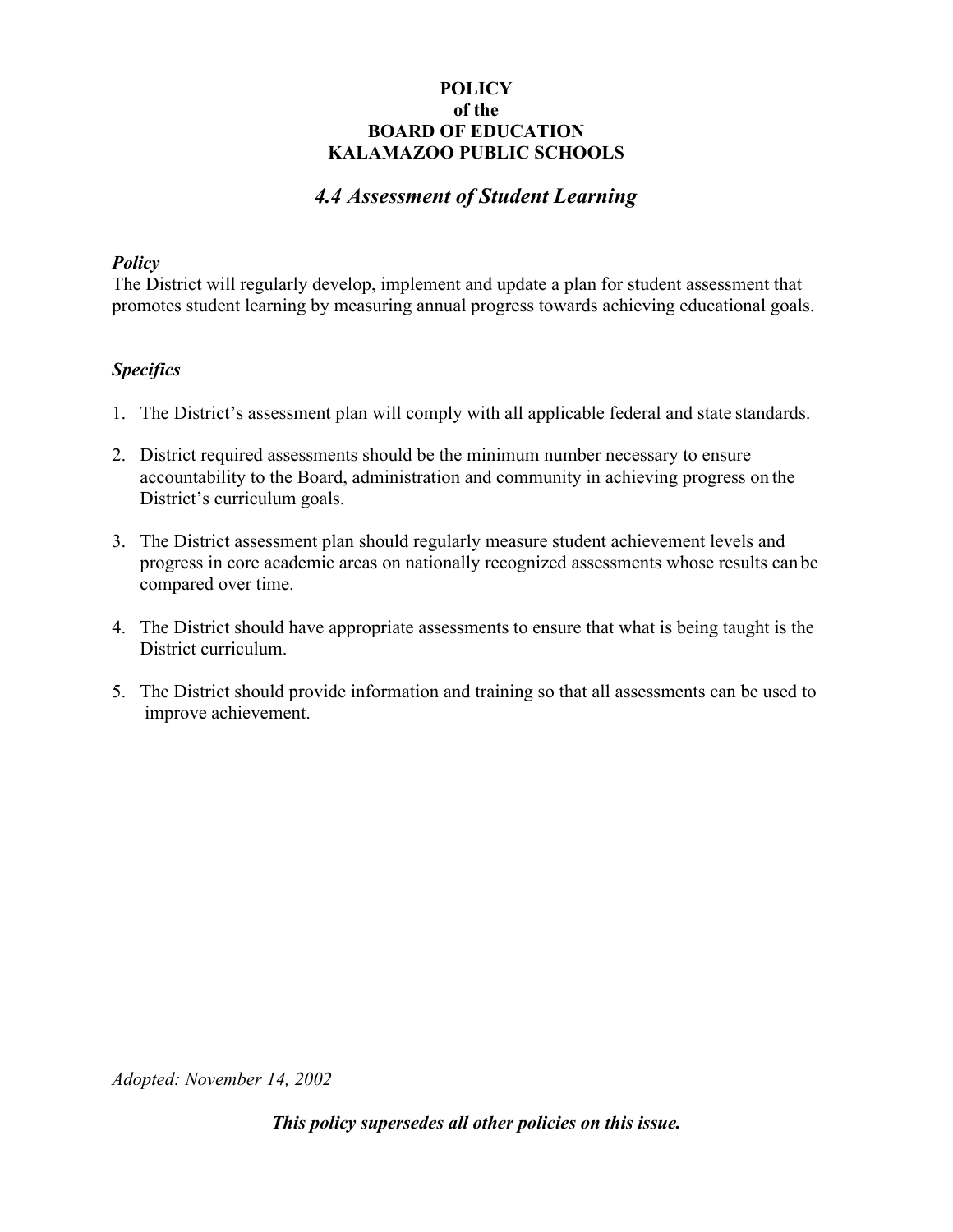# *4.5 Testing Out Of Courses*

#### *Policy*

The District will allow students not enrolled in a course, to demonstrate knowledge of course content by passing an assessment specific to the course, though successful completion of the assessment will not reduce the total number of credits needed to graduate.

#### *Specifics*

- 1. The District will develop and implement a fair assessment procedure to allow a student to demonstrate knowledge of course content.
- 2. Successful completion of a course assessment will count toward the required number of courses in a content area needed for graduation, and/or prerequisites for higher level courses.
- 3. Course grading will be pass/fail and will not contribute to a student's grade point average.
- 4. Student learning will be maximized by allowing for the best scheduling of student time.

*Adopted: November 14, 2002*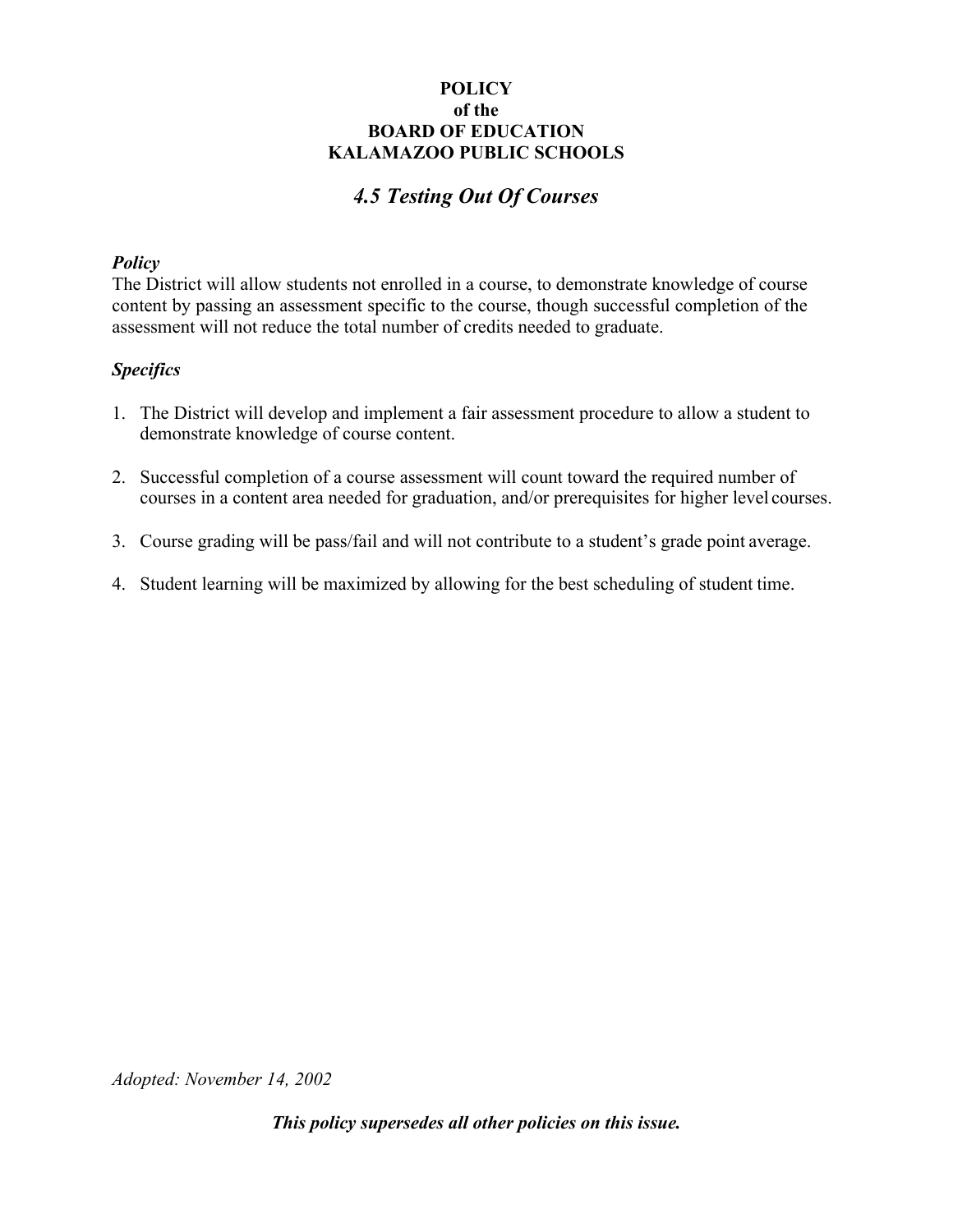# *4.6 Access to Computer Networked Information Resources*

#### *Policy*

The District expects, encourages and supports the safe and responsible use of telecommunications by students and staff to access rich information resources for instruction and learning.

## *Specifics*

- 1. Students, staff, parents and community members who agree to act in a considerate and responsible manner should be provided with access to network services.
- 2. The District should provide developmentally appropriate guidance and training to all users of electronic information and telecommunication resources related to District curriculum.
- 3. Students and staff are encouraged to use electronic mail and telecommunication tools, and it is expected that they will use them in appropriate ways that are curriculum and work related.
- 4. The District should institute network management activities that attempt to restrict access to the Internet when necessary.
- 5. Education will be provided to minors about appropriate online behavior, including interacting with other individuals on social networking sites and in chat rooms, and cyberbullying awareness and response.

*Adopted: October 24, 2002 Revised: May 24, 2012*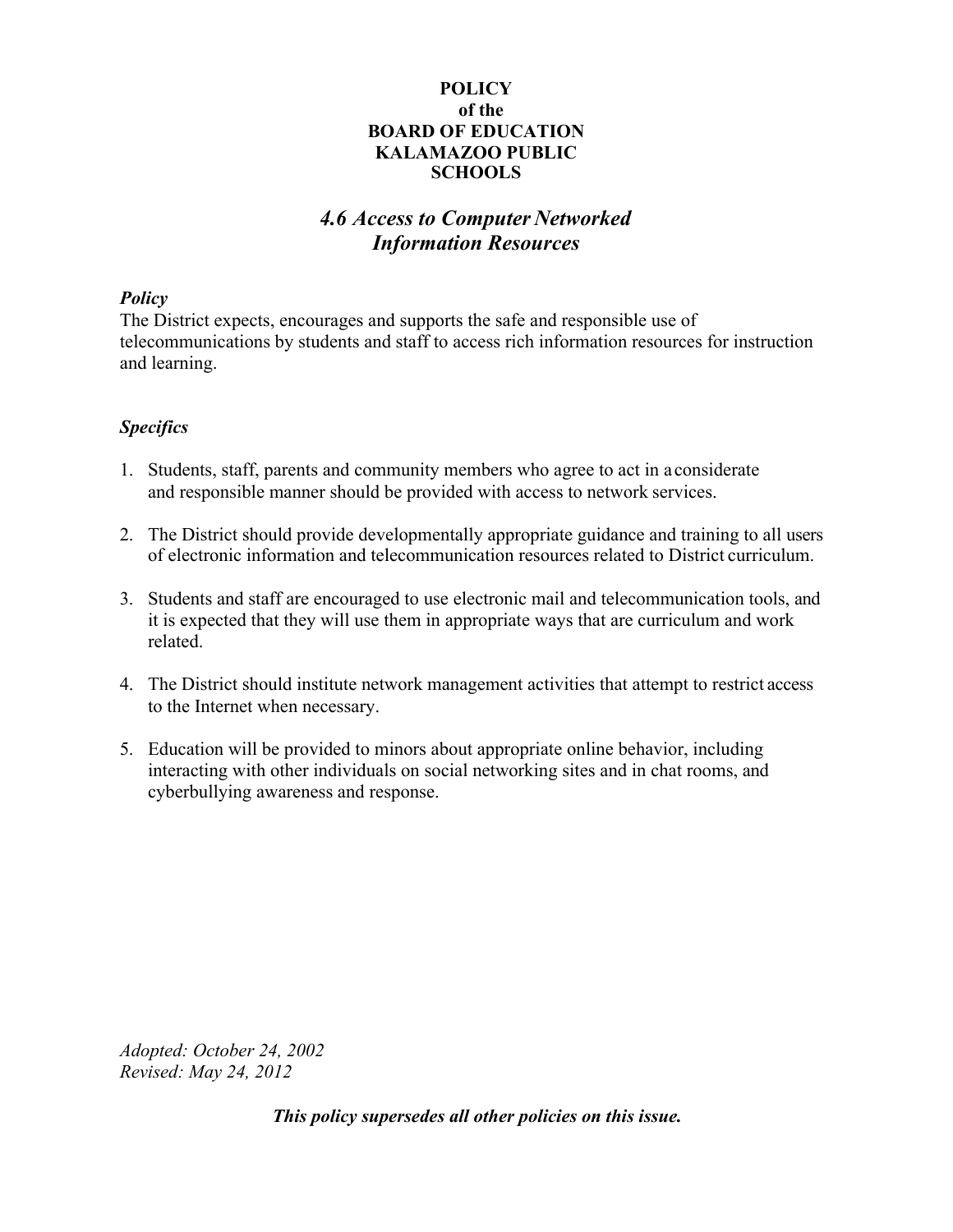# *4.7 District Publications*

#### *Policy*

Publications distributed under the auspices of the District will be controlled by the District and edited to reflect the standards of the District.

#### *Specifics*

- 1. Approval of publications will be by appropriate staff.
- 2. Student publications should be based on student maturity, ability to self-adhere to appropriate standards of literacy or journalistic taste and distinguish between freedom and free license.
- 3. A process for appeal of staff decisions regarding approval of a part or all of a publication will be established and implemented.
- 4. Publications that advocate unsafe, unhealthy, disruptive or illegal action, are defamatory, harassing, obscene, sexually inappropriate or inhibit a safe, orderly environment for all are prohibited.

*Adopted: November 14, 2002*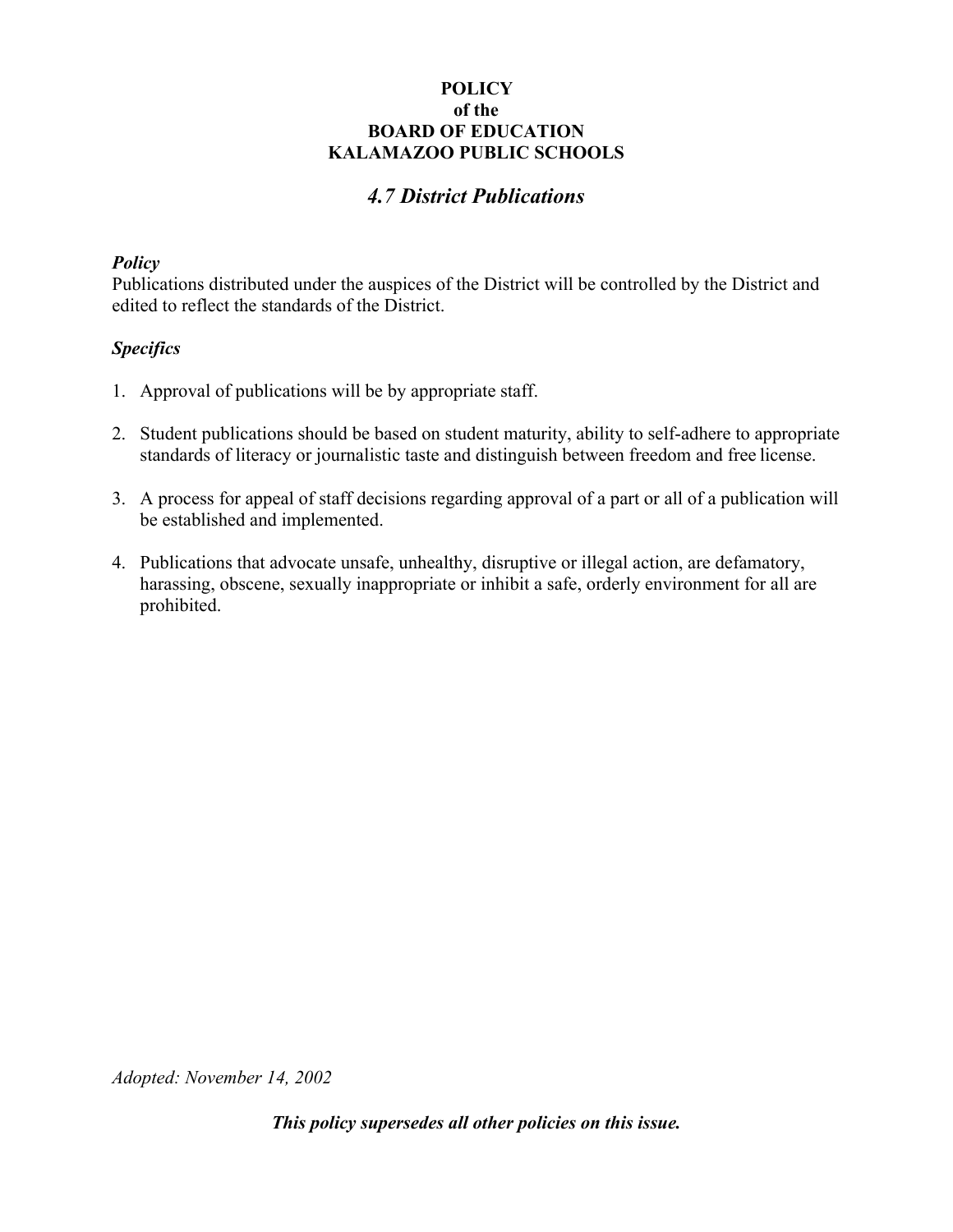# *4.8 Student Support*

#### *Policy*

The District will help students who need additional assistance with learning, whose behavior interferes with learning, or who require other support that can be met within the resources of the District.

## *Specifics*

- 1. The District will provide students identified as having academic, self-discipline, social, emotional, drug, alcohol or other problems with appropriate support or referrals in order to advance their learning and the learning of those around them.
- 2. In order to help students, when appropriate and possible, the District should engage the assistance of community and non-district agencies, services, programs and organizations.

*Adopted: December 12, 2002*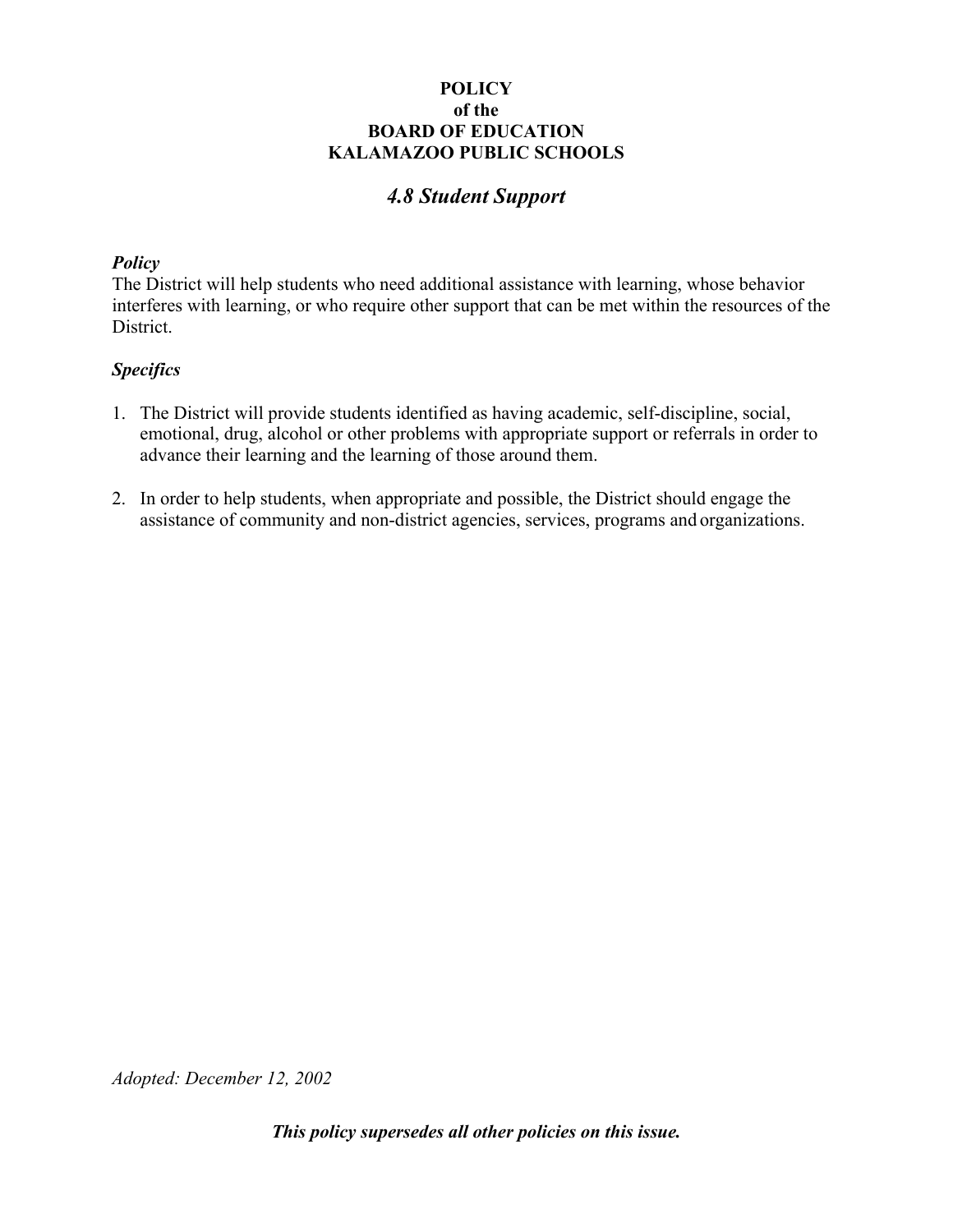# *4.9 Grading*

#### *Policy*

Kalamazoo Public Schools will have a uniform and consistently applied District-wide grading system for PreK – 12th grade coursework.

## *Specifics*

- 1. The Superintendent is responsible for establishing and periodically reviewing a uniform grading system for all grade levels and coursework.
- 2. Grading standards will reflect the expectation that appropriate grade level and course benchmarks are met.
- 3. The District grading system will be clearly explained to staff, students and parents.
- 4. Written criteria used for grading will be equitable and standardized from section to section within each course or grade level and will be made available to all students, parents and staff.
- 5. Frequent and useful feedback regarding grades will be made available to students and parents, being mindful of state and federal regulations pertaining to confidentiality.
- 6. Collegial standards of discretion and confidentiality regarding grades will be consistently applied District-wide.
- 7. The Superintendent will give consideration to incorporating +'s and –'s and added weight to grades for certain courses, such as AP, honors and some KAMSC courses.

*Adopted: August 11, 2005*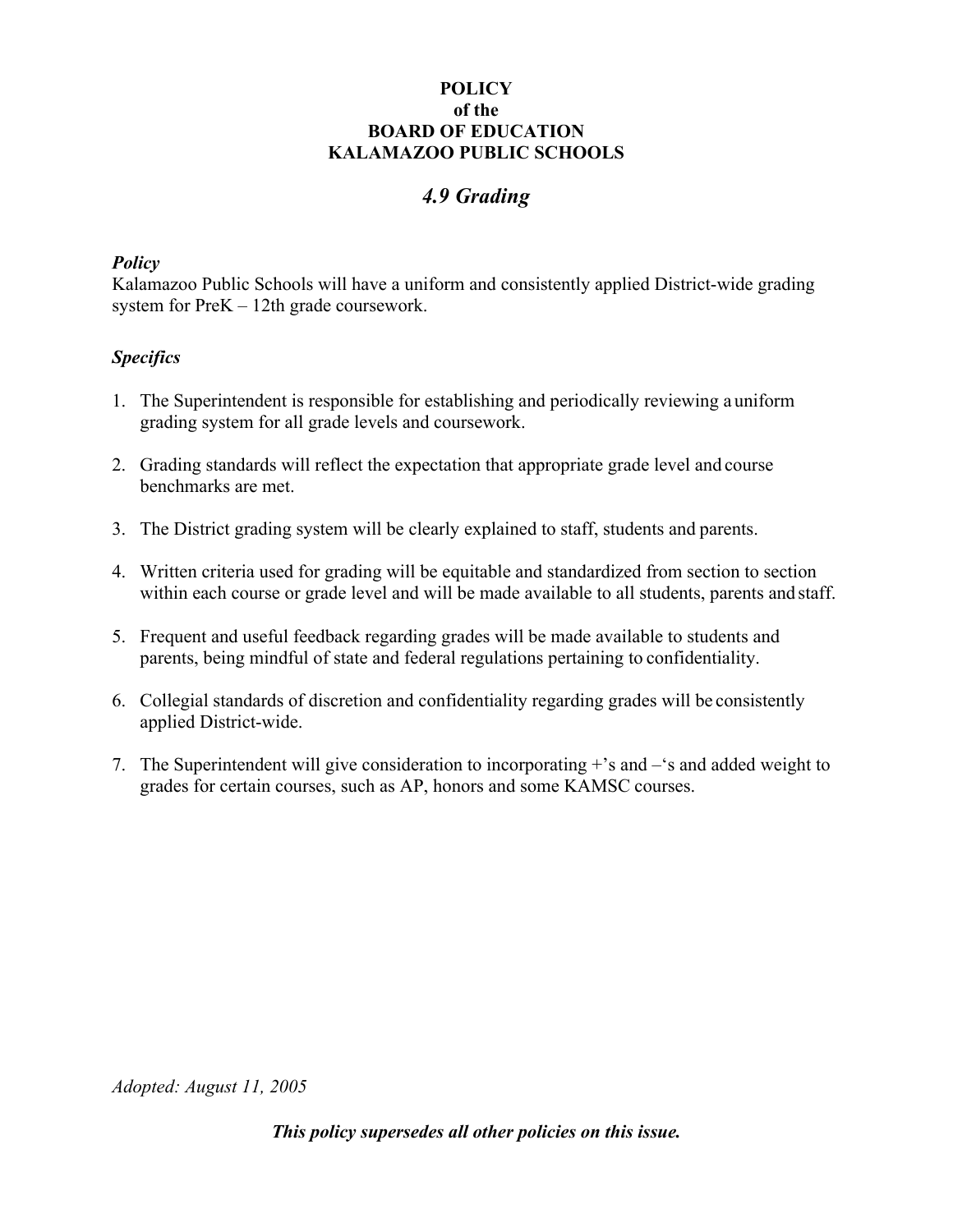#### *4.10 Homeless Student Education*

#### *Policy*

In accordance with the McKinney-Vento Homeless Assistance Act, Kalamazoo Public Schools (KPS) will provide children who reside in the district or whose last school was a KPS school and who meet the act's definition of "homeless" with a free and appropriate public education in the same manner as all other students of the district.

#### *Specifics*

- 2. Homeless students will not be stigmatized or segregated on the basis of their status as homeless.
- 3. Homeless students will not be denied enrollment based on lack of proof of residency.
- 4. Homeless students will be provided with services comparable to other students in the district, which may include: transportation services, educational services for which the homeless student meets eligibility criteria, including services provided under any applicable federal laws or similar state laws and local programs, such as educational programs for children with disabilities, educational programs for students with limited English proficiency, and school nutrition programs.
- 5. The superintendent will appoint a liaison for homeless children who will perform duties as assigned by the superintendent. Additionally, the liaison will coordinate and collaborate with the state designee for the education of homeless children and youth, as well as with community and school personnel responsible for the provision of education and related services to homeless children and youth.

Reference: McKinney-Vento Homeless Act, 42 U.S.C. 11431 *et seq.* 

*Adopted: October 14, 2010 First reading: March 28, 2019 Revised: April 11, 2019*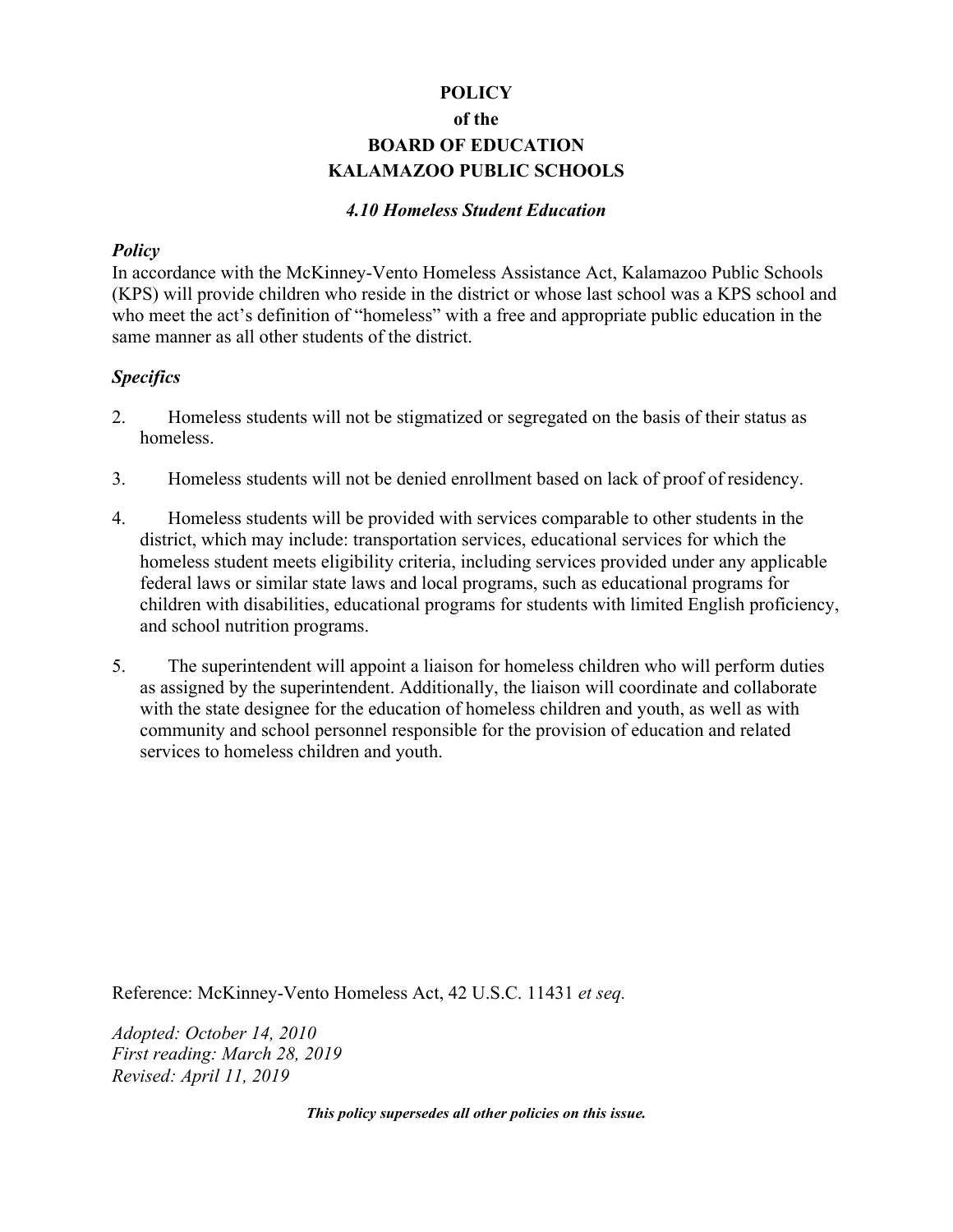# *5.1 Student Choice of Schools*

#### *Policy*

The District will endeavor to allow students to attend a school that best meets their needs, within the philosophical, financial, and operational parameters of the District.

#### *Specifics*

- 1. The District will endeavor to make parents and the community aware of building selection options within the District.
- 2. Decisions regarding placement of students in school sites will be made by the Superintendent or designee.
- 3. The Superintendent or designee will be authorized to approve requests from non-resident students to attend school in the Kalamazoo Public Schools when such enrollment does not diminish or limit options available to residents. Tuition may be charged pursuant to District procedure and/or inter-district agreements.
- 4. Release of students to attend school in another school district will require compliance with any inter-district agreement and approval of the Superintendent or designee.

*Adopted: January 23, 2003 Revised: February 12, 2015*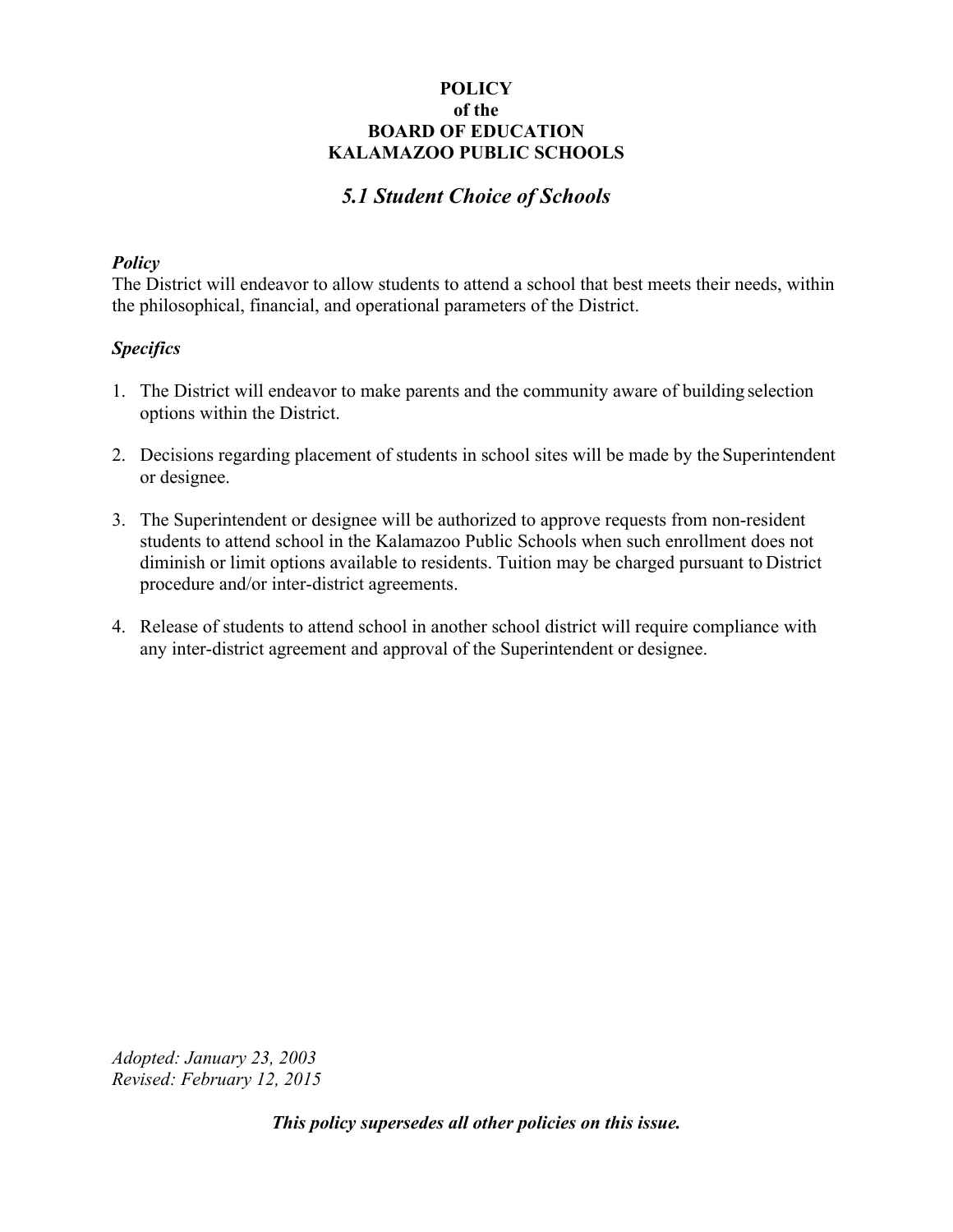## *5.2 Attendance*

## *Policy*

The District feels strongly that every student should attend all of his or her classes every day on time.

#### *Specifics*

Attendance is the shared responsibility of students, parents, teachers and staff; procedures will be developed to fairly and consistently reinforce these responsibilities.

*Adopted: January 23, 2003 Revised: February 12, 2015*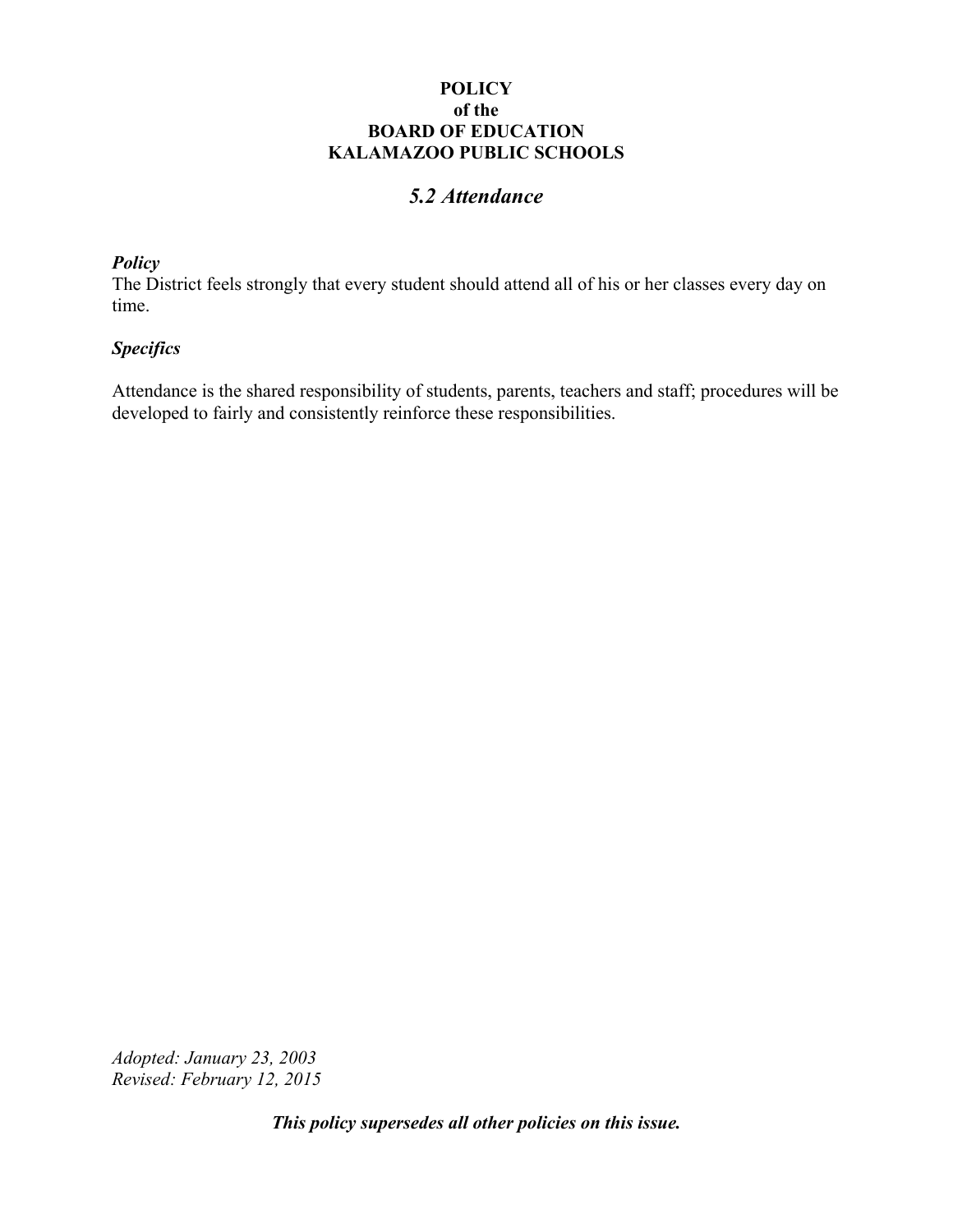# *5.3 Student Records*

#### *Policy*

The District will gather data and information about students for effective and efficient school operations, individual educational planning, program planning, and building use.

#### *Specifics*

- 1. Student records will include but not be limited to academic, attendance, health, census, and instructional.
- 2. Student records will be developed, maintained, stored, used, released, disseminated, and destroyed in compliance with applicable state and federal laws.
- 3. Student records will be made available for review, subject to restrictions imposed by state and federal laws.

*Adopted: January 23, 2003 Reviewed and Affirmed: February 12, 2015*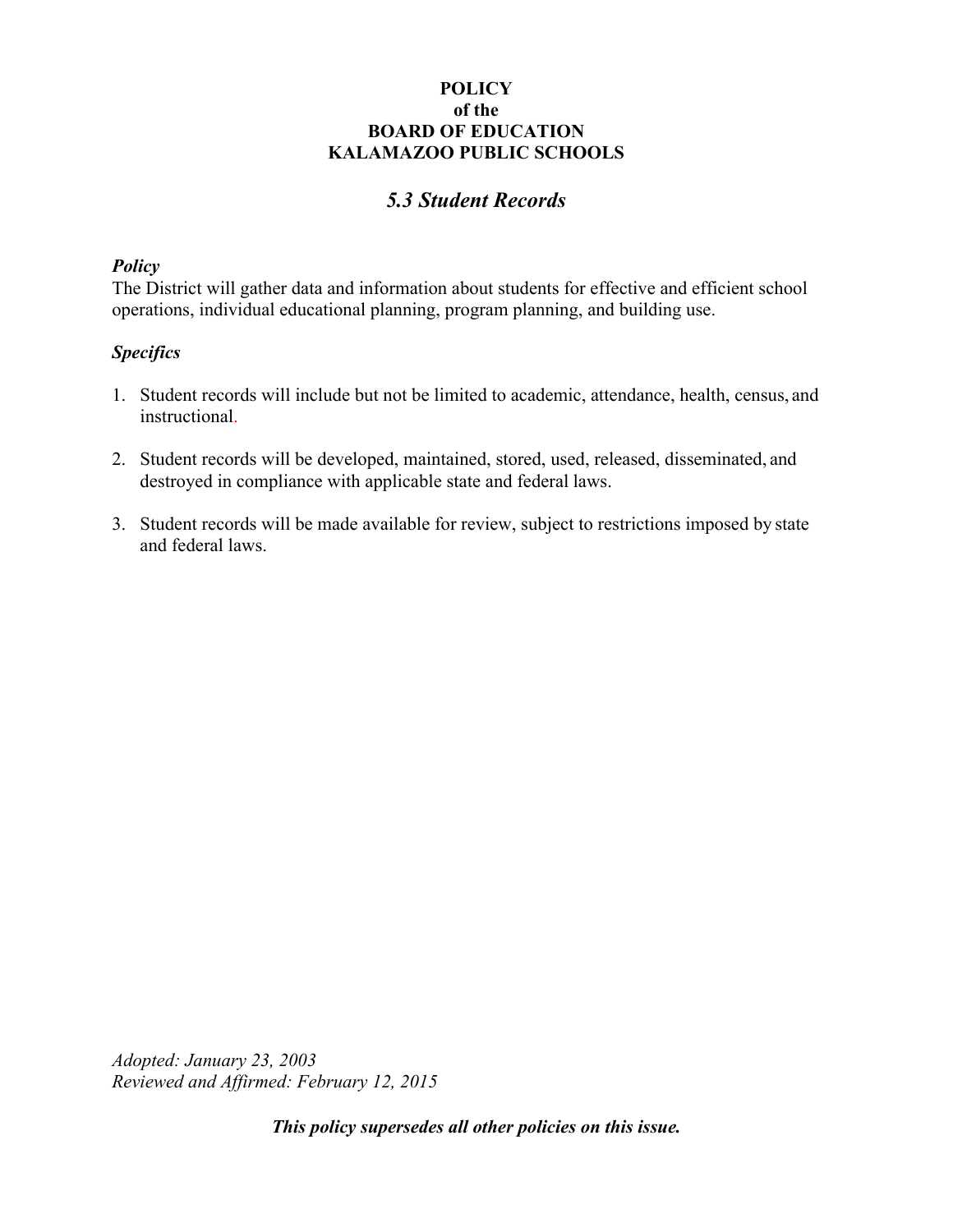## *5.4 Student Extracurricular Activities*

#### *Policy*

Extracurricular District programs will foster and support students in their academic achievement and exploration of areas of interest.

#### *Specifics*

- 1. District extracurricular programs will facilitate student achievement during the entire school year through:
	- consistently applied grade point eligibility requirements,
	- regular review of student academic eligibility, and
	- tutoring/support services for assisting students in maintaining a 2.0 grade point average or higher.
- 2. Students whose grade point averages fall below the eligibility standard will improve their grade point averages as a condition to continued participation.
- 3. District extracurricular programs will require representative behavior by students and all extracurricular personnel, both staff and volunteers, throughout the calendar year.
- 4. District extracurricular personnel and programs should promote exploration and learning in areas beyond the experiences offered in traditional course work.
- 5. District extracurricular programs should provide opportunities for as many students as possible, within the constraints of the programs, facilities, staff and budget.
- 6. Participation in extracurricular programs is a privilege, not a right.
- 7. Extracurricular budgets and actual spending will be available for public review.

*Adopted: February 27, 2003 Revised: March 12, 2015*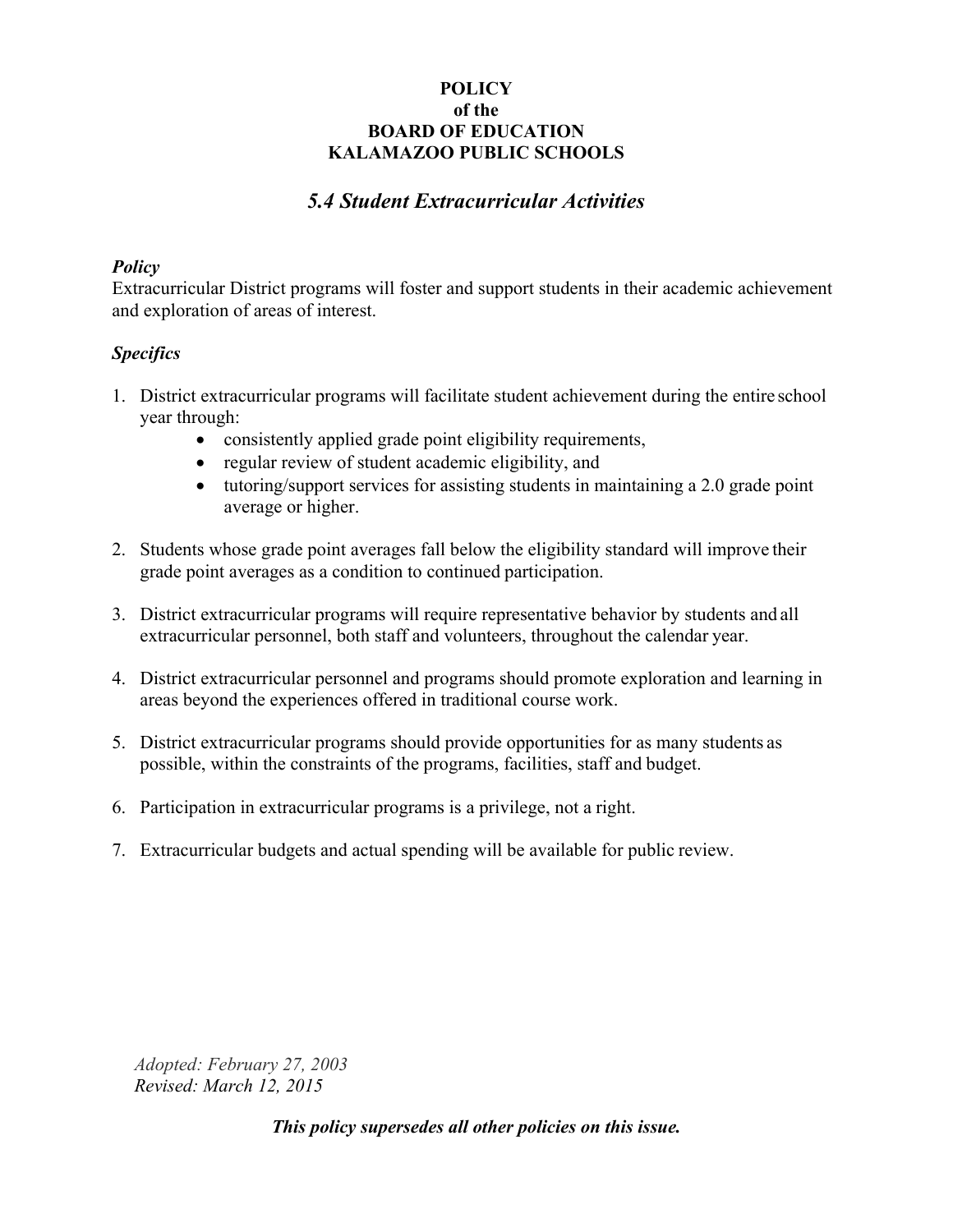# *5.5 Student Athletics*

## *Policy*

District athletic programs will foster and support students in their academic achievement and character development.

## *Specifics*

- 1. District athletic programs will facilitate student achievement during the entire school year through:
	- consistently applied grade point eligibility requirements,
	- regular review of student academic eligibility, and
	- tutoring/support services for assisting students in maintaining a 2.0 grade point average or higher.
- 2. Students whose grade point averages fall below the eligibility standard will improve their grade point averages as a condition to continued participation.
- 3. District athletic programs will require representative behavior by student athletes and all athletic personnel throughout the calendar year.
- 4. The District will develop and consistently apply an athletic code of conduct for student athletes, all athletic personnel, and spectators that has high standards of conduct and clear and meaningful consequences for breaches of the code.
- 5. District athletic personnel and programs should promote skills development and traits essential for successful living, including responsibility, dedication to task, punctuality, leadership, respect, teamwork, sportsmanship, communication, a healthy life style, and work ethic.
- 6. District athletic programs should provide athletic opportunities for as many students as possible, within the constraints of facilities, staff and budget.
- 7. District athletic programs should develop athletic skills and physical fitness.
- 8. District athletic programs and events will promote a respectful yet enthusiastic atmosphere.
- 9. Participation in interscholastic athletic activities is a privilege, not a right.
- 10. Athletic budgets and actual spending will be available for public review.

# *Adopted: January 23, 2003 Revised: March 12, 2015*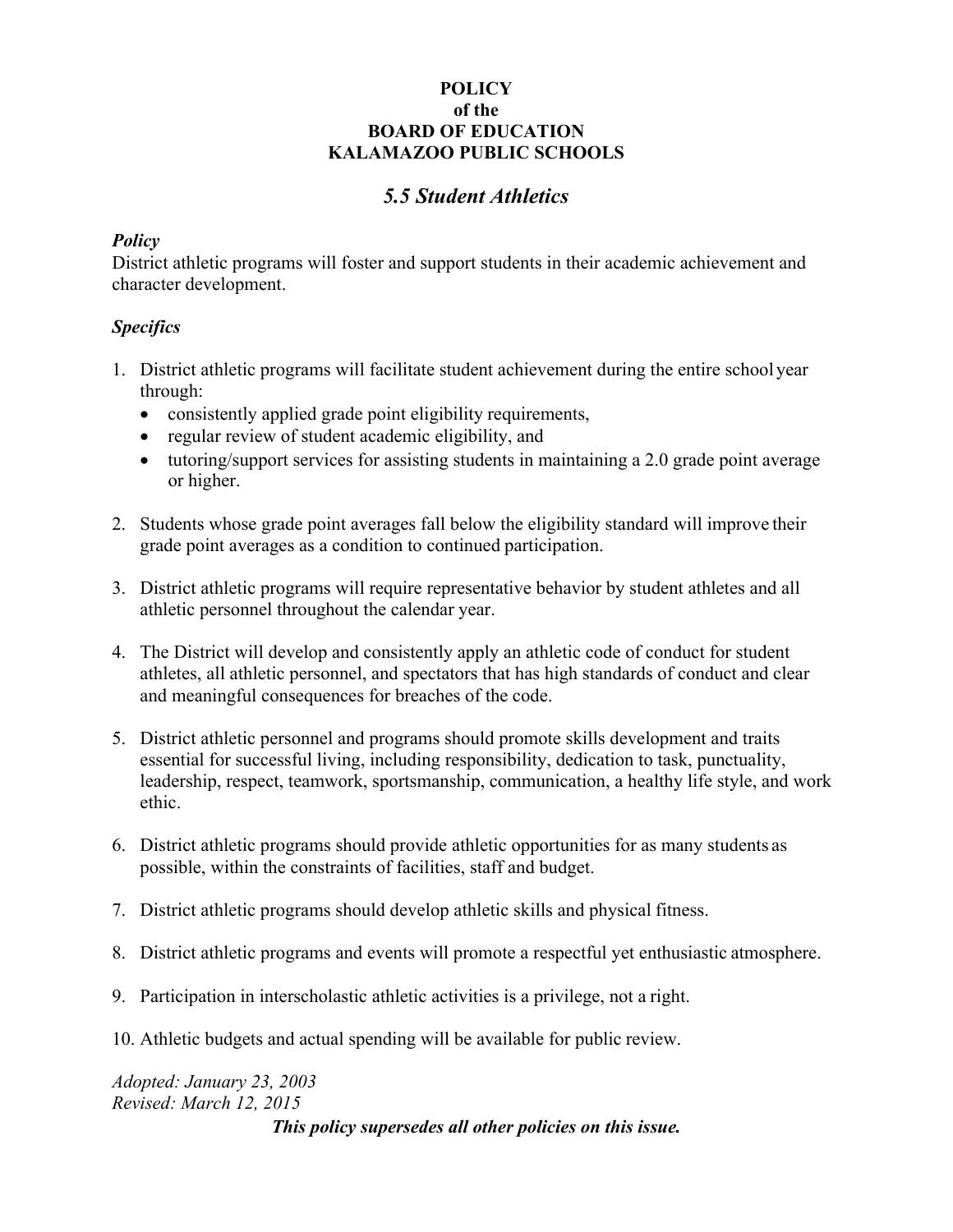## *5.6 Teacher Imposed Suspensions*

#### *Policy*

The District recognizes that state law allows teacher imposed suspensions.

## *Specifics*

- 1. The District will monitor and give appropriate professional development for consistent implementation.
- 2. Fair and uniform disciplinary measures will be developed and consistently applied.

*Adopted: January 23, 2003*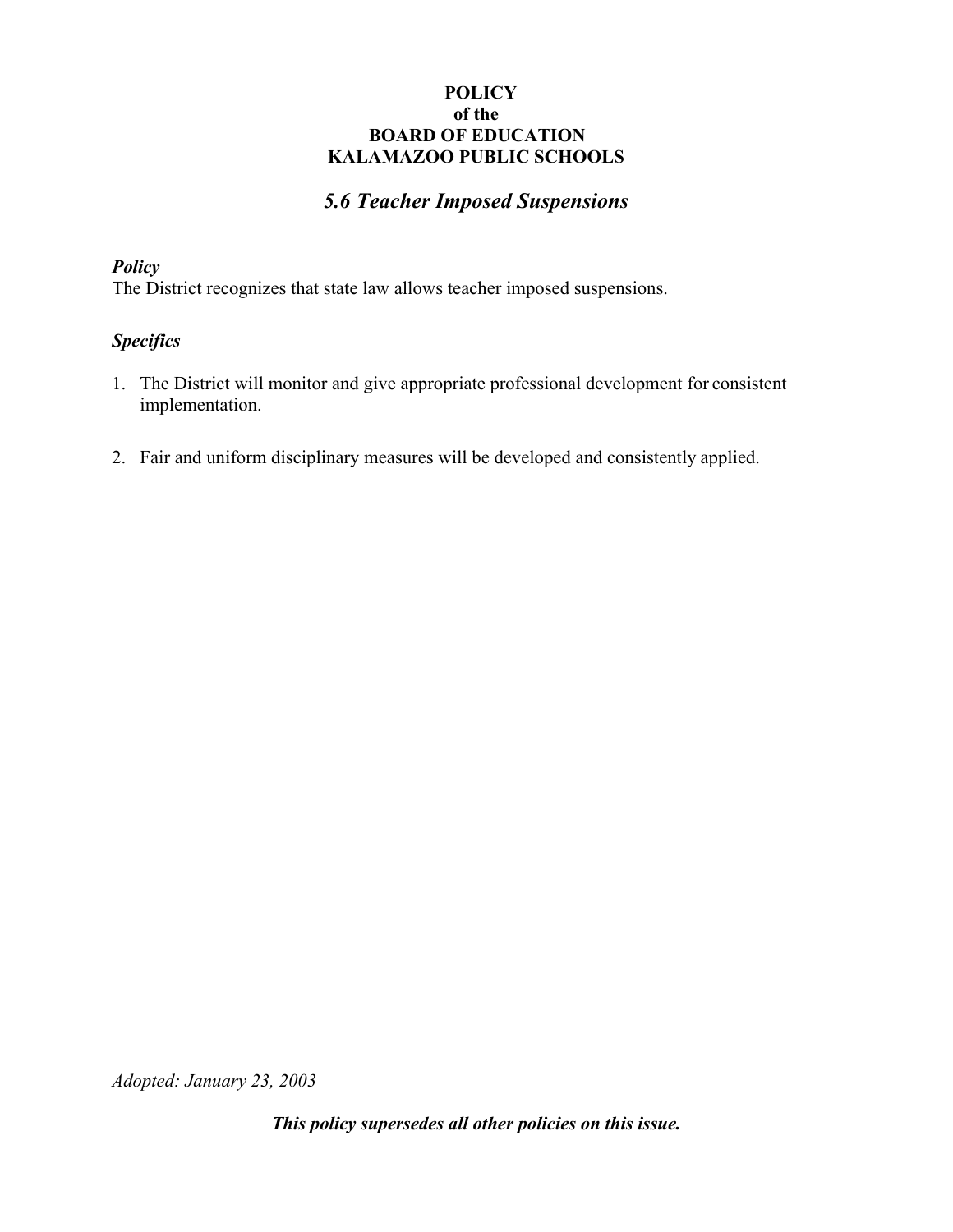# *5.7 Suspension, Exclusion, Expulsion, and Permanent Expulsion*

#### *Policy*

In accordance with district policies, state laws, and federal laws, the district will suspend (up to ten days), exclude (11-179 days), or expel (180 or more days) students for serious offenses that disrupt the educational process, infringe upon the rights of others, and/or endanger the safety of others.

## *Specifics*

- 1. The Board of Education delegates to the superintendent or his/her designee the authority to suspend, exclude, or expel a student for a violation of the district's student code of conduct when the facts indicate that a suspension, exclusion, or an expulsion is an appropriate disciplinary measure.
- 2. The superintendent or his/her designee will develop and implement fair and consistent investigative reporting and disciplinary measures regarding suspension, exclusion, and expulsion, including the following:
	- A. Except as specifically provided below, before a student may be suspended, excluded, expelled, or permanently expelled, the district administrators making the disciplinary recommendation to the superintendent or his/her designee shall consider each of the following mitigating factors:
		- i. the student's age;
		- ii. the student's disciplinary history;
		- iii. documentation of any known disability of the student;
		- iv. the seriousness of the violation or behavior committed by the student;
		- v. documentation if the violation or behavior committed by the student threatened the safety of any student or staff member;
		- vi. a determination of whether restorative practices should be used to address the violation or behavior committed by the student; and
		- vii. documentation of consideration if a lesser intervention would properly address the violation or behavior committed by the student.
	- B. The fact that consideration of these factors has occurred shall be documented in the record of the disciplinary decision. The superintendent or his/her designee shall develop an appropriate checklist to be used to document consideration of these factors.
	- C. Except as provided in subsection (D) below, the district has discretion over whether to exclude, expel, or permanently expel a pupil. In exercising this discretion, there is a rebuttable presumption that an exclusion, expulsion, or permanent expulsion is not justified unless administration can demonstrate that it considered each of the factors listed in subsection (A) above.
	- D. The obligation to consider the factors listed in subsection (A) above, and the presumption identified in subsection (C) above, shall not apply to a student being permanently expelled under state law for possessing a firearm in a weapon-free school zone.
	- E. The district shall consider using restorative practices as an alternative or addition to exclusion or expulsion of a student. The obligation to consider restorative practices shall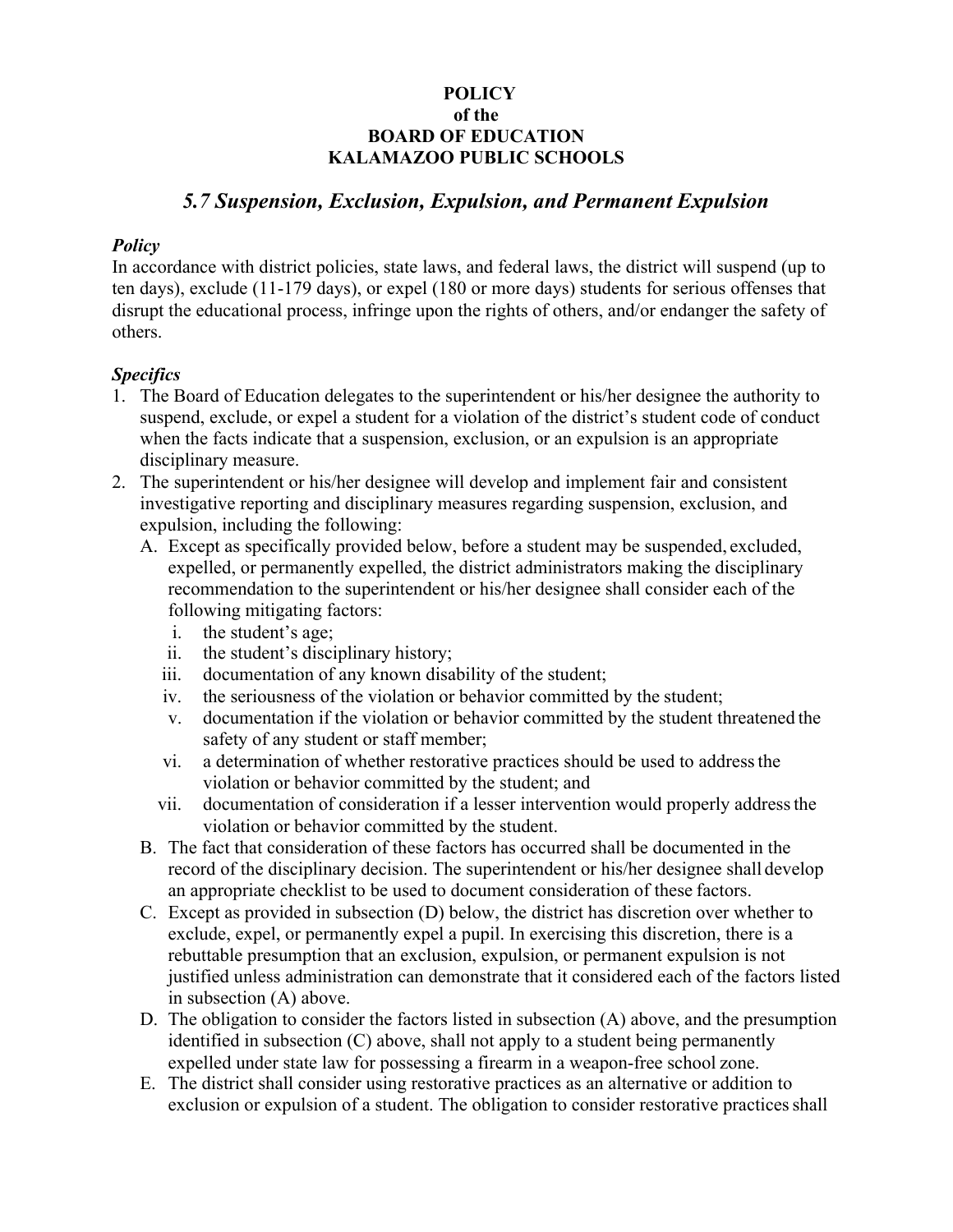not apply to a mandatory expulsion for possession of a firearm in a weapon-free school zone.

- 3. The board will be notified of pending exclusions and expulsions, given a report from the due process hearing and 72 hours for review, and/or permitted to request to review a recommended exclusion or expulsion, before the superintendent or his/her designee renders a decision to exclude or expel.
- 4. The board will be notified of any and/or all actions taken related to exclusions and expulsions. All decisions by the superintendent or his/her designee to exclude or expel a student may be appealed to the Board of Education.
- 5. Restorative practices, suspension, exclusion, expulsion, and permanent expulsion will be defined in the procedures of the policy.

*Adopted: January 23, 2003 Revised: December 11, 2003 Revised: July 20, 2017*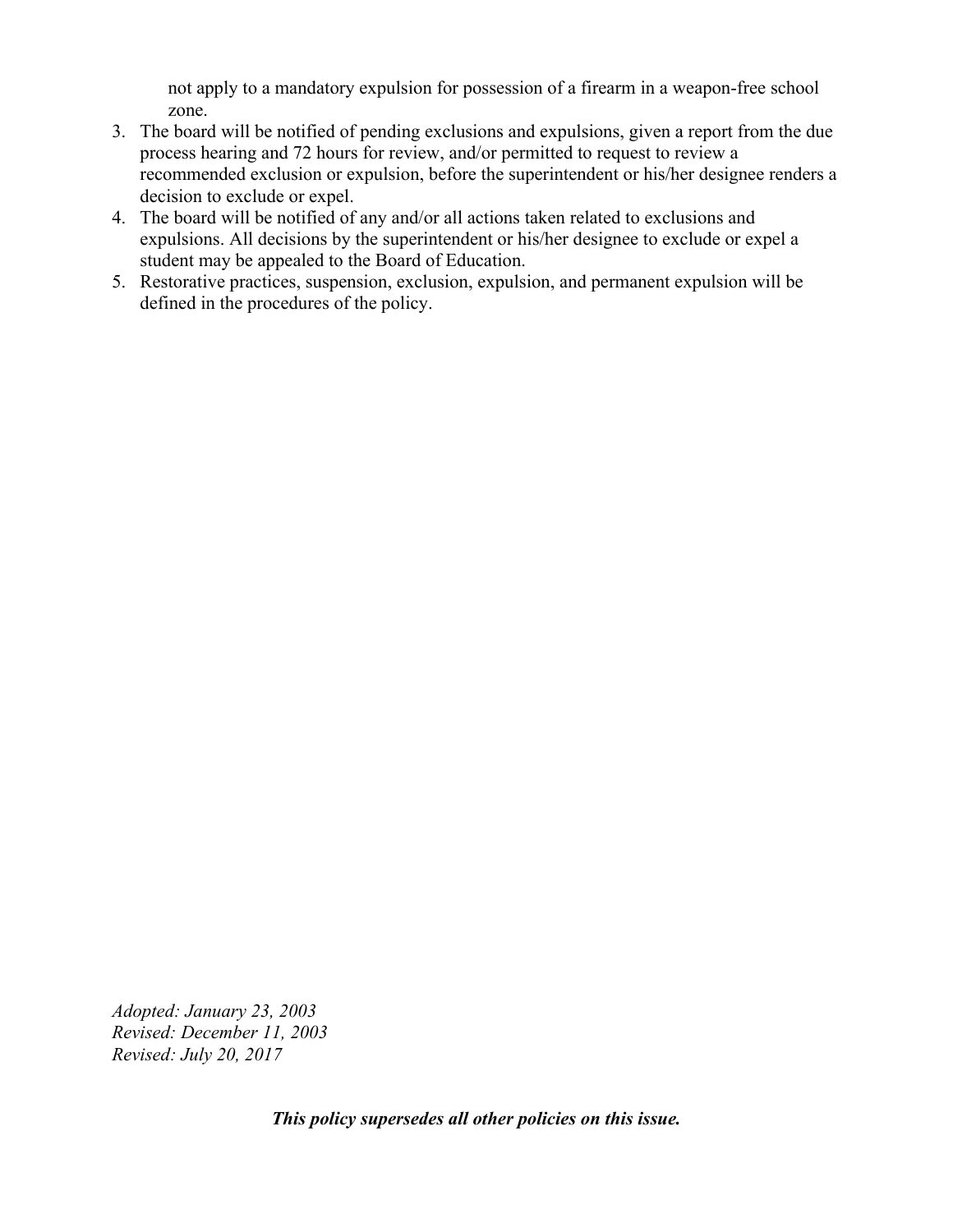# *5.8 Prohibition of Bullying*

The District strictly prohibits the bullying and cyberbullying of a district pupil, and also prohibits the retaliation or false accusation against a target of bullying, a witness, or another person with reliable information about an act of bullying. All students are protected under this policy; bullying is prohibited at school regardless of its subject matter or motivating animus.

As defined within MCL §380.1310b, bullying is any written, verbal, or physical act, or any electronic communication, including, but not limited to, cyberbullying**,** that is intended to harm, or that a reasonable person would know is likely to harm, one or more students either directly or indirectly by doing any of the following:

- 6. Substantially interfering with educational opportunities, benefits, or programs of one or more students.
- 7. Adversely affecting the ability of a student to participate in or benefit from the school district's or public school's educational programs or activities by placing the student in reasonable fear of physical harm or by causing substantial emotional distress.
- 8. Having an actual and substantial detrimental effect on a student's physical or mental health.
- 9. Causing substantial disruption in, or substantial interference with, the orderly operation of the school.

Cyberbullying means any electronic communication that is intended or that a reasonable person would know is likely to harm one or more pupils either directly or indirectly by doing any of the elements described in sections 1 through 4 above.

The District will not tolerate or condone any act of bullying and/or cyberbullying, regardless of the motive including, but not limited to, bias or discrimination toward any person on the basis of religion, race, color, national origin, age, sex, pregnancy, gender identification, height, weight, familial status, marital status, sexual orientation, disability, and/or any other distinguishing characteristics or association with another person who has, or is perceived to have, any distinguishing characteristic.

Bullying is prohibited "at school," meaning on school premises, at school-sponsored activities or events, on a school bus or related vehicle, at official bus stops, or on a telecommunications access device or service provider owned by or under the school's control. "Telecommunications access device" and "telecommunications service provider" mean those terms as defined in Section 219a of the Penal Code (MCL §750.219a). Subject to any applicable law and this policy, bullying that does not occur at school but occurs off school campus, including "cyberbullying," may be subject to disciplinary action if it causes harm to pupils or a substantial disruption to the educational environment as defined in items 1 through 4 above.

The Superintendent is responsible for ensuring that this policy is implemented in compliance with Public Act 241 of 2011.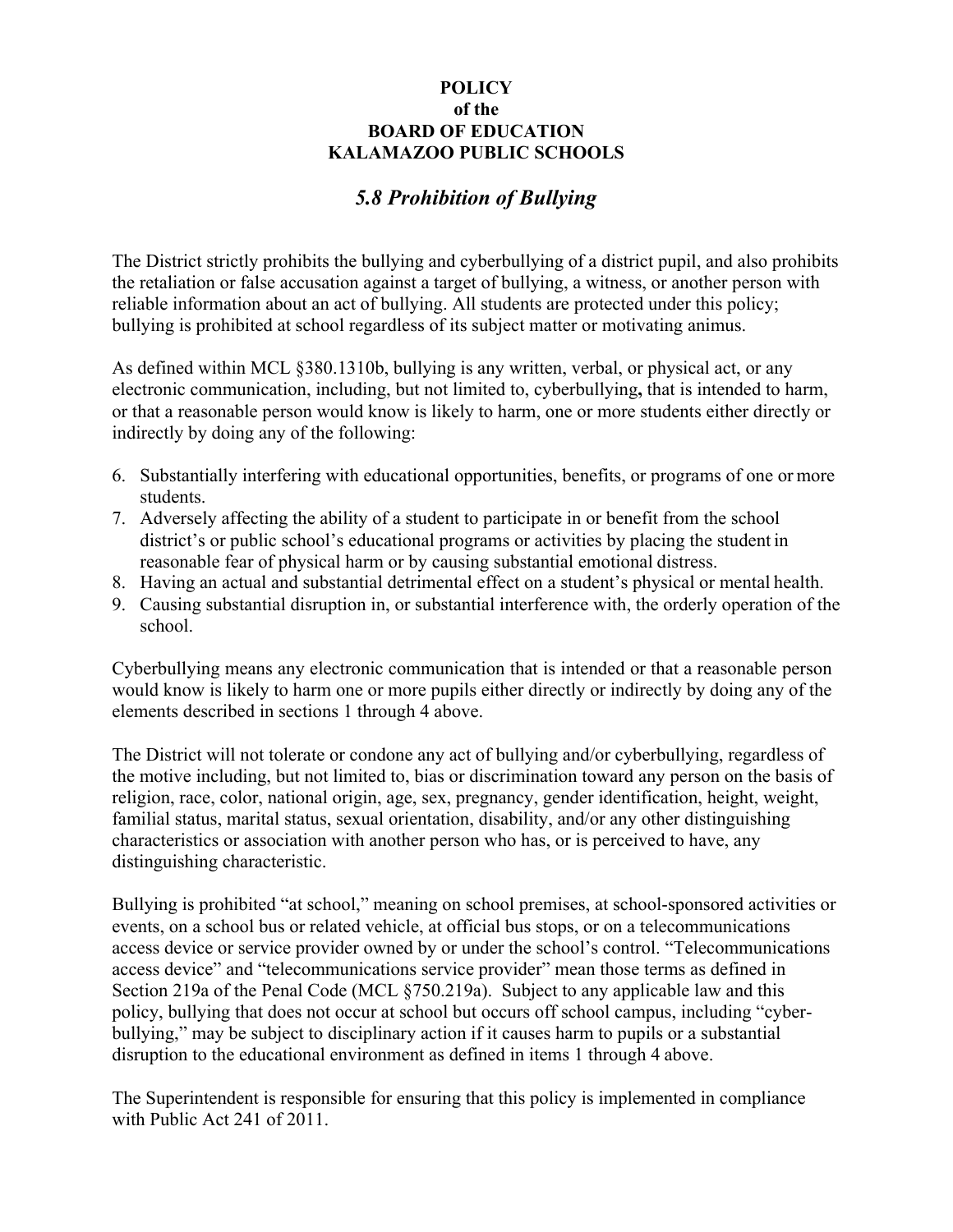## *Specifics*

- 1. This policy shall annually be circulated in all school buildings and departments, discussed with students, incorporated into student handbooks, and posted on the District's website.
- 2. Reports or complaints of bullying or cyberbullying shall be filed with the building principal, assistant superintendent of student services, or their designees, as described within the Student Code of Conduct and/or Administrators' Handbook. The District strongly encourages reports or complaints of bullying to be filed promptly after it is believed that bullying has occurred. Except for District staff, who are involved in the investigation and determination of a bullying or cyberbullying incident, the District will maintain the confidentiality of an individual who reports an act of bullying.
- 3. Upon receipt of a report or complaint of any act of bullying, the principal or principal's designee shall promptly investigate and document the findings and consequences, if any, and where appropriate, take corrective action.
- 4. In the event an investigation finds that bullying has occurred, the principal or principal's designee shall promptly notify the parent or legal guardian of the victim(s) of the bullying, and the parent or legal guardian of the perpetrator(s) of the bullying.
- 5. Each school shall document any prohibited incident of bullying that is reported and any resulting disciplinary consequences.
- 6. All verified incidents of bullying and cyberbullying and the resulting consequences, including discipline and referrals, shall be annually reported to the Board of Education.
- 7. On an annual basis, the District shall report incidents of bullying to the Michigan Department of Education (MDE) according to the form and procedures established by the MDE.
- Ref: MCL §380.1310b as amended.

*Adopted: April 26, 2012 Revised: May 28, 2015*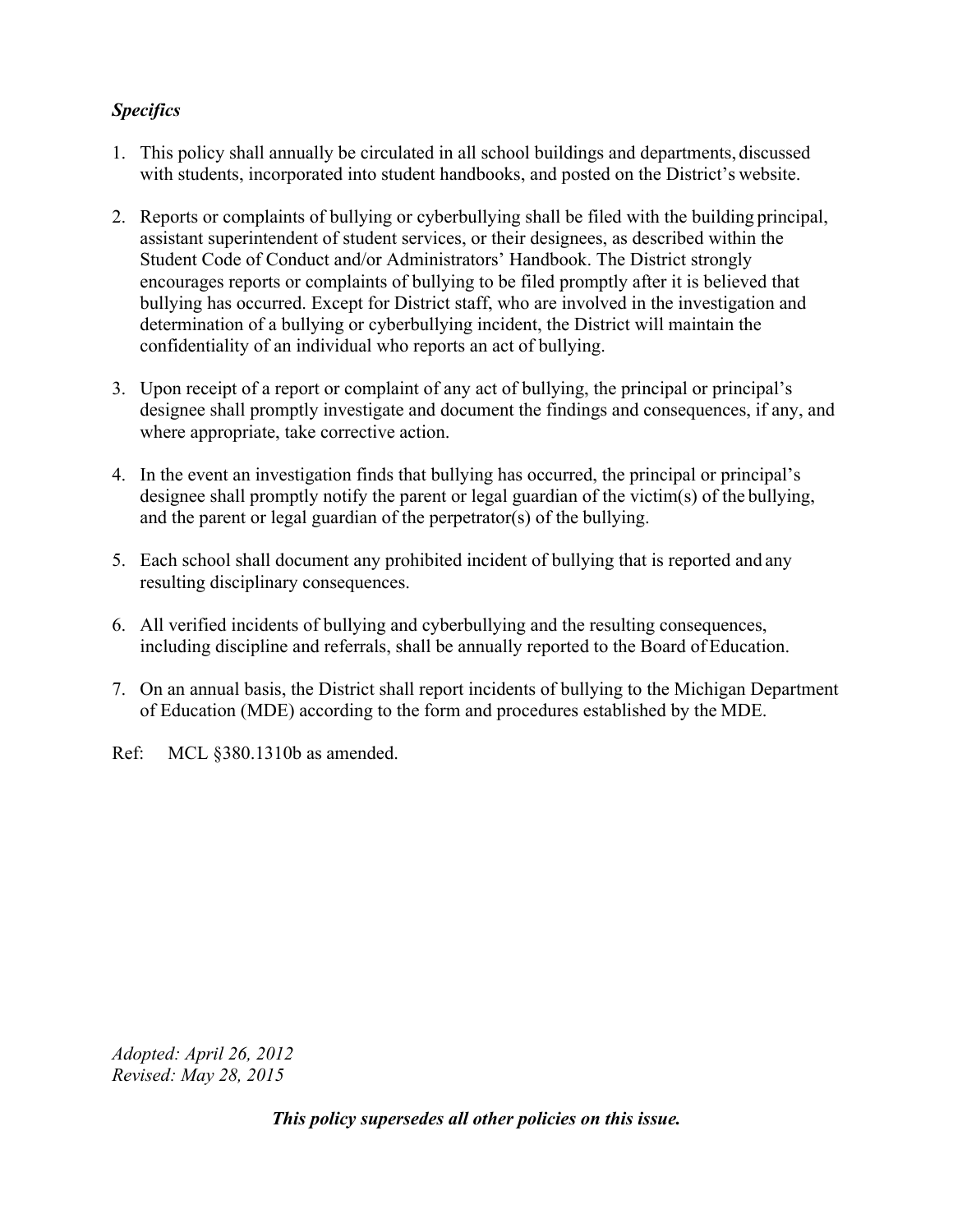# *6.1 Family Involvement*

#### *Policy*

The District will consistently work, in a variety of ways, to strengthen meaningful family participation in the education of children.

## *Specifics*

- 1. Families should feel that they are welcome and informed participants in the successful education of their children.
- 2. District, building and staff decision-making should be enriched by family participation.

*Adopted: December 12, 2002 Revised November 7, 2013*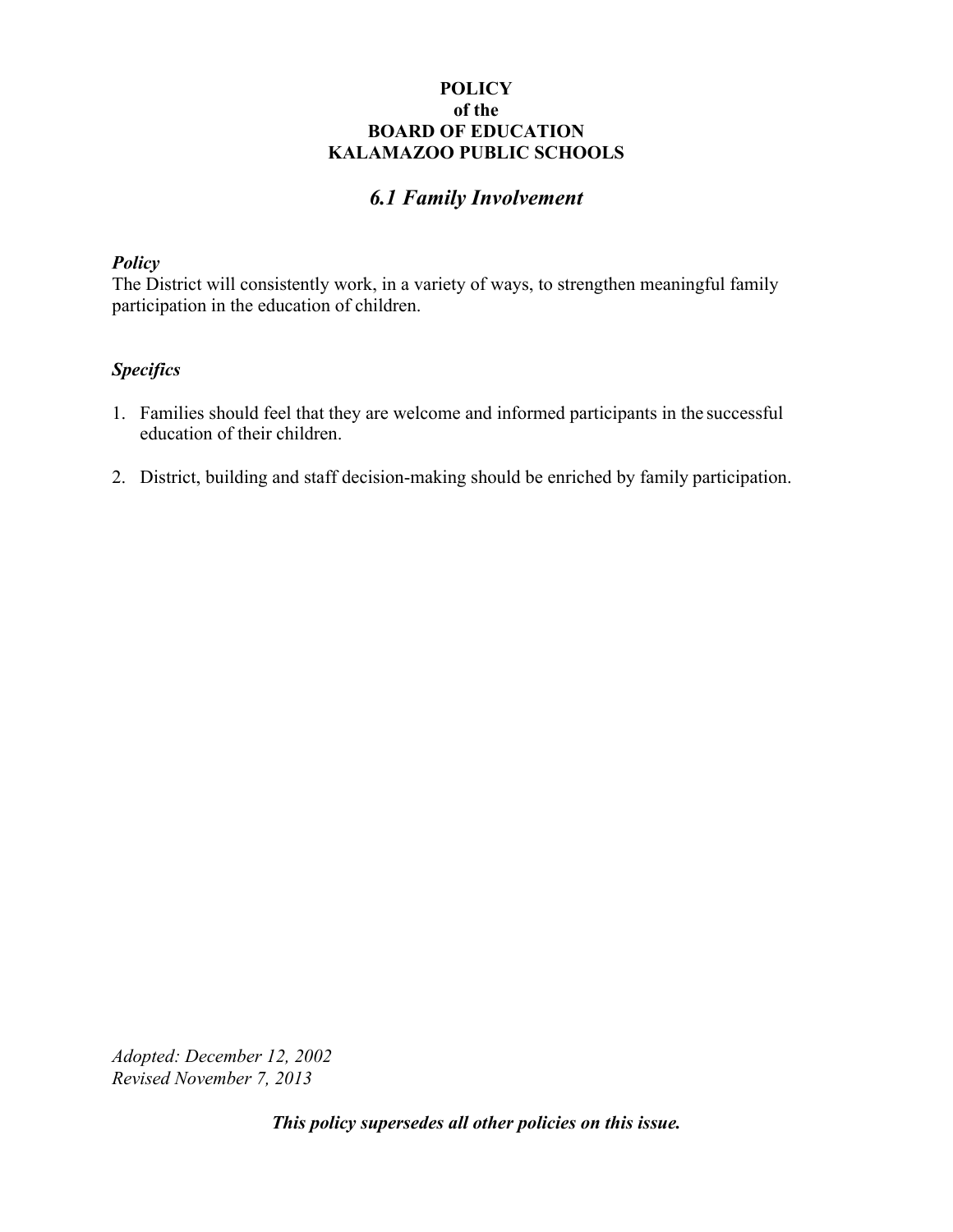## *6.2 Community Involvement*

#### *Policy*

The District will involve members of the community at all levels of the District in as many capacities as possible.

#### *Specifics*

- 1. The District should receive, in a welcoming manner, community opinions in all major decision making processes and take them into consideration when such decisions are made.
- 2. The District should try in a variety of ways to engage all segments of the community to share in District work.
- 3. The District should endeavor to maximize the resources available in the community to advance student learning.
- 4. The Superintendent or designee will maintain administrative procedures and regulations related to compliance with the Michigan Freedom of Information Act.

*Adopted: December 12, 2002 Reviewed and Affirmed: November 7, 2013 Revised: December 17, 2015*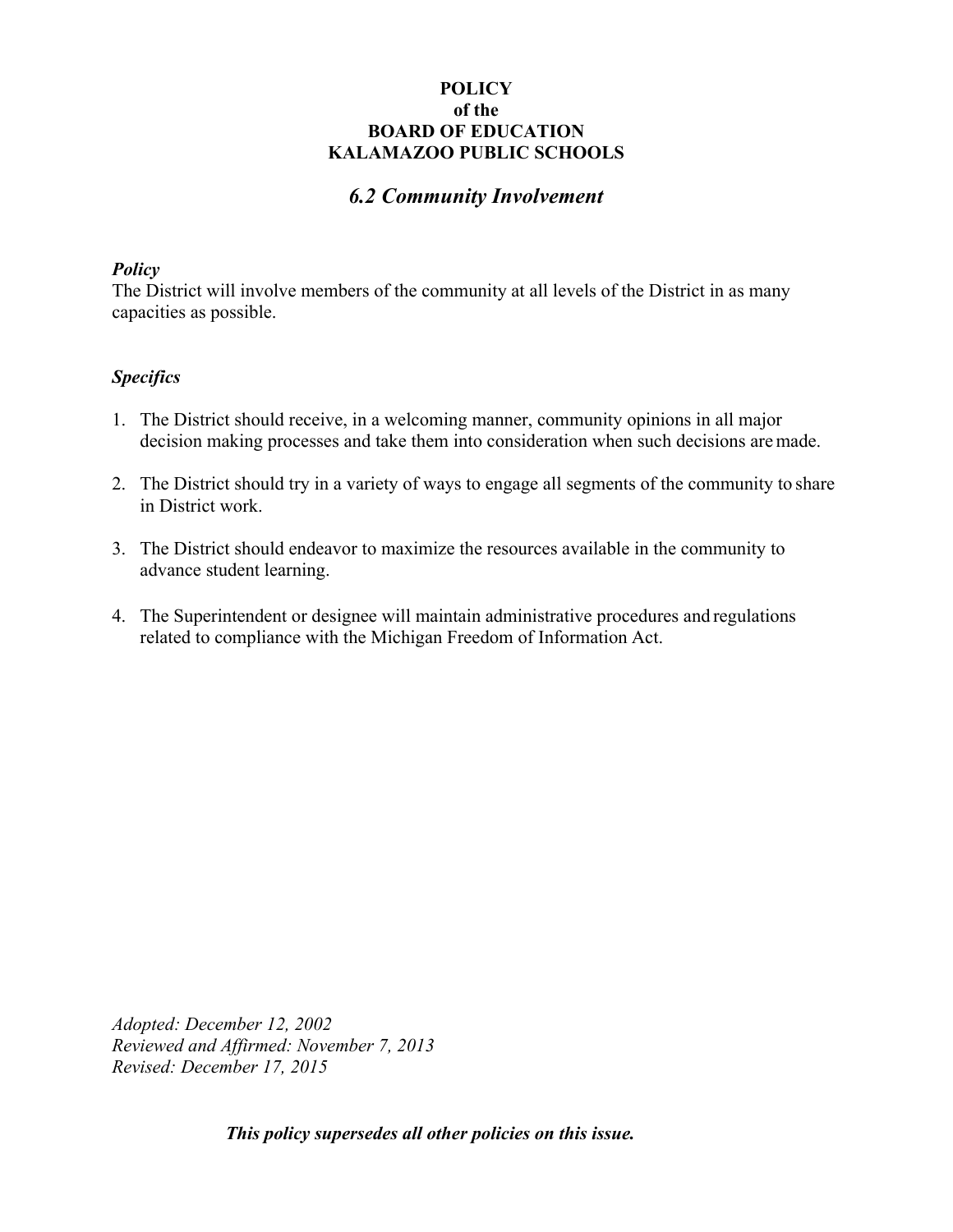# *6.3 Disclosure of Information*

#### *Policy*

The District will provide information about District policies, programs, activities and services to individuals, organizations and the community and will assess information regarding the community's needs and expectations.

#### *Specifics*

- 1. The District will keep the community well informed about the work of the District to encourage community involvement.
- 2. The District will keep itself informed about community views to determine how to best serve the community.
- 3. The District will work with the community to advance both District and community plans, needs, and expectations.

*Adopted: December 12, 2002 Reviewed and Affirmed: November 7, 2013 Revised: December 17, 2015*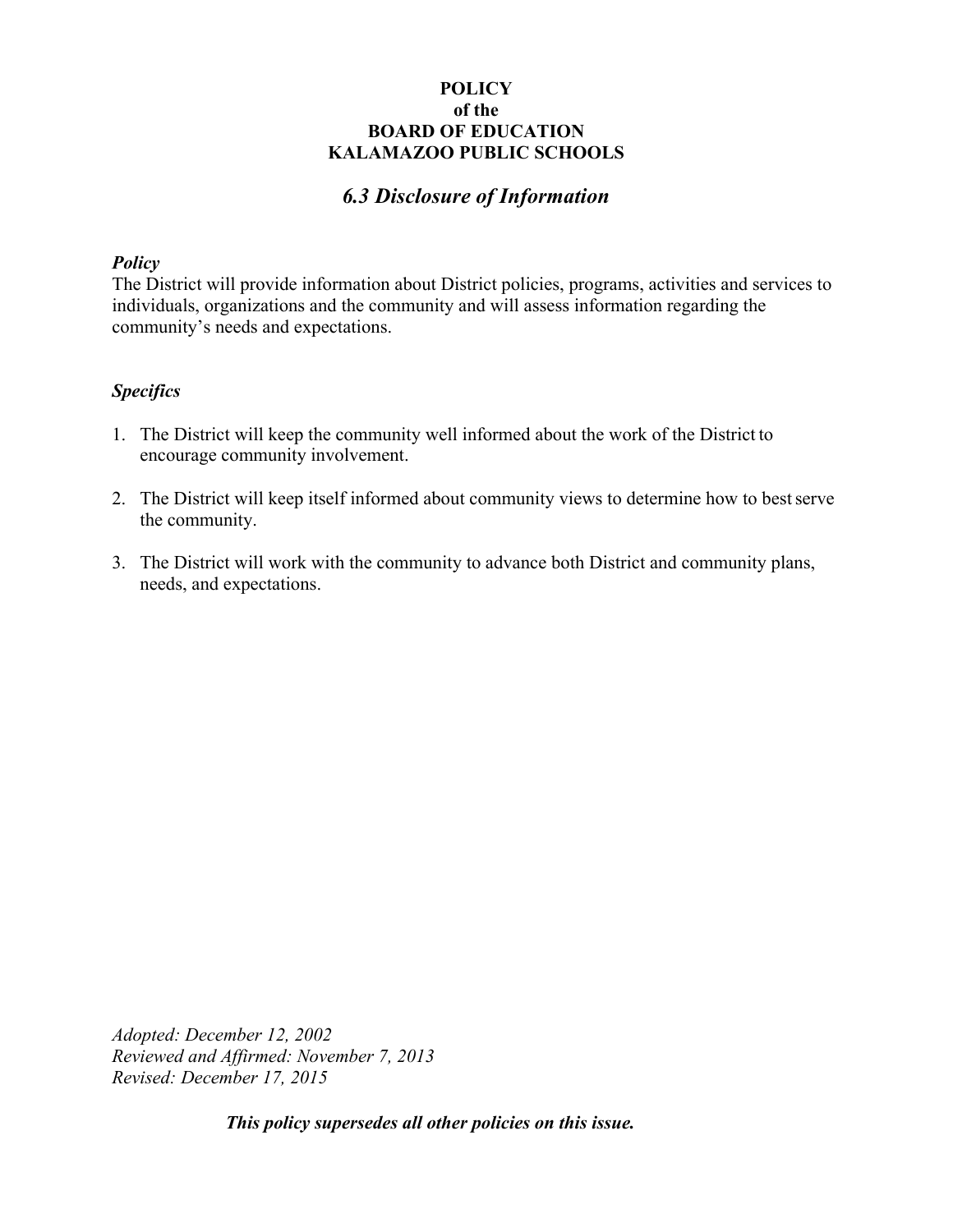## *6.4 Communications and Marketing*

#### *Policy*

The District will develop, implement, and regularly update communication and marketing strategies.

## *Specifics*

- 1. The District will communicate with and market the District to the entire community.
- 2. Individual school buildings, as well as the District, should involve students, parents, staff, and the community in strengthening communications and marketing the District.

*Adopted: December 12, 2002 Revised: March 20, 2014*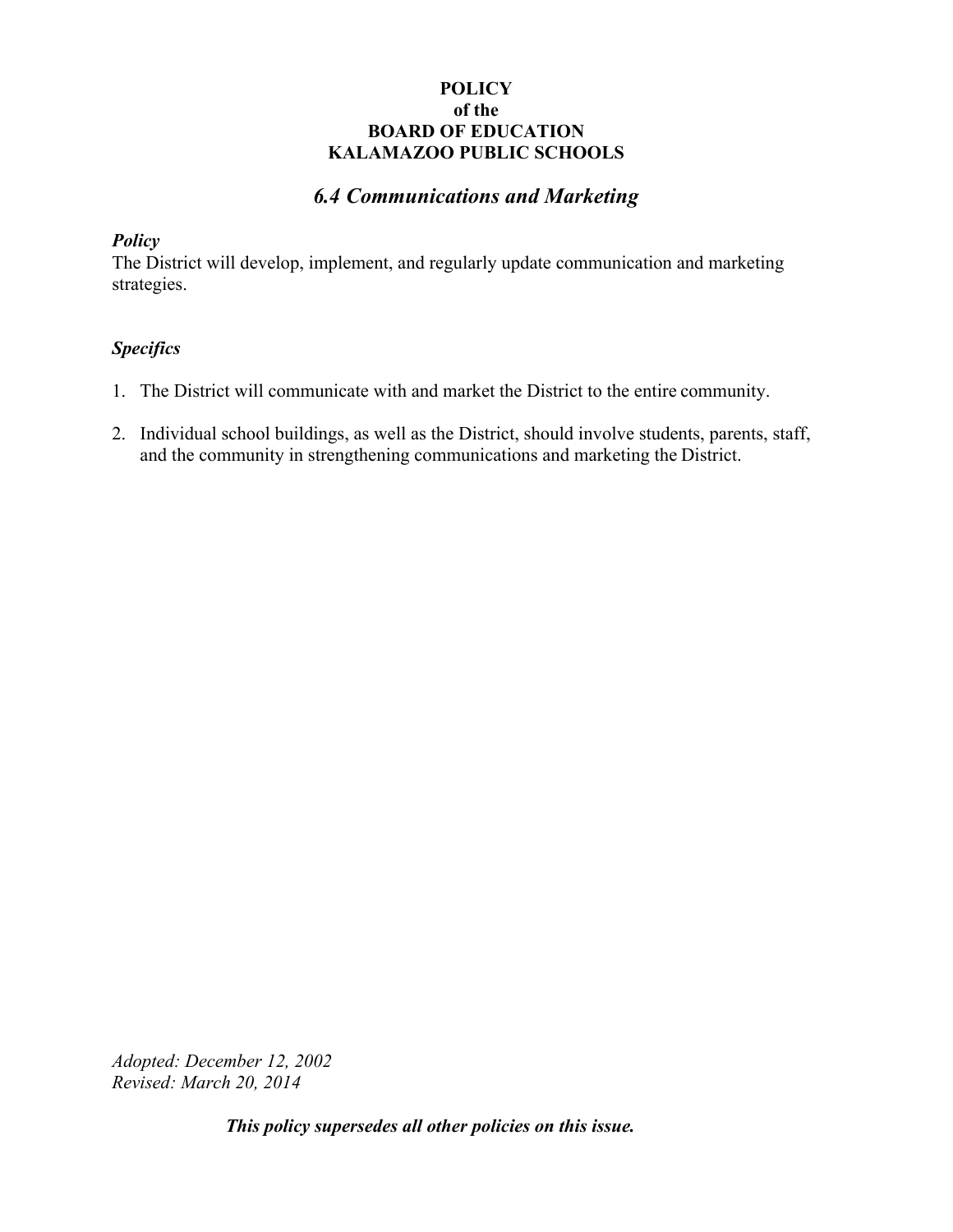# *6.5 Advertising and Promotional Materials*

#### *Policy*

The use of advertising and promotional materials is acceptable if such materials directly advance student learning or other District objectives.

#### *Specifics*

1. Procedures should be developed that balance the financial benefits of the advertising or promotional materials with the impact on students.

*Adopted: December 12, 2002 Revised: March 20, 2014*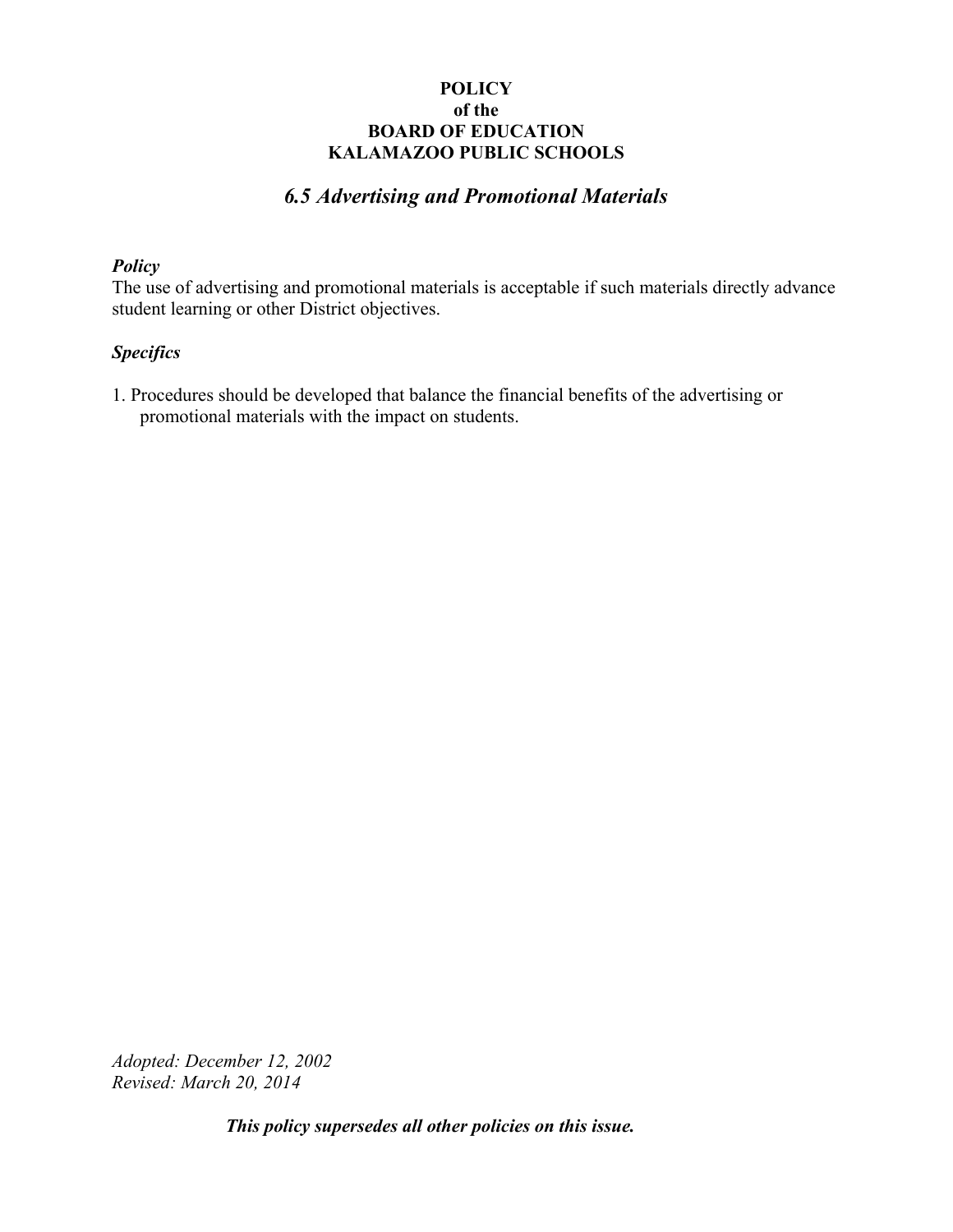## *6.6 Title I Parent Involvement*

#### *Policy*

The District and Title I schools will comply with the requirements of Part A, Section 1118, Parental Involvement, of Title I of the Elementary and Secondary Education Act of 1965 (20 U.S.C. 6301 et seq.) as amended, to encourage parental engagement.

#### *Specifics*

- 1. The District will develop and distribute to the parents of participating children a written parent involvement policy.
- 2. The District will provide the coordination and other support necessary to assist participating schools in planning and implementing effective parent involvement activities to improve student academic achievement and school performance.
- 3. The District and schools will assist parents of participating children to understand state student achievement standards, and assessments of standards. Additionally, the District and schools will provide information to parents on how to monitor student progress.
- 4. The District and schools will build the capacity of parents and schools by providing gradelevel materials and training to help parents support their children's learning and academic progress at home and at school.
- 5. The District and schools will educate staff on how to communicate and interact with parents as partners.
- 6. The District and schools will coordinate early childhood programs to encourage early and sustained parental involvement in children's education.
- 7. The District and schools will provide parents with information regarding school programs, services, and other resources, in an understandable and uniform format.
- 8. The District will involve parents in an annual evaluation of the effectiveness of the District parent involvement policy in improving the academic quality of the schools and identifying barriers to greater participation. The District will use the findings to design strategies to revise the parent involvement policy, as necessary.
- 9. The District will ensure that schools convene an annual meeting to inform parents of Title I requirements and the rights of parents to be involved in the program. All parents of participating children will be invited.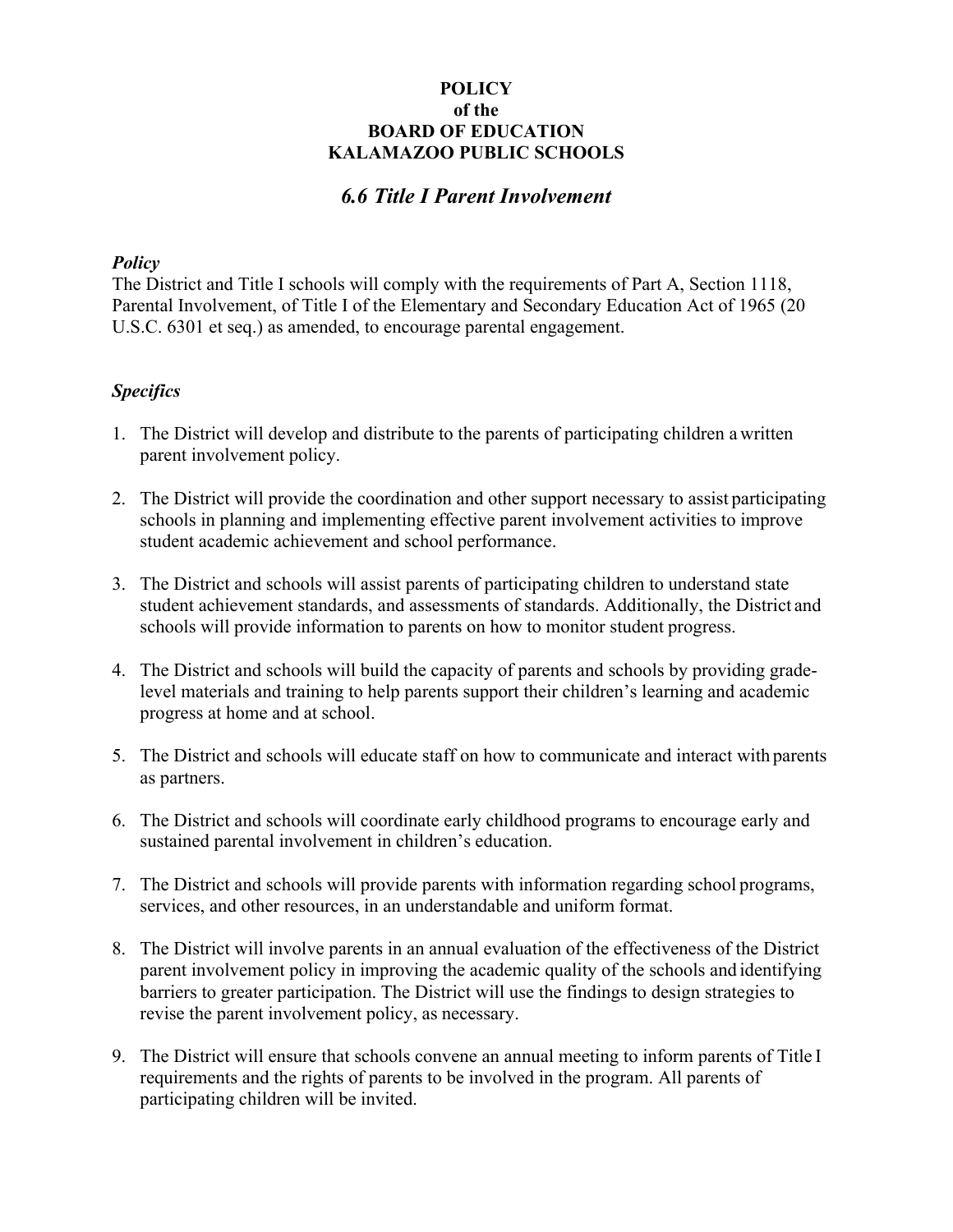#### Page Two

- 10. The District will ensure that schools develop, with parents of participating students, a schoolparent compact that outlines how parents, staff, and students will develop a partnership to help students achieve the state's academic standards. This compact will be discussed during annual parent-teacher conferences as it relates to each child's achievement.
- 11. The District and schools will provide other reasonable support for parental involvement activities as parents may request.

Reference:

Title I of the Elementary and Secondary Education Act of 1965 (20 U.S.C. 6301 et seq.) as amended; Sec 1118(a)(2)(A), (a)(2)(B), (a)(2)(C); (a)(2)(E); Sec 1118 (b)(1); Sec 1118(c)(1-4); Sec 1118 (d)(1-2)(A-C); Sec 1118 (e)(1-5), (e)(14).

*Adopted: November 12, 2009*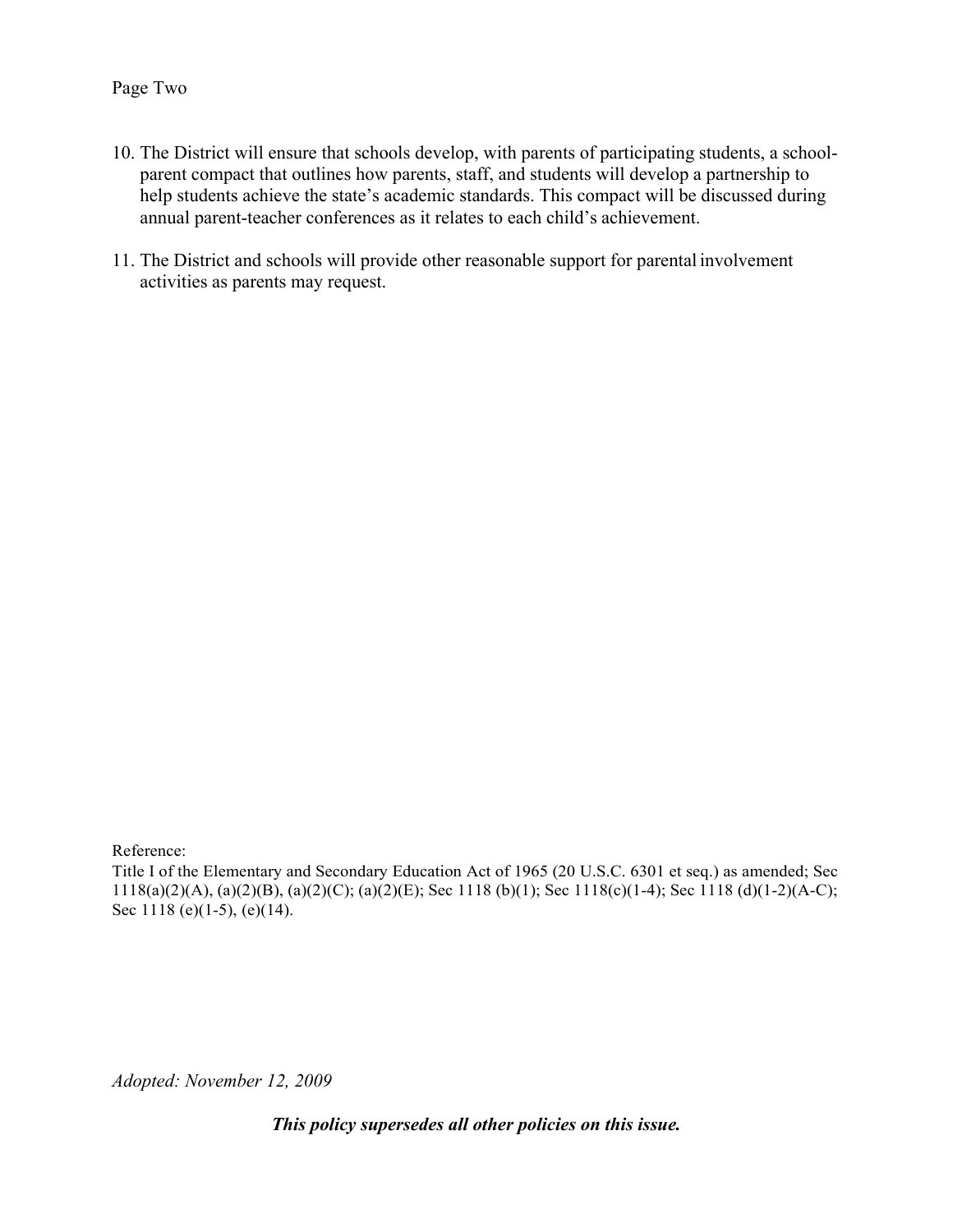# *7.1 Budgeting*

#### *Policy*

The Board will annually adopt a detailed budget that defines the allocation of financial resources to support costs of the instructional programs and operations of the District within the confines of available revenue.

## *Specifics*

- 1. Student achievement will govern budget priorities, within health, safety and legal parameters.
- 2. The budgeting process will include ample opportunity for student, parent, staff, and community input.
- 3. The budgeting process will provide for development and adoption of the budget before the beginning of the fiscal year and for periodic modification during the fiscal year as appropriate.
- 4. When the Board is making important financial decisions, periodic updates will provide the Board, stakeholders, and community with information regarding significant deviations from actual revenues and expenditures as compared with budgeted amounts.
- 5. Budgets will include details for District fund and cost center expenditures, and such other historical and current information as agreed upon by the Board/Superintendent team.

*Adopted: February 27, 2003 Revised: January 26, 2012*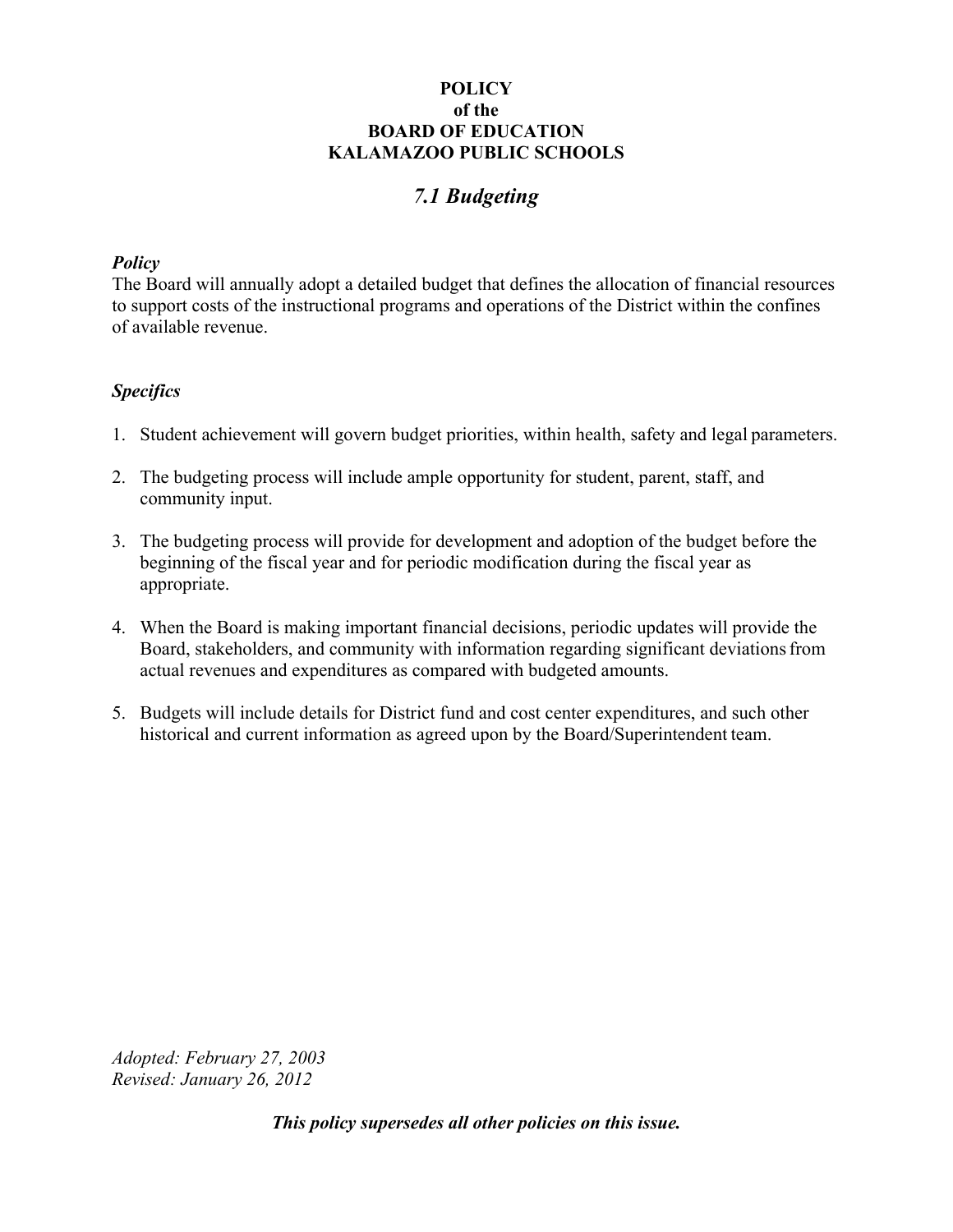# *7.2 Tax Levies*

#### *Policy*

The Board will establish annual tax levies for operations and debt retirement as authorized by law and approved by the electorate.

## *Specifics*

- 1. The District will use local taxing authority, when appropriate, to provide funding to District programs, operations, and debt retirement.
- 2. The District will solicit public input prior to levying any new taxes.

*Adopted: February 27, 2003 Revised: January 26, 2012*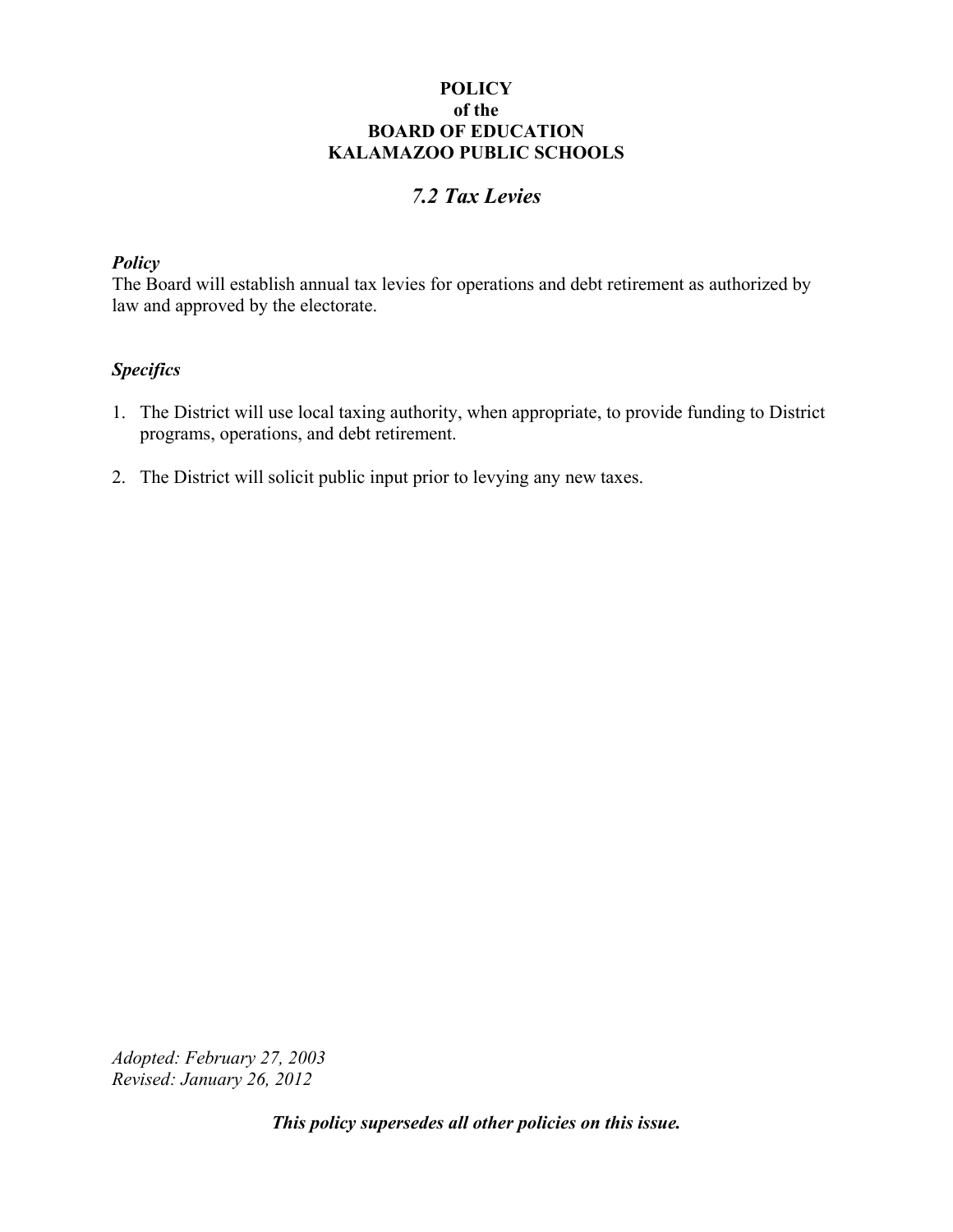# *7.3 Accounting Funds and Practices*

#### *Policy*

The District will adopt accounting practices that fully and accurately reflect the financial results of operations of the District and comply with all legal requirements and applicable generally accepted accounting principles, practices and procedures.

## *Specifics*

- 1. The District will adopt appropriate funds or other separations of financial activity.
- 2. The District will adopt and strictly follow sound accounting practices and procedures, including methods of internal controls over the handling of funds at all levels of the District.
- 3. The District will annually compare the actual results of operations with budgets and provide explanations of significant variations.
- 4. The Board will appoint an independent certified public accountant to audit and issue a report of the financial condition and results of operations of the District.

*Adopted: February 27, 2003 Revised: February 23, 2012*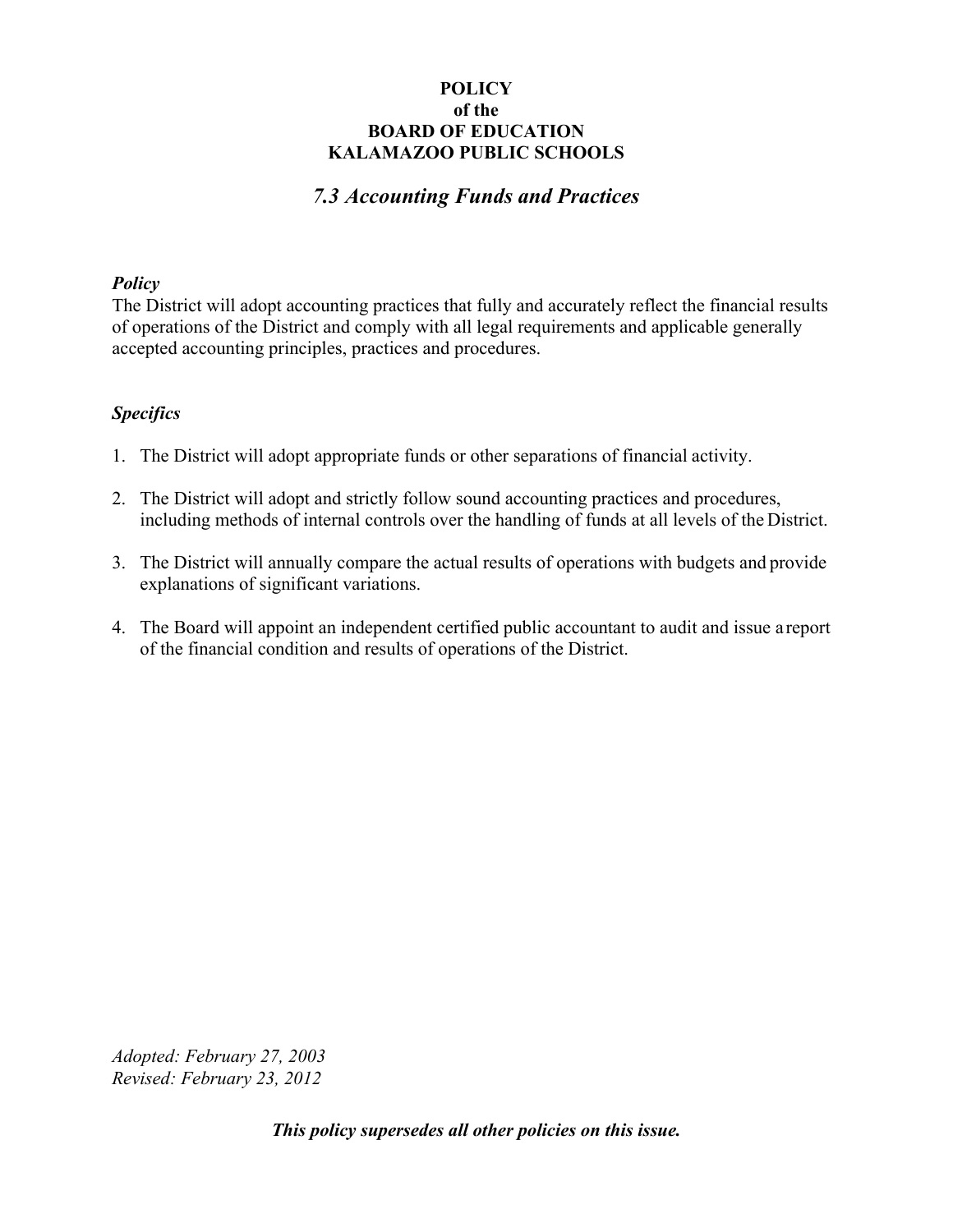# *7.4 Investment Revenue*

#### *Policy*

While minimizing credit and interest rate risk, the District will seek to maximize investment revenues.

#### *Specifics*

- 1. The District may only invest funds not immediately needed for its operations or other obligations.
- 2. The District will restrict its investments to low risk and non-speculative investments.

*Adopted: February 27, 2003 Revised: December 8, 2005 February 23, 2012*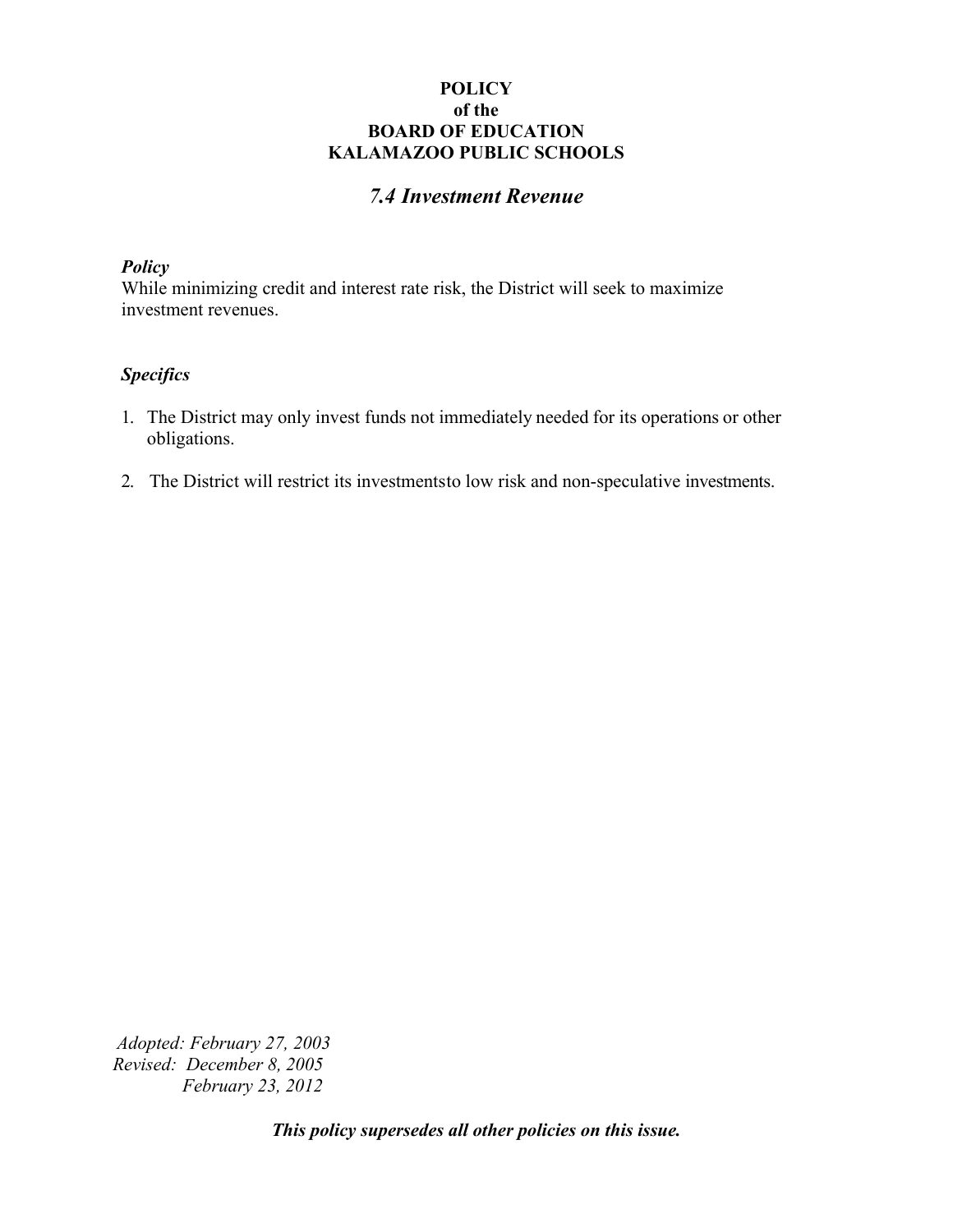# *7.5 Royalties and Residual Revenue*

#### *Policy*

All revenues, royalties, residuals and profits derived from the sale, use, or licensing of articles, writings, other publications, audiovisual aids, software, and other materials, processes or products developed at District expense for its use or as a result of officially assigned duties will accrue to the District.

*Adopted: March 13, 2003 Revised: February 23, 2012*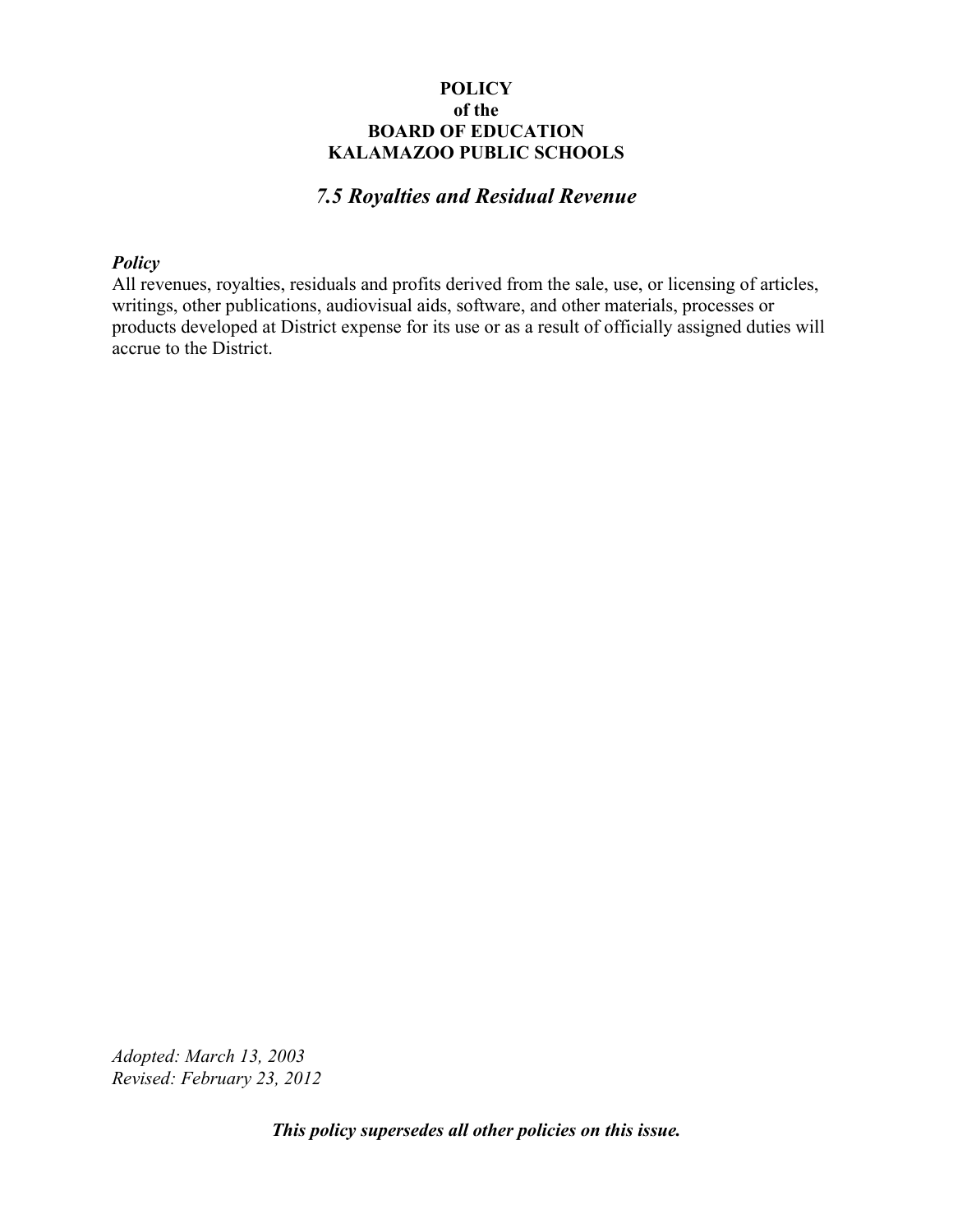# *7.6 Grant Applications*

#### *Policy*

The District will actively seek supplemental grant funding, balancing the benefits of each grant with unfunded costs imposed by the grant.

#### *Specifics*

- 1. The District will review significant grant applications with the Board, where practicable, prior to their submission and prior to final acceptance of a significant grant.
- 2. The District will annually provide to the Board in public session a summary of grants awarded, including the total amount of the grant and costs incurred but not funded by the grant.
- 3. In the event of unsolicited grant proposals or partnerships, the District will only consider those brought forward with adequate time for review.

*Adopted: February 27, 2003 Revised: December 15, 2011*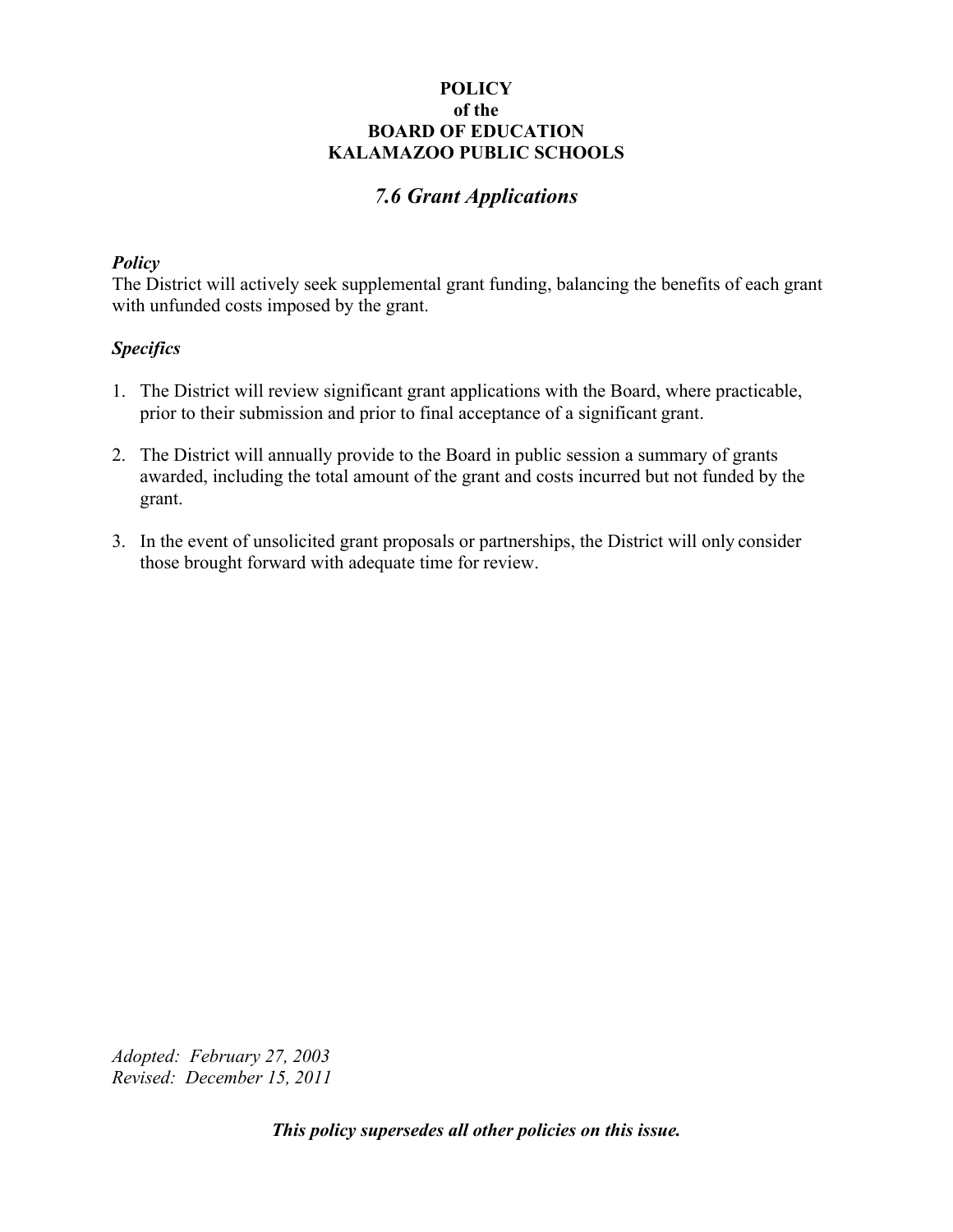# *7.7 Donations*

#### *Policy*

Monetary and non-monetary donations received by the District will contribute to or support student learning.

## *Specifics*

- 1. The District should encourage and welcome donations.
- 2. The Superintendent or designee will determine whether to accept significant donations and where to place and how to use non-monetary gifts to the District.

*Adopted: February 27, 2003 Revised May 22, 2014*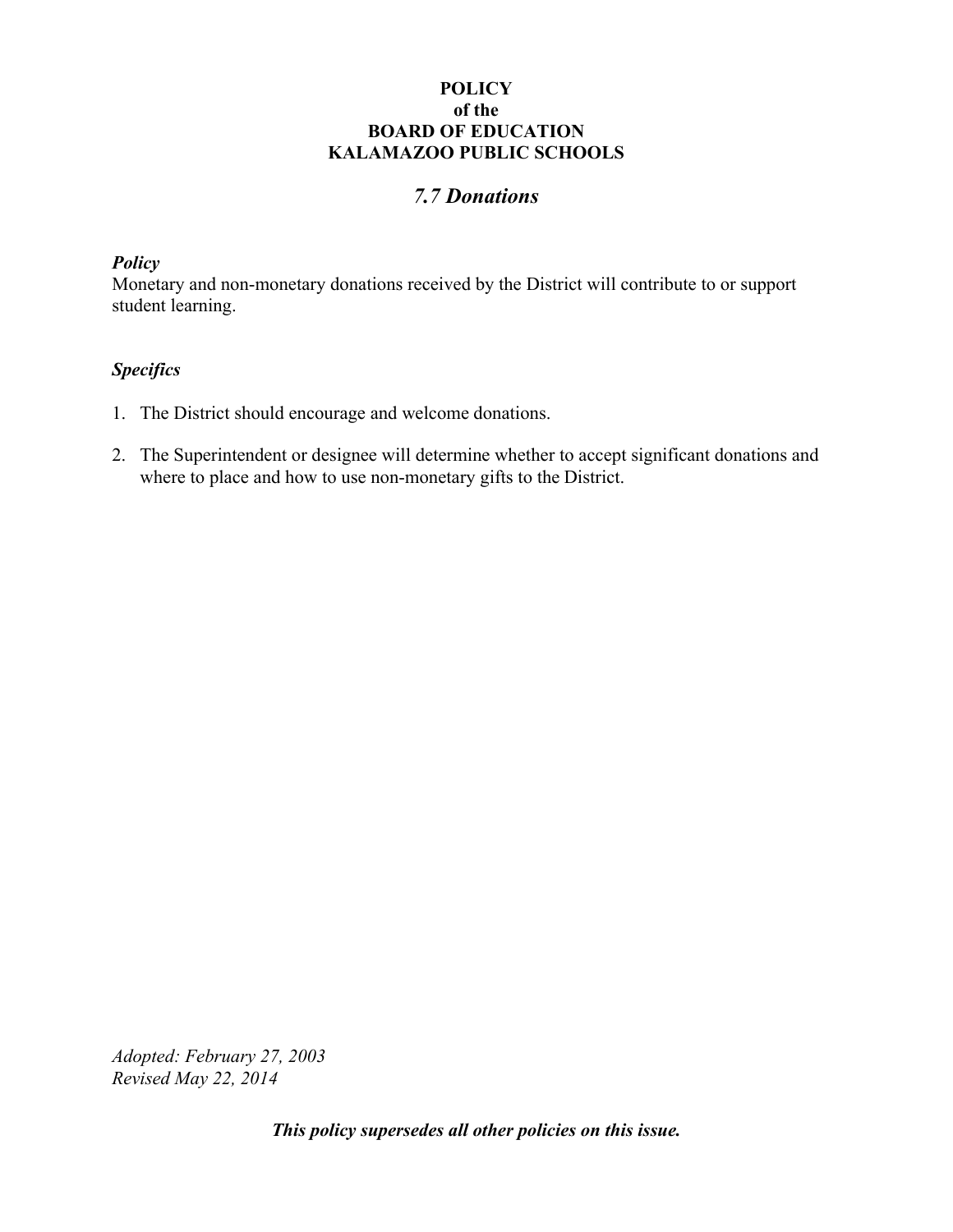# *7.8 Depository of Funds*

#### *Policy*

The Board of Education authorizes the Superintendent or designee to use any appropriate financial institution with a branch in the District as a depository for the District.

#### *Specifics*

- 1. A selected financial institution will be fiscally sound.
- 2. When selecting its depositories, the District will take into consideration services offered, costs, interest rates, and ability to bid on loans and investments.

*Adopted: February 27, 2003 Revised: May 22, 2014*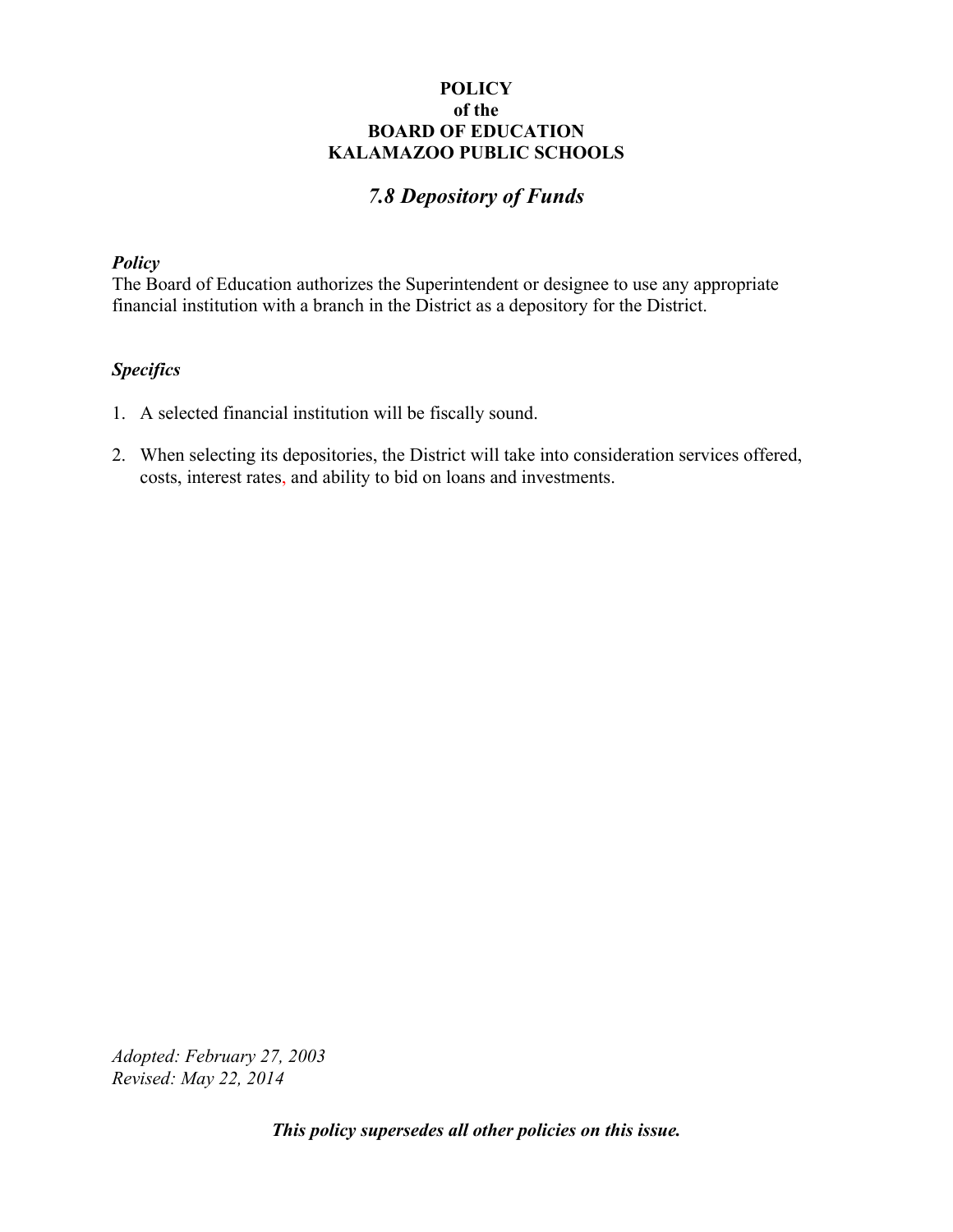# *7.9 Purchasing*

#### *Policy*

The district will use best practices to maximize value and minimize cost when procuring goods or services.

## *Specifics*

- 1. The district will use competitive bidding on all major acquisitions of goods or services, when appropriate, or when required by state law.
- 2. The district will encourage the submission of bids from businesses located within the community, businesses that otherwise support the district, and minority-owned and womenowned businesses.
- 3. District acquisitions will take into consideration the relative safety of various product offerings where such information is readily available.
- 4. The superintendent or designee will tightly control the use of district-issued credit cards and use of open accounts at local vendors.
- 5. For procurement of goods and services under federal grants, federal guidance regarding the use of competitive processes will be used at all times. The superintendent or designee will be responsible to ensure that the district complies with procurement rules, regulations, and guidelines required by the federal government and state granting agencies.

*Adopted: February 27, 2003 Revised: April 27, 2017*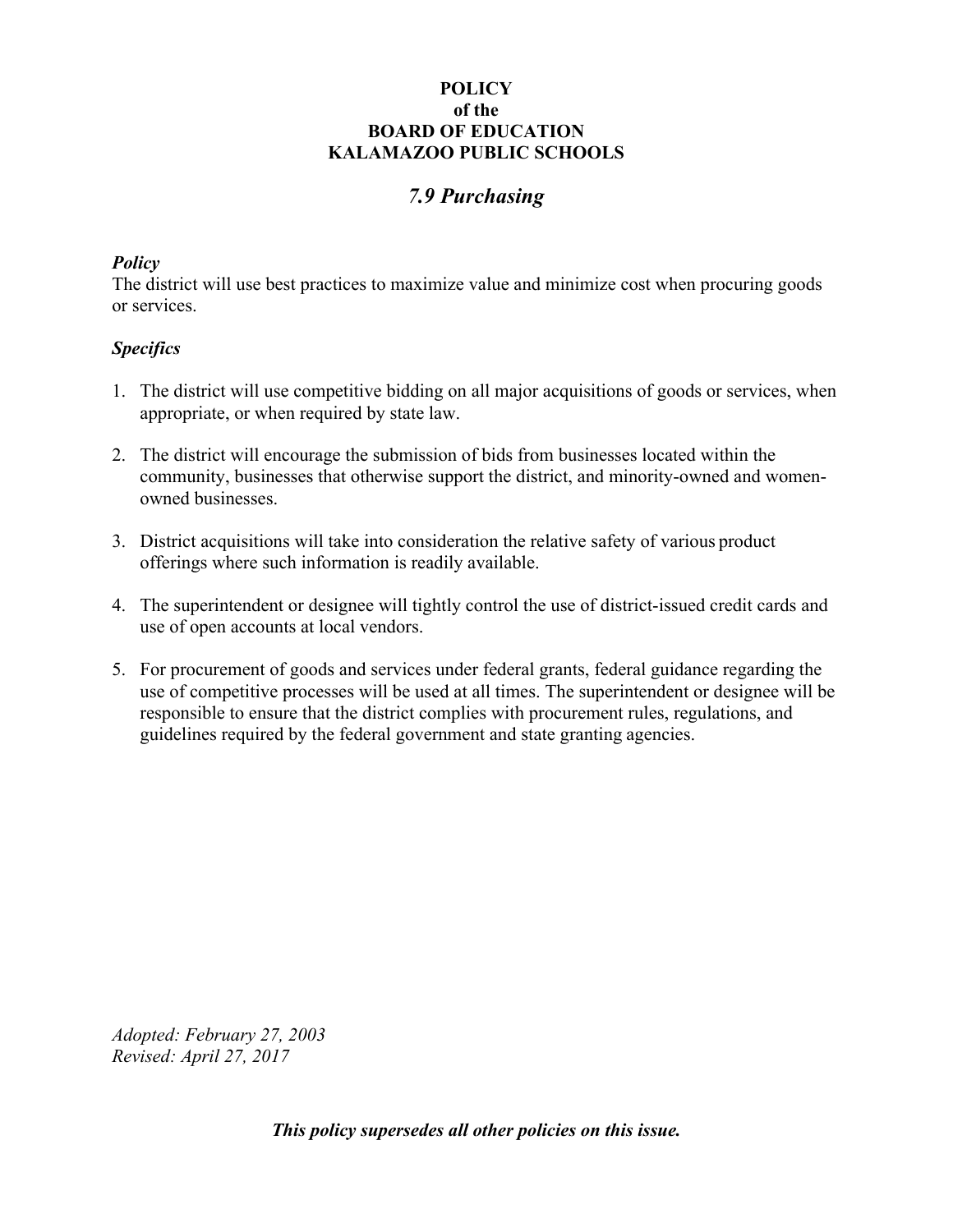# *7.10 Sale, Lease or Disposal of Property*

#### *Policy*

The District will sell, lease or dispose of real and personal property in a manner that best meets the needs of the District.

## *Specifics*

- 1. The Superintendent or designee will establish procedures to monetize unused assets that have no further value to the District in a manner that best meets the overall needs of the District. Any sale of real property or disposal of significant amounts of personal property shall be approved by the Board in advance.
- 2. The Superintendent or designee will establish procedures for the disposition of unused personal property that best meet the overall needs of the District. The District shall strive to redistribute, rather than discard, useful educational material to further student learning.
- 3. The Superintendent or designee must approve any sale or conveyance of District property to any employee of the District or any member of the Board in writing in advance. In no event will any such transfer be made below market value.

*Adopted: February 27, 2003 Revised: May 22, 2014*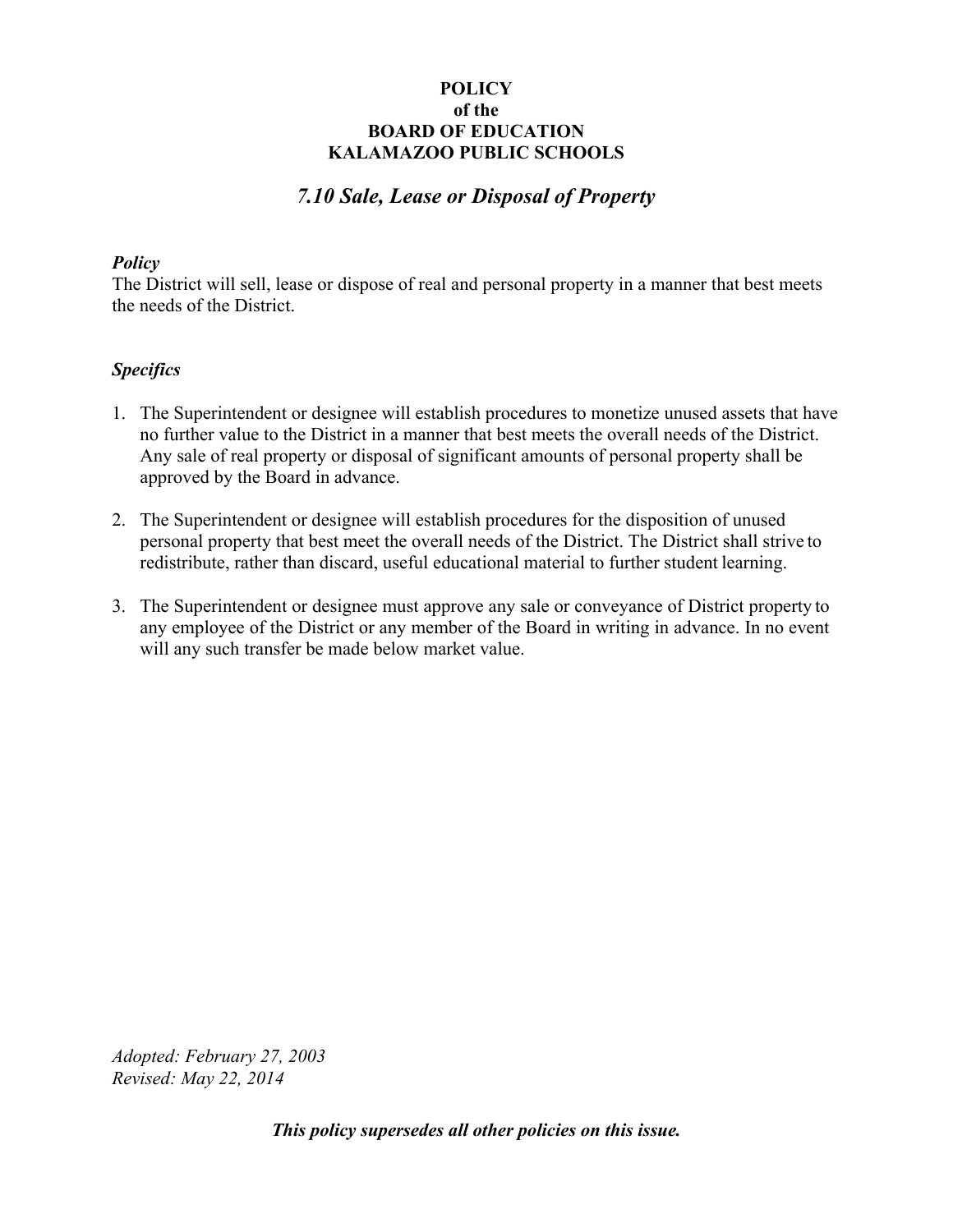# *Policy 7.11 Employee Travel Payment and Reimbursement*

#### *Policy*

Travel expenses incurred for official business travel on behalf of the board of education shall be limited to those expenses reasonably and necessarily incurred by the employee in the performance of a public purpose in accordance with administrative procedures.

## *Specifics*

- 1. Payment and reimbursement rates for per diem meals, lodging and mileage shall be approved by the superintendent or designee.
- 2. Unauthorized costs and additional expenses incurred for personal preference or convenience will not be reimbursed. Unauthorized expenses include, but are not limited to, alcohol, movies, fines for traffic violations, and the entertainment/meals/lodging of spouses or guests.
- 3. Travel payment and reimbursement provided from federal funds must be authorized in advance and must be reasonable and consistent with the district's travel procedures. For travel paid with federal funds, the travel authorization must include documentation that demonstrates that (1) the participation in the event by the individual traveling is consistent with the purpose of the federal award, and (2) the costs are reasonable and consistent with the district's travel policy.
- 4. All travel shall comply with the district's travel procedures and approved rates.

*Adopted: April 27, 2017*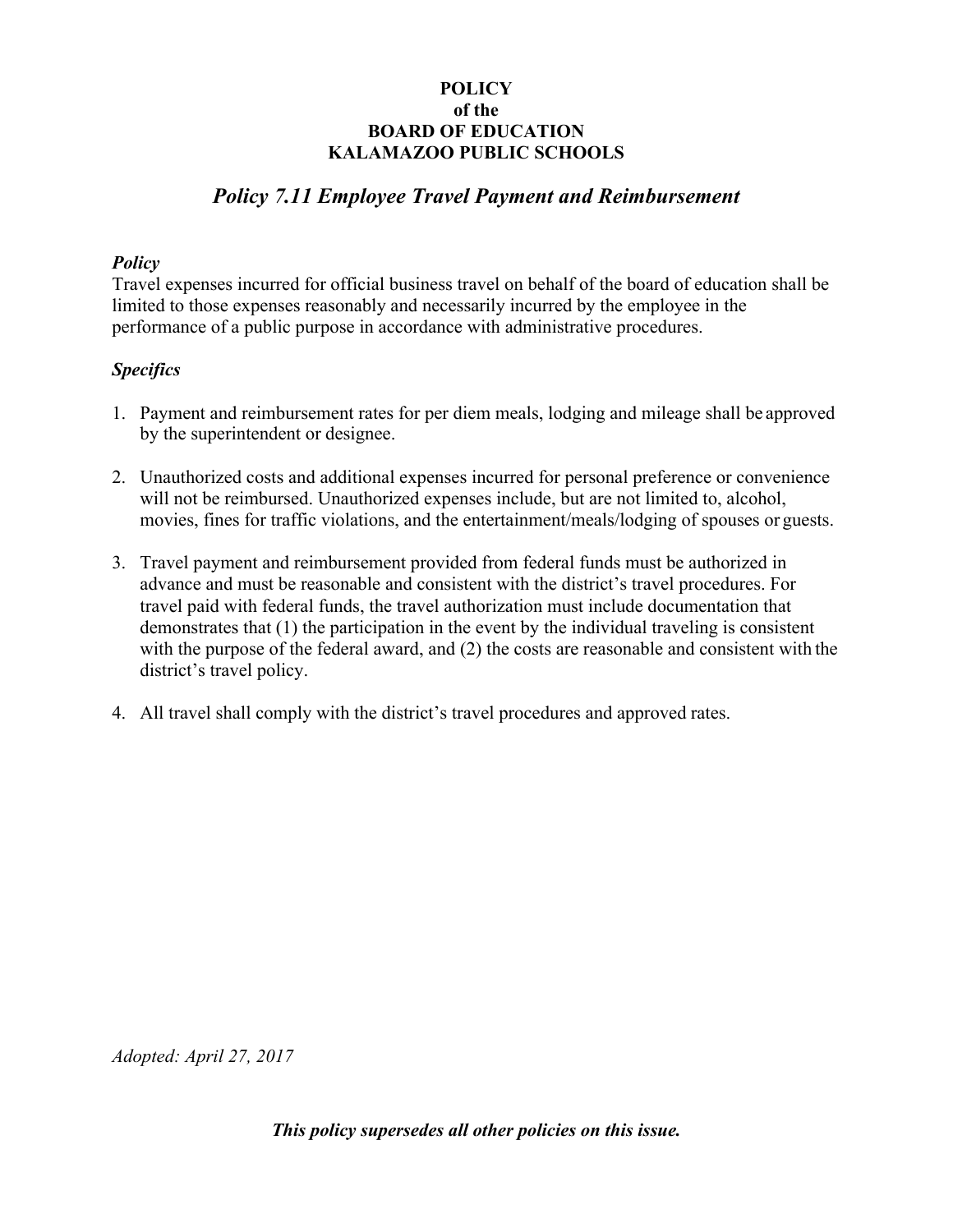# *Policy 7.12 Employee Conflict of Interest*

## *Policy*

District employees, officers, and agents shall be free from conflicts of interest when performing their official duties.

## *Specifics*

- 1. No employee, officer, or agent may participate in the selection, award, and administration of a contract supported by a federal award if he or she has a real or apparent conflict of interest.
- 2. A conflict of interest arises when the employee, officer, or agent, any member of his or her immediate family, his or her partner, or an organization that employs or is about to employ any of the parties indicated herein has a financial interest in or a tangible benefit from a firm considered for a contract.
- 3. The officers, employees, and agents of the district must neither solicit nor accept gratuities, favors, or anything of monetary value from contractors or parties to subcontracts, except those of nominal value.
- 4. Violation of the standards of conduct will be subject to disciplinary action.

*Adopted: April 27, 2017*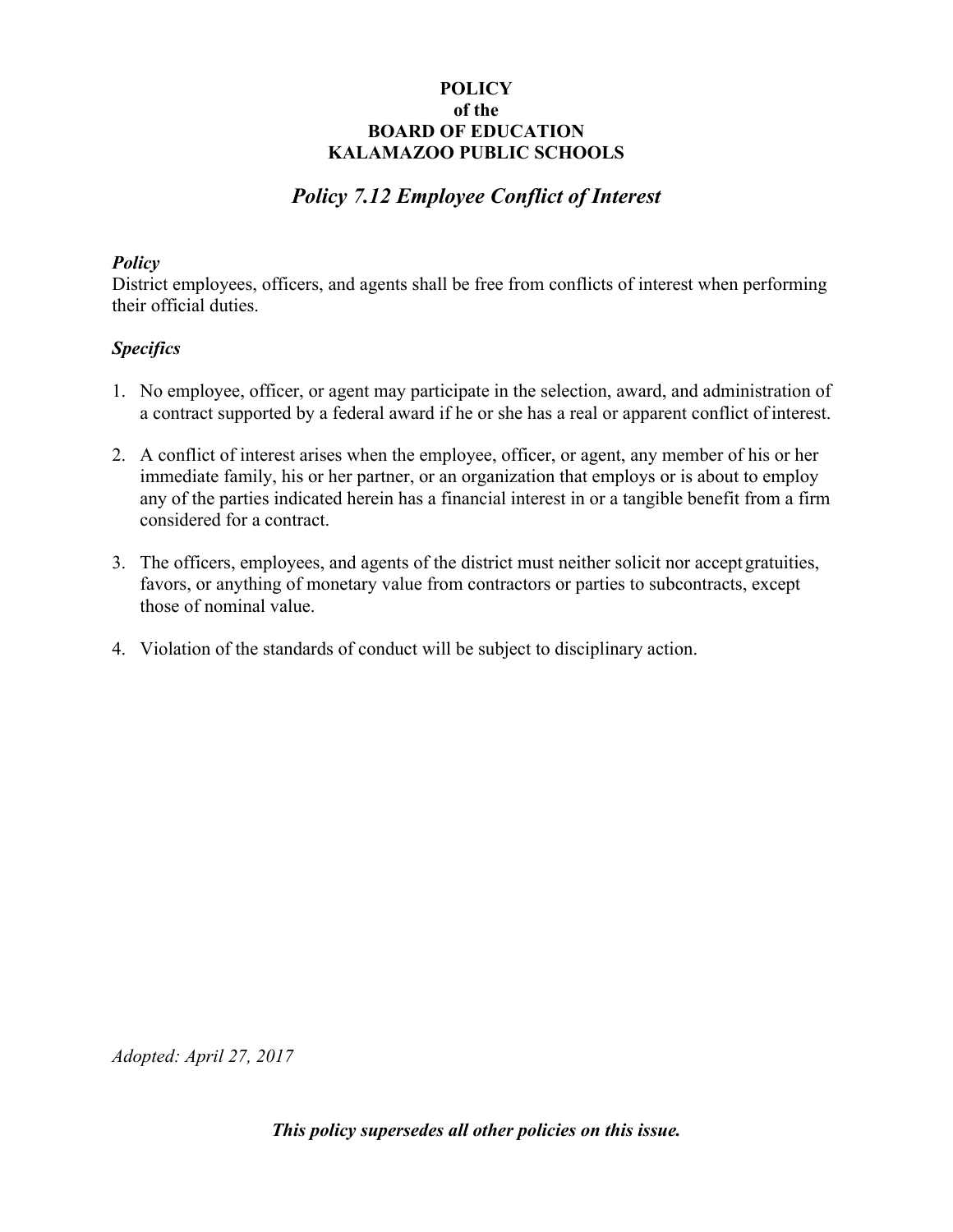## *Policy 7.13 Care of District Property*

## *Policy*

Students and families shall take proper care of District property.

#### *Specifics*

- 1. Students and families are expected to exercise respect in regard to District property. Each student/family should realize damage to District property is costly to repair and decreases funds available for opportunities for students.
- 2. District staff shall teach students about responsibility and accountability for District property. This can be done in connection with the care of textbooks and the use of District materials and equipment.
- 3. In accordance with the law, students who cause damage to District property shall be subject to disciplinary/corrective measures using restorative practices to the extent appropriate. The disciplinary/corrective measures shall differentiate between single instances and repetitive actions such as a pattern of behavior and multiple instances of disregard of District property. Such measures shall also consider whether or not the damage was caused by intentional or accidental actions, or a result of neglect.
- 4. Parents/guardians shall be financially liable for damage that is the result of intent or neglect to the extent of the law, and students who are over eighteen (18) years of age shall be liable for damage they cause. The Board authorizes the imposition of fines for the loss, damage, or destruction of District property, including but not limited to, equipment, apparatus, musical instruments, library materials, textbooks, and damage to District buildings.
- 5. When it is needed to notify the authorities, other than an immediate threat, the District shall attempt to notify the parents/guardians prior to referral to authorities.
- 6. The Superintendent shall develop administrative procedures to implement this policy.

*Adopted: April 8, 2021*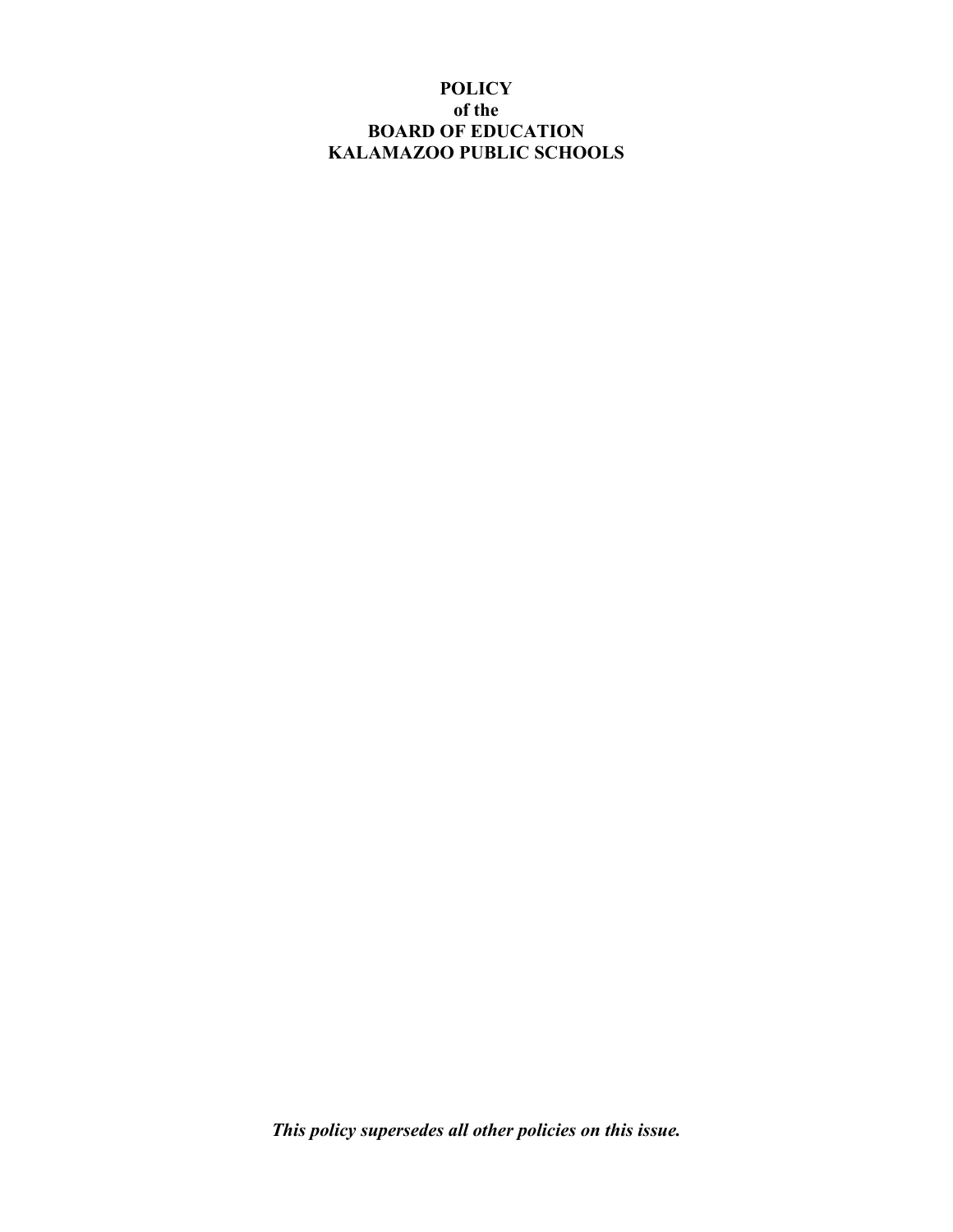## *8.1 Equal Employment Opportunity*

#### *Policy*

The District is committed to the fair treatment of and equal opportunity for all applicants and employees in all categories of employment in the District regardless of religion, race, color, national origin, age, sex, pregnancy, gender identification**,** height, weight, familial status, marital status, sexual orientation, disabilities, or other legally protected factors except where age, sex, or physical requirements constitute a bona fide occupational qualification necessary to proper and efficient performance of the duties and responsibilities inherent in the position.

*Adopted: March 13, 2003 Revised: December 11, 2003 October 11, 2007; friendly amendment approved October 25, 2007 January 14, 2010*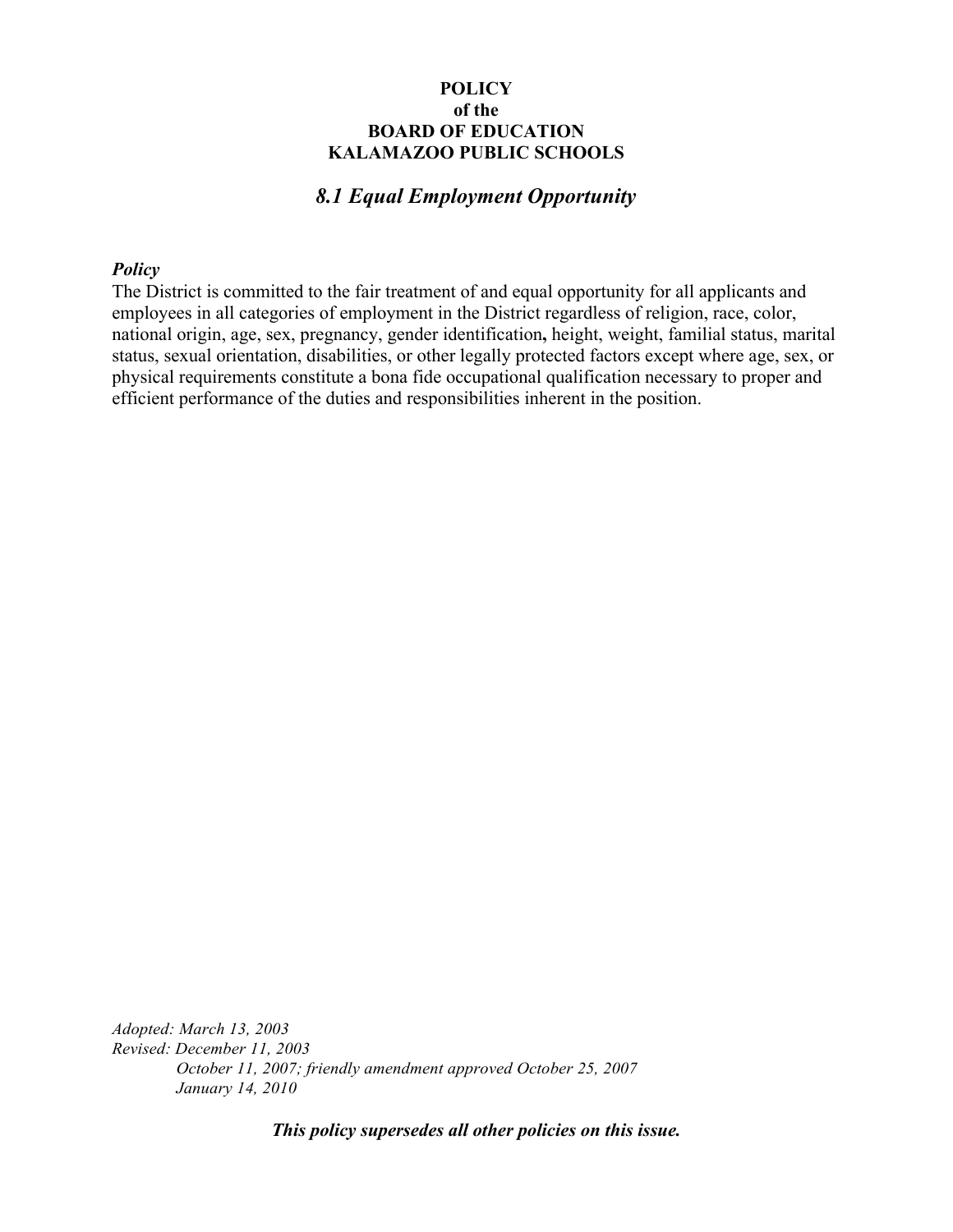# *8.2 Hiring*

#### *Policy*

Hiring of personnel by the District will be fair and non-discriminatory, and should be conducted in a manner that best positions the District to hire the most effective candidates.

#### *Specifics*

- 1. The District's hiring decisions should be based on the person's likely effectiveness in the position, and hiring procedures that use appropriate methods for ascertaining the likely effectiveness of different candidates will be developed for each type of position.
- 2. The District's hiring practices will fully comply with the District's non-discrimination policy.
- 3. The District's process for hiring the Superintendent and building-level administrators should solicit and consider student, parent, staff and community input.
- 4. The District hiring process should coincide with the most opportune times to hire the most qualified candidates.
- 5. The Superintendent will give the Board pertinent information about recommended administrative candidates, and allow ample time for Board review prior to Board approval.

*Adopted: April 10, 2003*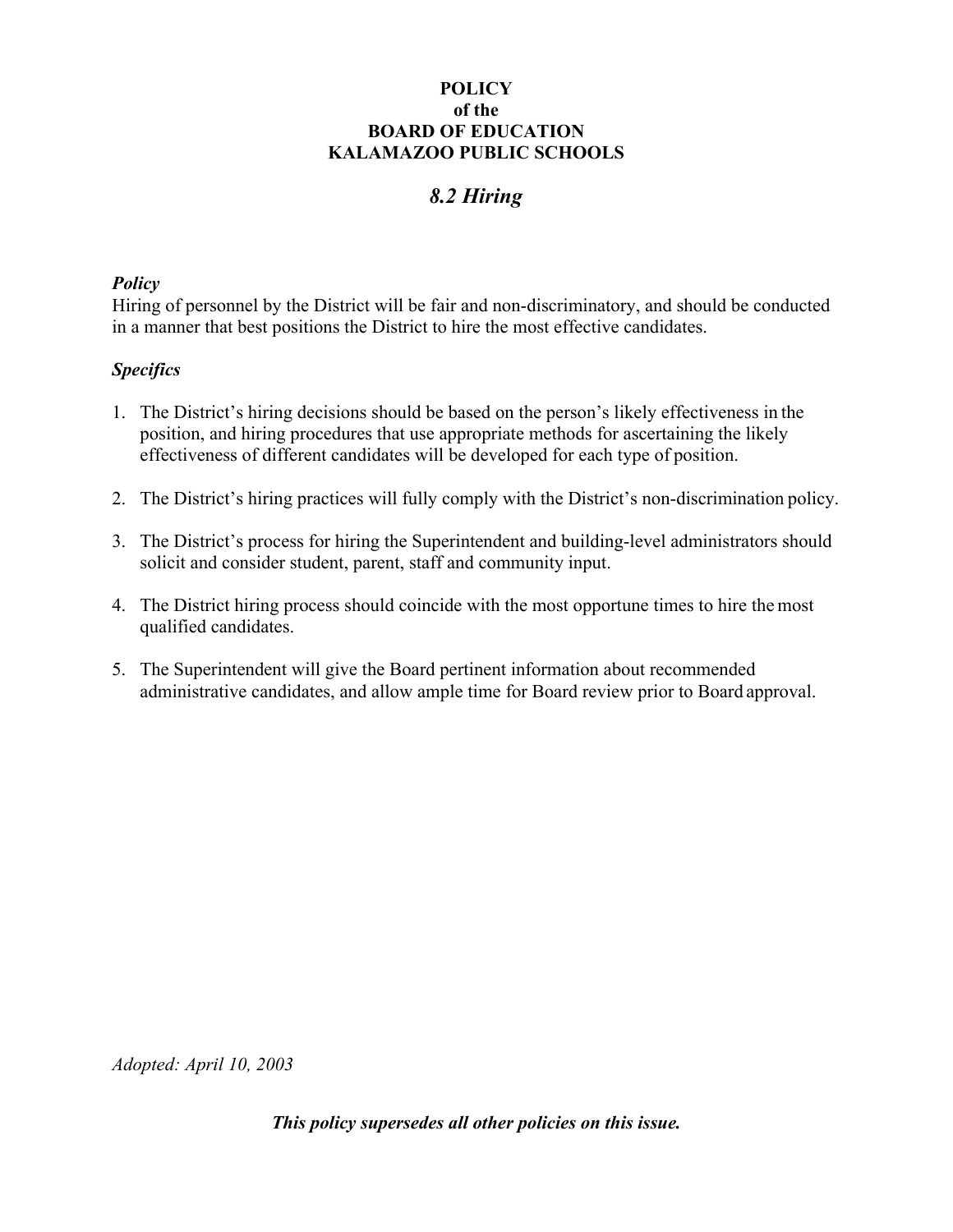# *8.3 Professional Development*

#### *Policy*

The District will provide professional development and training to each employee group to improve staff effectiveness.

#### *Specifics*

- 1. The District encourages all employees to establish and periodically revise professional development goals.
- 2. The District will have a professional development plan for teachers and administrators that will facilitate the accomplishment of the District's curriculum goals.
- 3. The District professional development plan for teachers and administrators should allow sufficient flexibility to meet the special themes or needs of each school.

*Adopted: March 13, 2003*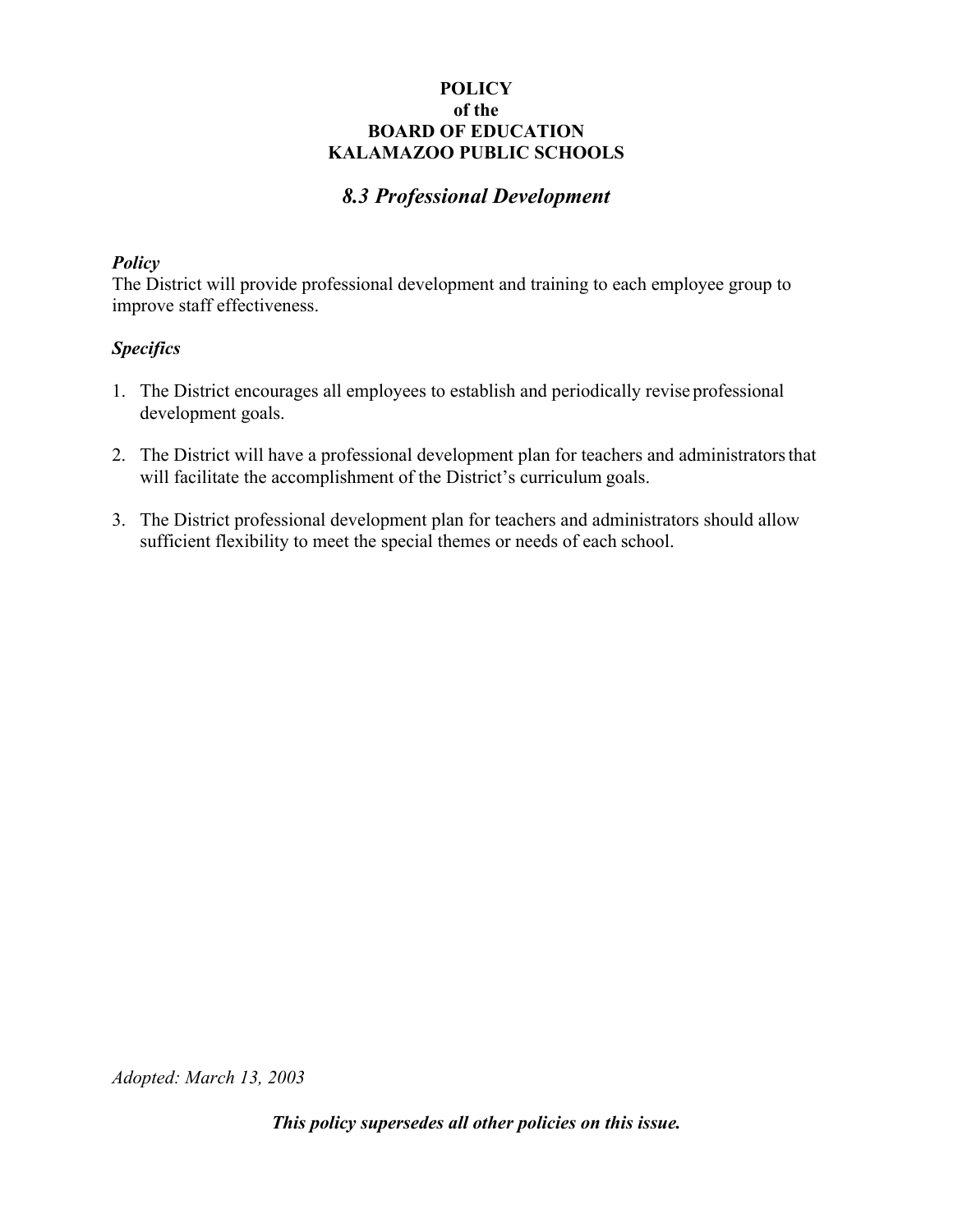# *8.4 Staff Evaluation*

### *Policy*

The District will evaluate all staff for the purpose of ongoing improvement.

### *Specifics*

- 1. All employees of the District should be regularly evaluated, and such evaluations will comply with legal restrictions.
- 2. The effectiveness of student learning should be the main criterion for evaluating the District's professional staff members.
- 3. The District expects that all persons advanced for tenure will exhibit high quality performance in advancing student learning.
- 4. Evaluations will provide timely feedback for staff, in both written and oral form.
- 5. Evaluations should be used as a tool to help staff become more effective.
- 6. Evaluations should consider customer feedback.
- 7. The superintendent will be responsible for incorporating customer service into District-wide evaluations.
- 8. The District's evaluation process will include training for the evaluators in appropriate evaluation approaches.

*Adopted: May 26, 2005*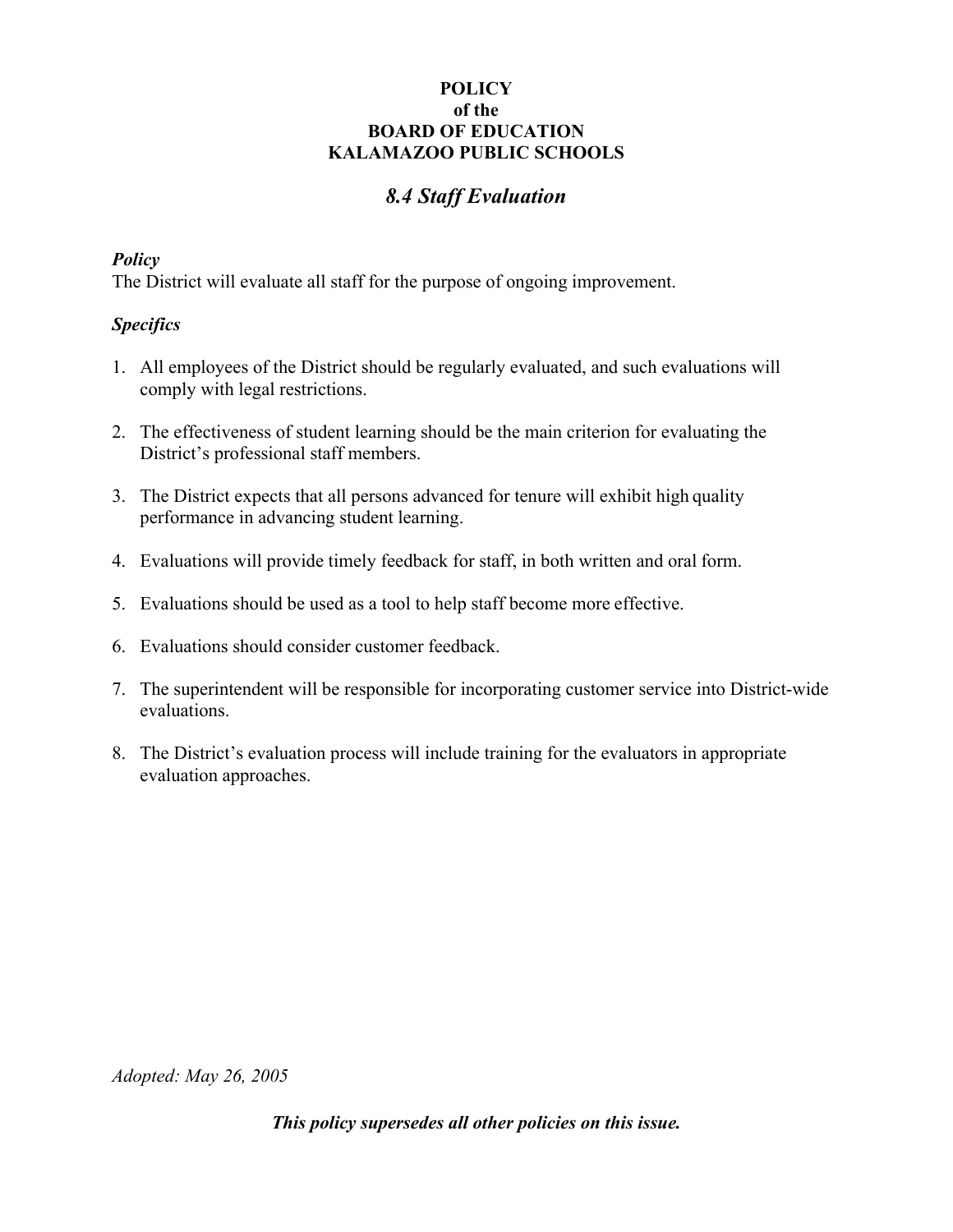# *8.5 Employee Contracts*

#### *Policy*

The District will seek to establish contracts with all employees/employee groups on a timely basis that are in the best interests of the District and its students, and fair to the employees.

### *Specifics*

- 1. The District's primary interest in contracts should include staff effectiveness and a sound budget.
- 2. The Board/Superintendent team, considering appropriate input from administration, should establish the parameters of collective bargaining.
- 3. The Superintendent, or designee, will keep the Board regularly updated on progress of all negotiations, in a timely manner.

*Adopted: March 13, 2003*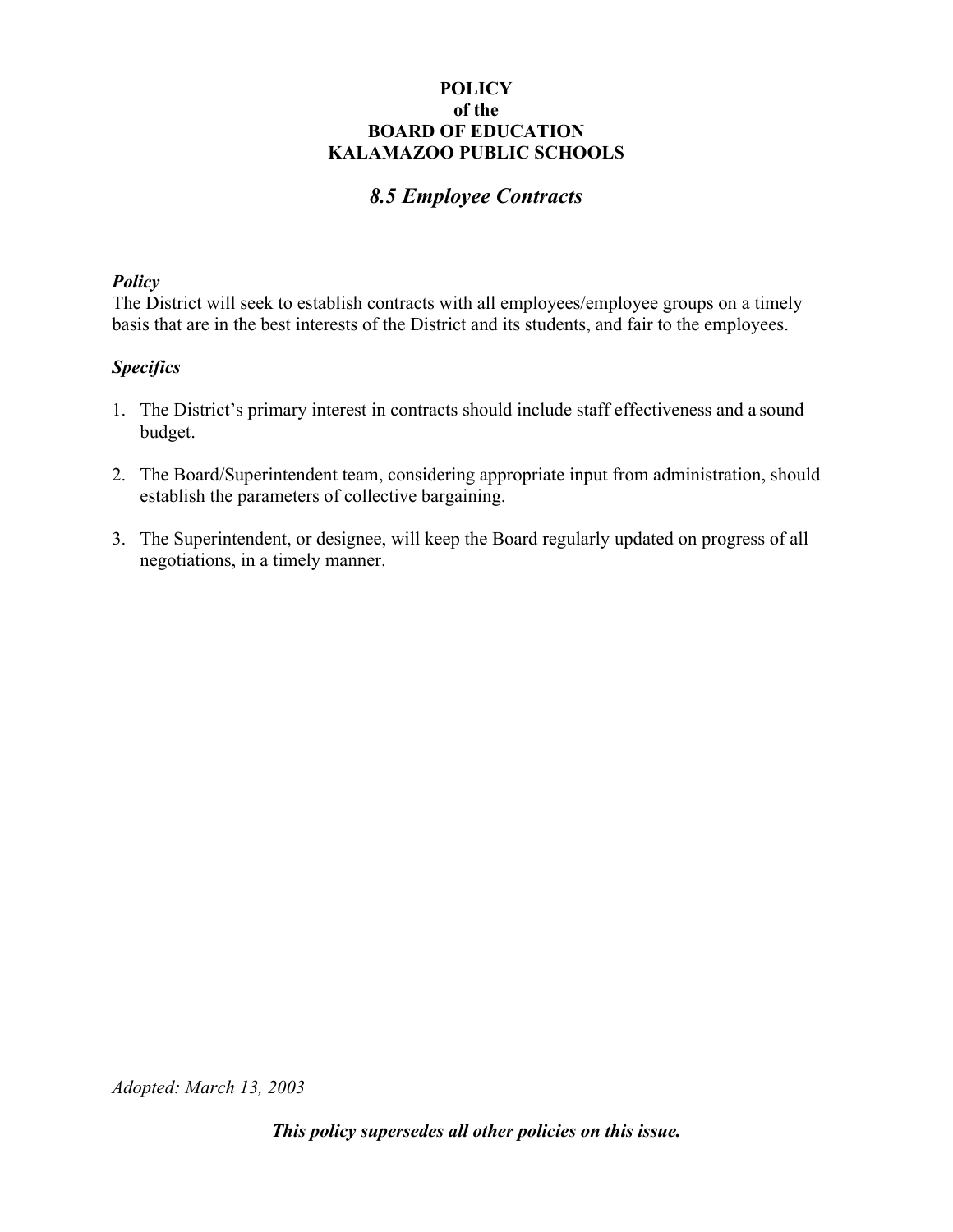# *8.6 Administering Medication to Students*

### *Policy*

Designated District school personnel should, when informed by a physician that a student must receive medication during the school day in order to fully participate in and receive the benefits of the programs offered by the Kalamazoo Public Schools, either administer such needed medication or facilitate the student's self-medication.

### *Specifics*

- 1. The Superintendent, or designee, will establish procedures for the administration of both prescription medication and non-prescription medication by school personnel.
- 2. Parents and guardians will be notified that, whenever possible, medications for students should be administered by parents/guardians at home.

*Adopted: March 13, 2003*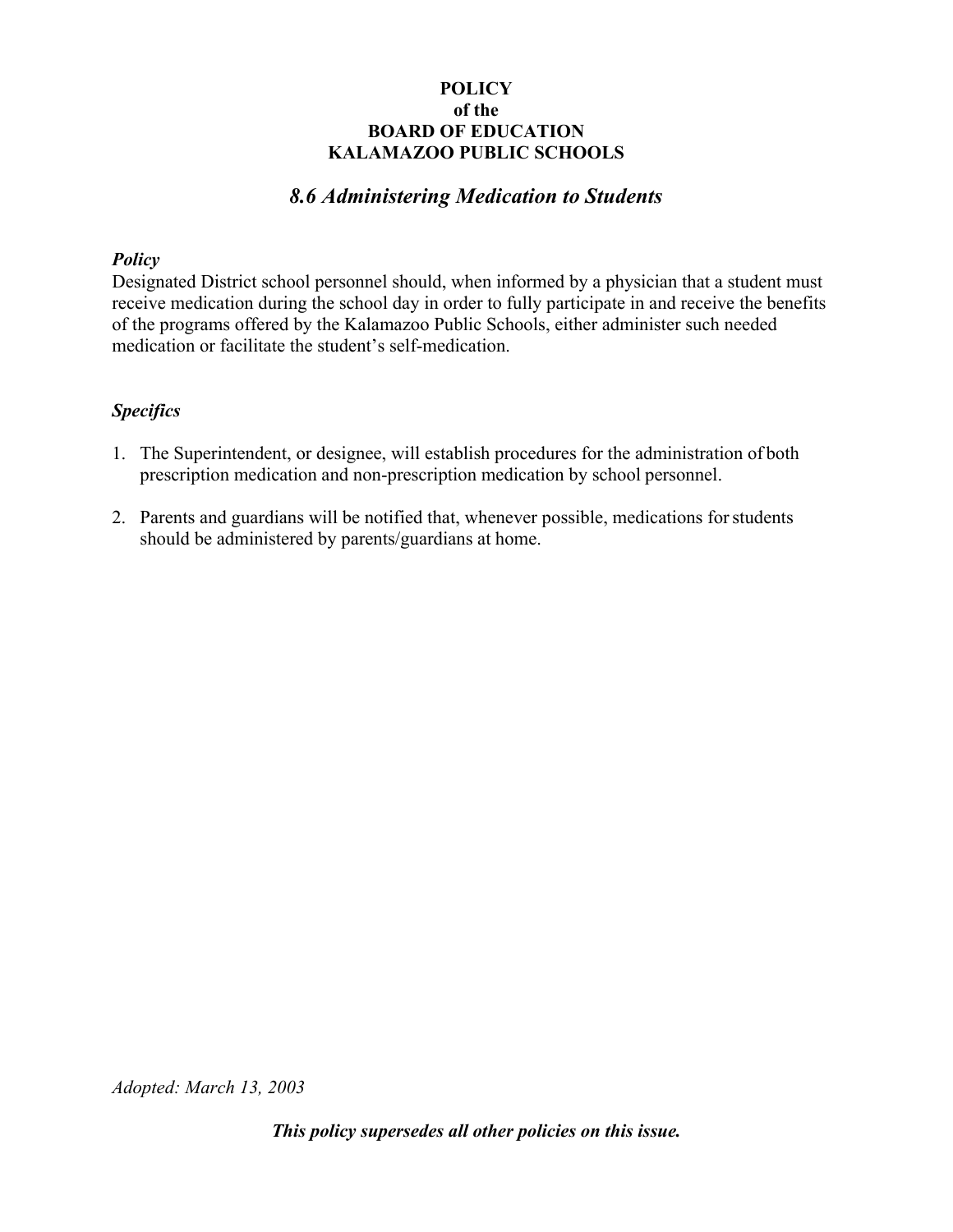# *8.7 Layoff and Recall of Teachers*

#### **Policy**

For teachers, as defined in section 1 of article 1 of the Michigan Teachers' Tenure Act, all personnel decisions when conducting a staffing or program reduction or any other personnel determination resulting in the elimination of a position, when conducting a recall from a staffing or program reduction, or in making any other personnel determination resulting in the elimination of a position, or in hiring after a staffing or program reduction, or any other personnel determination resulting in the elimination of a position, the Board of Education shall ensure that such decisions are based on retaining effective teachers.

Effectiveness shall be measured by the performance evaluation system under section 1249 of the Michigan Revised School Code and shall be made based on the following factors:

(i) Individual performance, which shall be the majority factor in making such decisions and which shall consist of but not be limited to all of the following:

(A) Evidence of student growth, which shall be the predominant factor in assessing an employee's individual performance.

(B) The teacher's demonstrated pedagogical skills, including at least a special determination concerning the teacher's knowledge of his or her subject area and the ability to impart that knowledge through planning, delivering rigorous content, checking for and building higher-level understanding, differentiating, and managing a classroom, and consistent preparation to maximize instructional time.

(C) The teacher's management of the classroom, manner and efficacy of disciplining pupils, rapport with parents and other teachers, and the ability to withstand the strains of teaching.

- (D) The teacher's attendance and disciplinary record, if any.
- (ii) Significant, relevant accomplishments and contributions. This factor shall be based on whether the individual contributes to the overall performance of the school by making clear, significant relevant contributions above the normal expectations for an individual in his or her peer group and having demonstrated a record of exceptional performance.
- (iii) Relevant special training. This factor shall be based on completion of relevant training other than the professional development or continuing education that is required by the employer or by state law, and integration of that training into instruction in a meaningful way.

A teacher who has been rated as ineffective under the performance evaluation system shall not be retained over a teacher who has been rated as minimally effective, effective, or highly effective under the performance evaluation system.

Probationary teachers rated as effective or highly effective shall not be displaced by a teacher on continuing tenure solely because the other teacher has continuing tenure.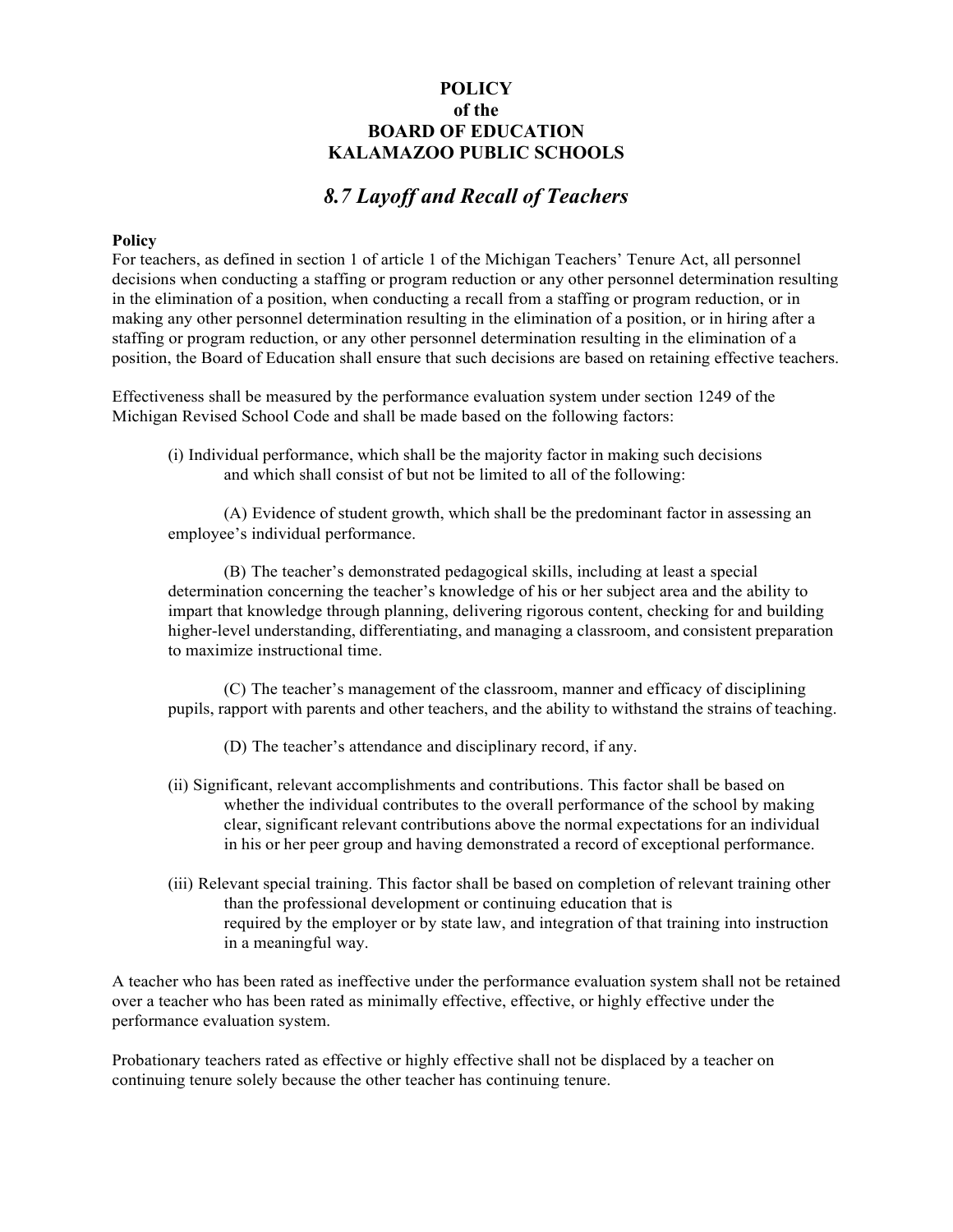Except as otherwise provided within this policy, length of service or tenure status shall not be a factor in a personnel decision subject to this policy. However, if that personnel decision involves 2 or more employees and all other factors distinguishing those employees from each other are equal, then length of service or tenure status may be considered as a tiebreaker.

Sources: Public Act 102 of 2011 / Section 380.1248 of the Revised School Code; Public Act 103 of 2011/Section 423.215(3)(k).

*Adopted: December 20, 2012*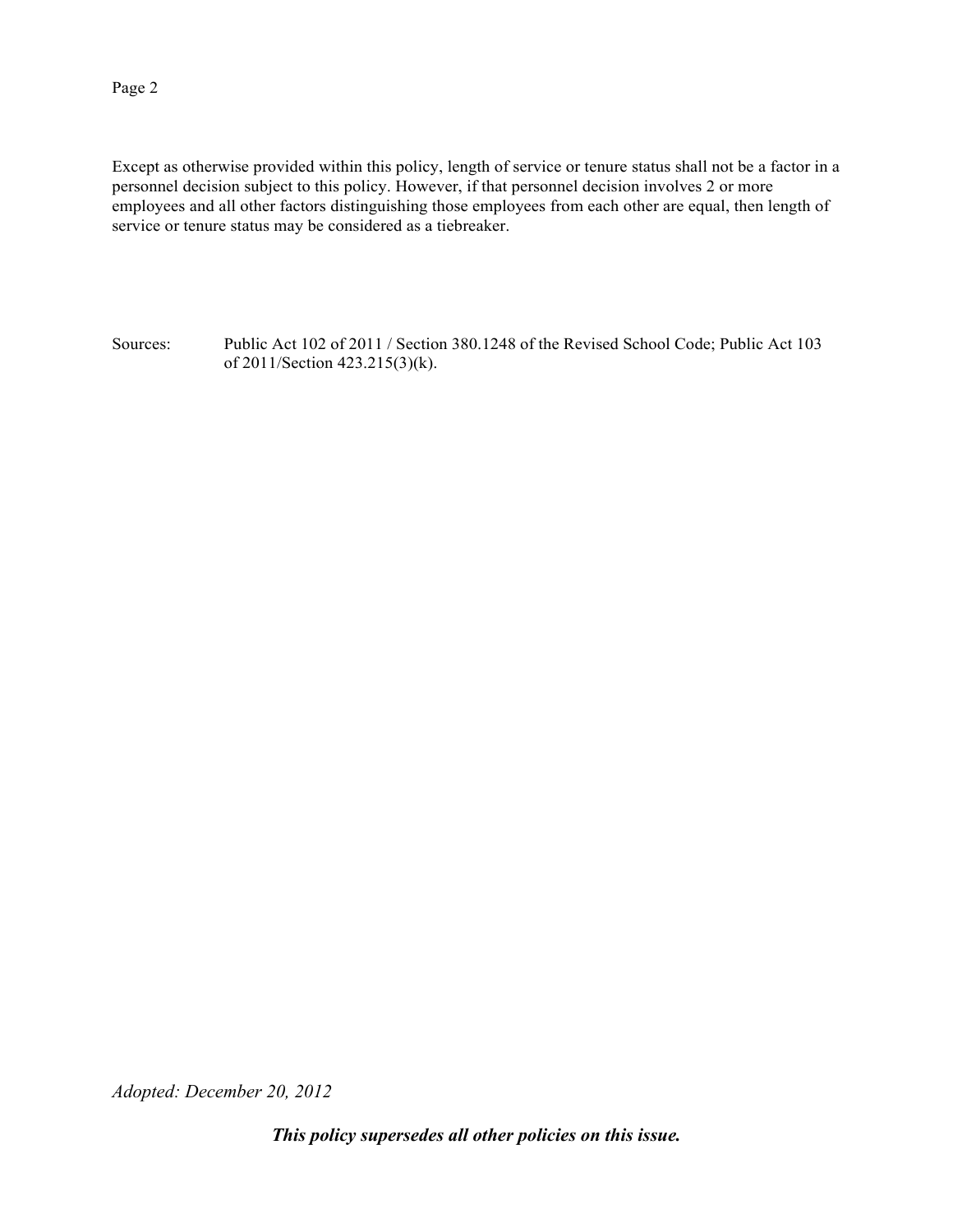# *8.8 Teacher Discipline, Demotion, or Dismissal*

#### **Policy**

Teachers whose employment is regulated by the provisions of MCL§§38.71 through 38.191, inclusive, shall be disciplined, demoted or dismissed only for a reason that is not arbitrary or capricious.

The Superintendent or designee shall ensure that decisions regarding the discipline, demotion and dismissal of teachers whose employment is regulated by MCL §§38.71 through 38.191 are consistent with this policy and the legal authority cited above.

The Superintendent or designee may develop and adopt administrative guidelines that detail the standards or procedures for the discipline, demotion, and/or dismissal of teachers subject to this policy.

Source: MCL §§38.71-191; MCL §423.215(3)(m)

*Adopted: December 20, 2012*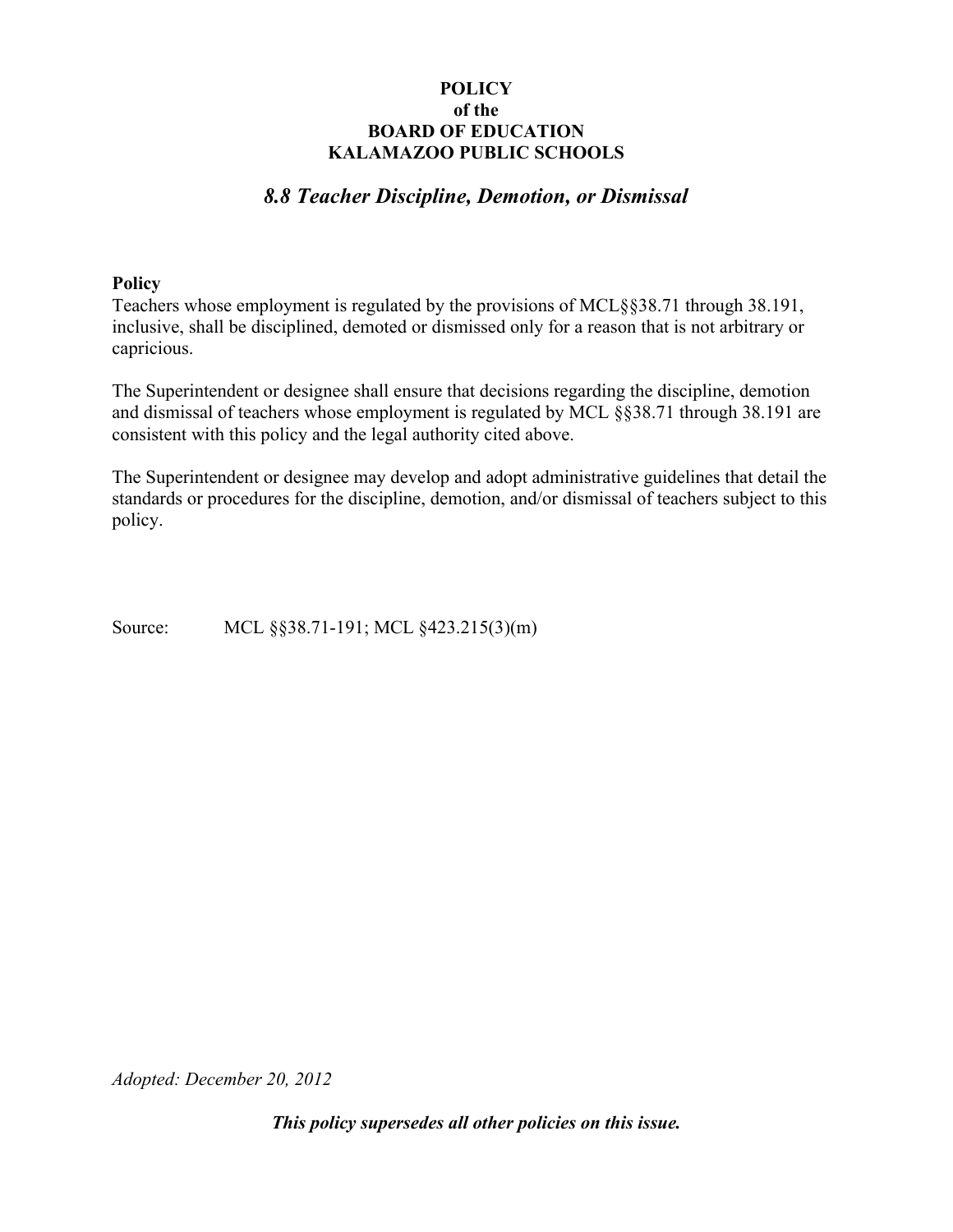# *8.9 - Use of Seclusion and Restraint*

#### *Policy*

Pursuant to MCL 380.1307a to 1307h *et seq*, the Board of Education of Kalamazoo Public Schools ("District") shall adopt and implement a local policy that is consistent with the policy issued by the Michigan Department of Education in connection with the requirements of Public Act 394 regarding restrictions on the use of seclusion and restraint in public schools. This policy is to accomplish the following objectives:

### *Specifics*

- Promote the care, safety, welfare, and security of the school community and the dignity of each pupil.
- Encourage the use of proactive, effective, evidence- and research-based strategies and best practices to reduce the occurrence of challenging behaviors, eliminate the use of seclusion and restraint, and increase meaningful instructional time for all pupils.
- Ensure that seclusion and physical restraint are used only as a last resort in emergency situations and are subject to diligent assessment, monitoring, documentation, and reporting by trained personnel.

Consistent with Public Act 394 and the policy issued by the Michigan Department of Education, the superintendent and/or his/her designee is/are directed to develop administrative regulations to implement the requirements of Public Act 394 regarding the use of seclusion and restraint.

*Source of Information: MCL 380.1307a – 380.1307h; March 3, 2016 Memorandum from State Superintendent– Policy for the Emergency Use of Seclusion and Restraint.*

*Adopted: July 20, 2017*